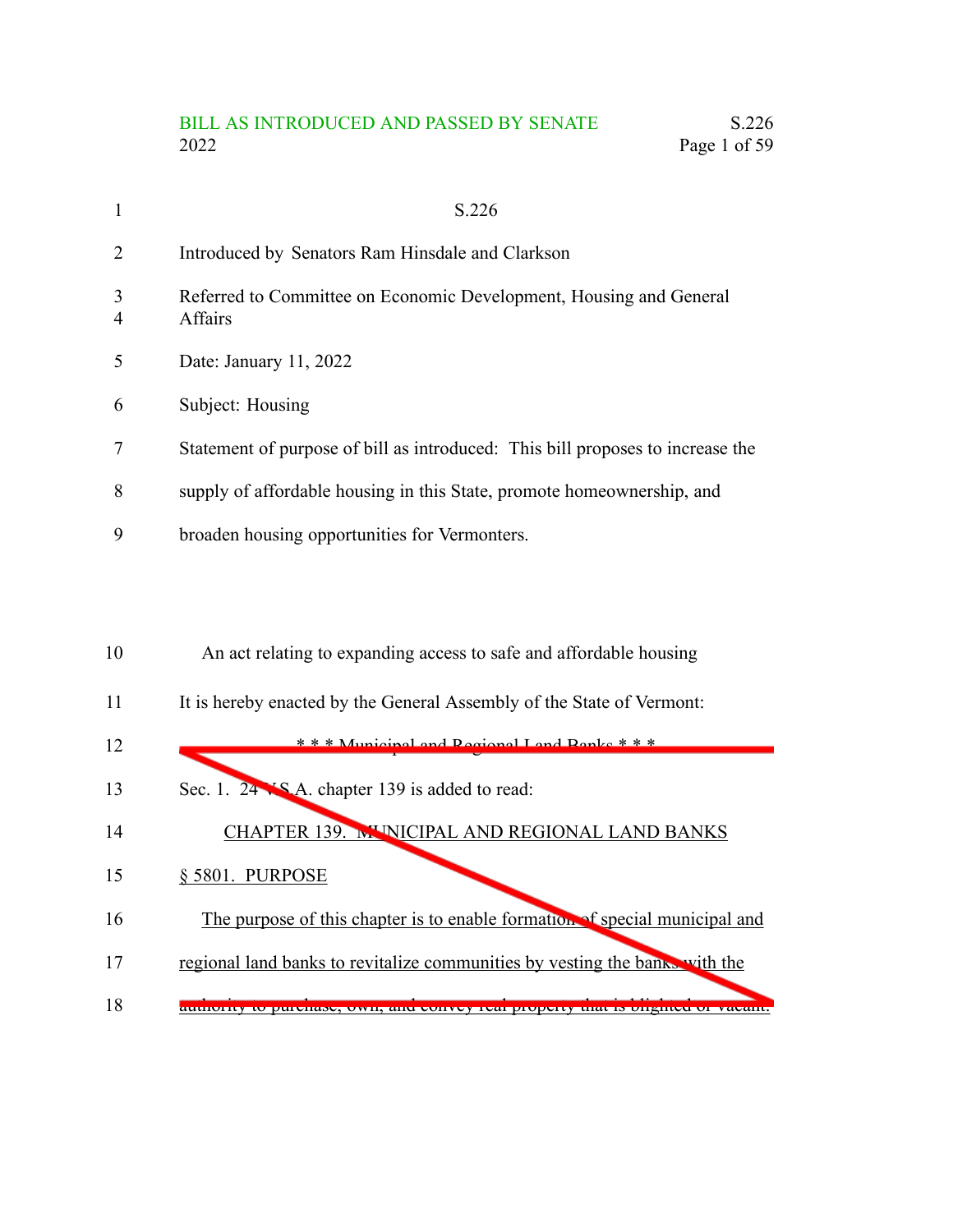| 1              | <u>e 5002 - ESTA DI ISHMENT, ALITHODITV</u>                                    |
|----------------|--------------------------------------------------------------------------------|
| $\overline{2}$ | a) The legislative bodies of one or more municipalities may apply for          |
| 3              | approval from the Agency of Commerce and Community Development to              |
| 4              | establish a nunicipal or regional land bank.                                   |
| 5              | $(b)(1)$ The application to the Agency shall describe the types of property to |
| 6              | be acquired; the plan for financing its acquisition; the anticipated economic  |
| 7              | benefits; the source of hevenues for any loan, bond, or lease payments; and    |
| 8              | plans for retention and disbursement of excess revenues, if any.               |
| 9              | (2) The application also hall clearly state that the proposed land bank        |
| 10             | shall not have authority to levy taxes upon the grand list and may not levy    |
| 11             | service charges or fees upon any under ing municipality except for services    |
| 12             | used by such municipality, its own officers, and employees in the operation of |
| 13             | municipal functions.                                                           |
| 14             | (3) The Agency shall approve the application if it determines the              |
| 15             | proposal complies with this chapter and will promote the public good.          |
| 16             | (c) Upon approval of the Agency, a land bank shall have the authority:         |
| 17             | to acquire, own, and lease, sell, or transfer blighted property located<br>(1) |
| 18             | within a member municipality;                                                  |
| 19             | (2) pursuant to an invitation from a member municipality, to subvit an         |
| 20             | exclusive bid on the purchase or acquisition of blighted property prior to the |
| 21             | commencement or a municipal condemnation or forecrosure action,                |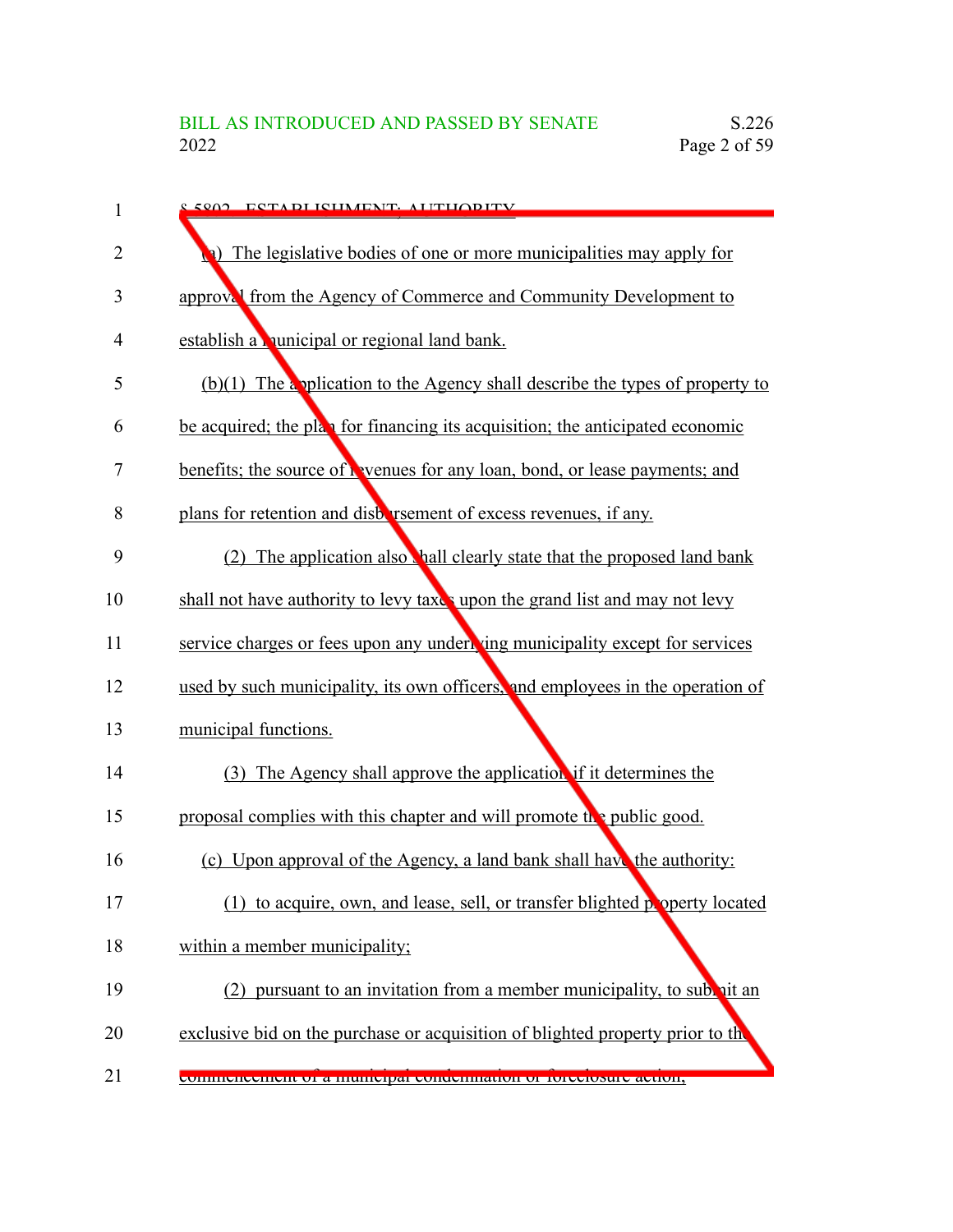| $\mathbf{1}$   | $(2)$ to recolve title liep or related issues; and                                |
|----------------|-----------------------------------------------------------------------------------|
| 2              | (4) notwithstanding any provision of law to the contrary, to hold and             |
| 3              | transfer lighted property and make improvements free of State and municipal       |
| $\overline{4}$ | tax.                                                                              |
| 5              | § 5803. GOVERNING BOARD; COMPOSITION; MEETINGS; REPORT                            |
| 6              | (a) Governing board. The legislative power and authority of a land bank           |
| 7              | and the administration and the general supervision of all fiscal, prudential, and |
| 8              | governmental affairs of a land bank shall be vested in a governing board,         |
| 9              | except as otherwise specifically provided in this chapter.                        |
| 10             | (b) Composition. The governing board of the land bank shall consist of            |
| 11             | members appointed in equal numbers by the legislative bodies of the               |
| 12             | underlying municipalities and shall include diverse representation from the       |
| 13             | public and private sectors.                                                       |
| 14             | § 5804. AUDIT                                                                     |
| 15             | Once the land bank becomes operational, the board shall couse an audit of         |
| 16             | the financial condition of the land bank to be performed annually v an            |
| 17             | independent professional accounting firm. The results of the audit shall be       |
| 18             | provided to the governing board and to the legislative bodies of the              |
| 19             | municipanties in winch the fand bank is focated.                                  |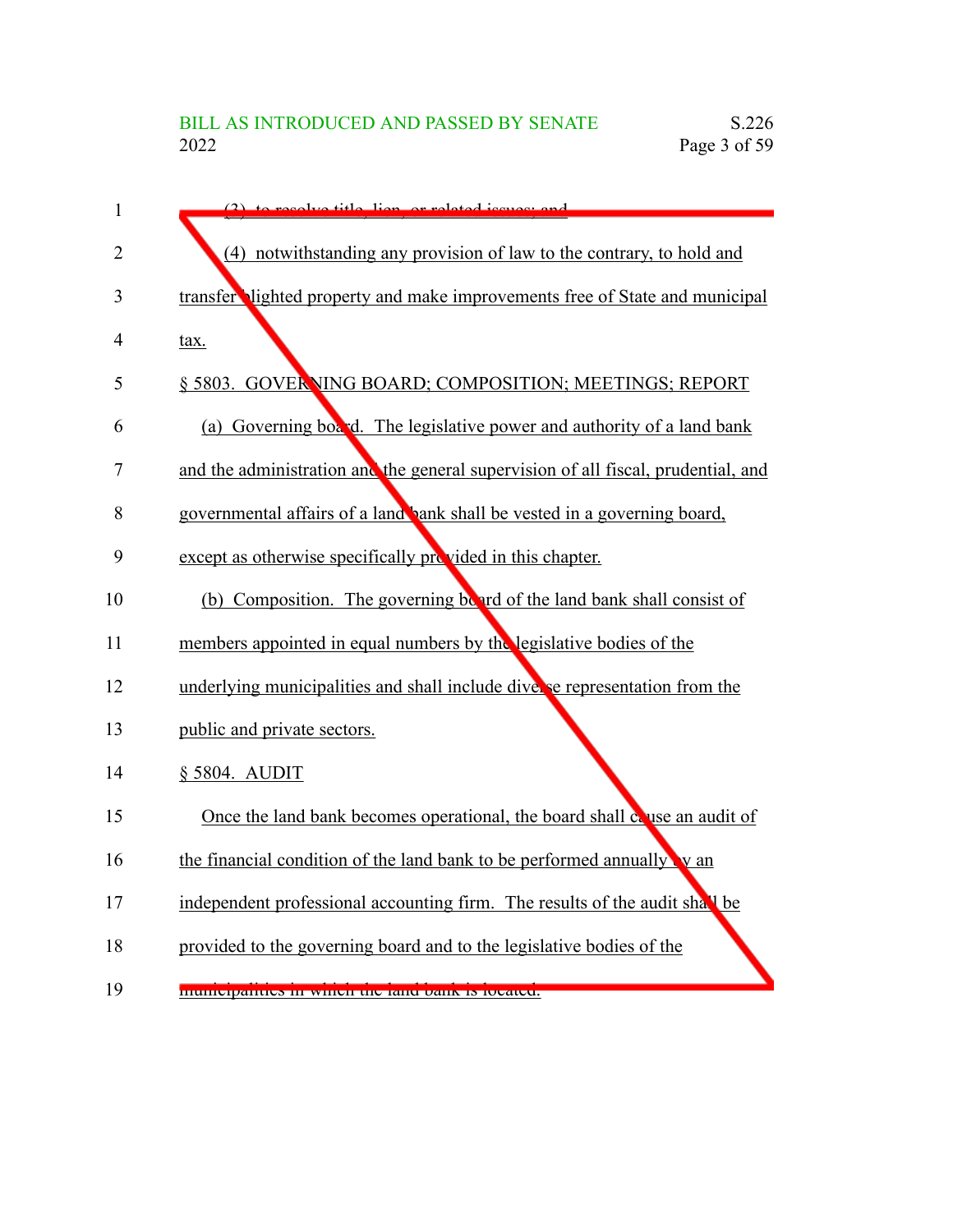| 1  | 8.5805 DISSOLUTION                                                                  |
|----|-------------------------------------------------------------------------------------|
| 2  | If the board by resolution approved by a two-thirds' vote determines                |
| 3  | that it is in the best interests of the public, the land bank members, and the land |
| 4  | bank that such land bank be dissolved, and if the land bank then has no             |
| 5  | outstanding obligations under pledges of land bank assets or revenue, long-         |
| 6  | term contracts, or contracts subject to annual appropriation, or will have no       |
| 7  | such debt or obligation upon completion of the plan of dissolution, it shall        |
| 8  | adopt a plan of dissolution.                                                        |
| 9  | (b) The plan of dissolution shall:                                                  |
| 10 | (1) identify and value all unencumbered assets;                                     |
| 11 | (2) identify and value all encumbered assets;                                       |
| 12 | (3) identify all creditors and the nature or amount of all liabilities and          |
| 13 | obligations;                                                                        |
| 14 | (4) identify all obligations under long-term contracts and contracts                |
| 15 | subject to annual appropriation;                                                    |
| 16 | (5) specify the means by which assets of the land bank shall be                     |
| 17 | liquidated and all liabilities and obligations paid and discharged, or adequate     |
| 18 | provision made for the satisfaction of them;                                        |
| 19 | (6) specify the means by which any assets remaining after discharge of              |
| 20 | an naomues snan oe nquiuateu ir necessary, anu                                      |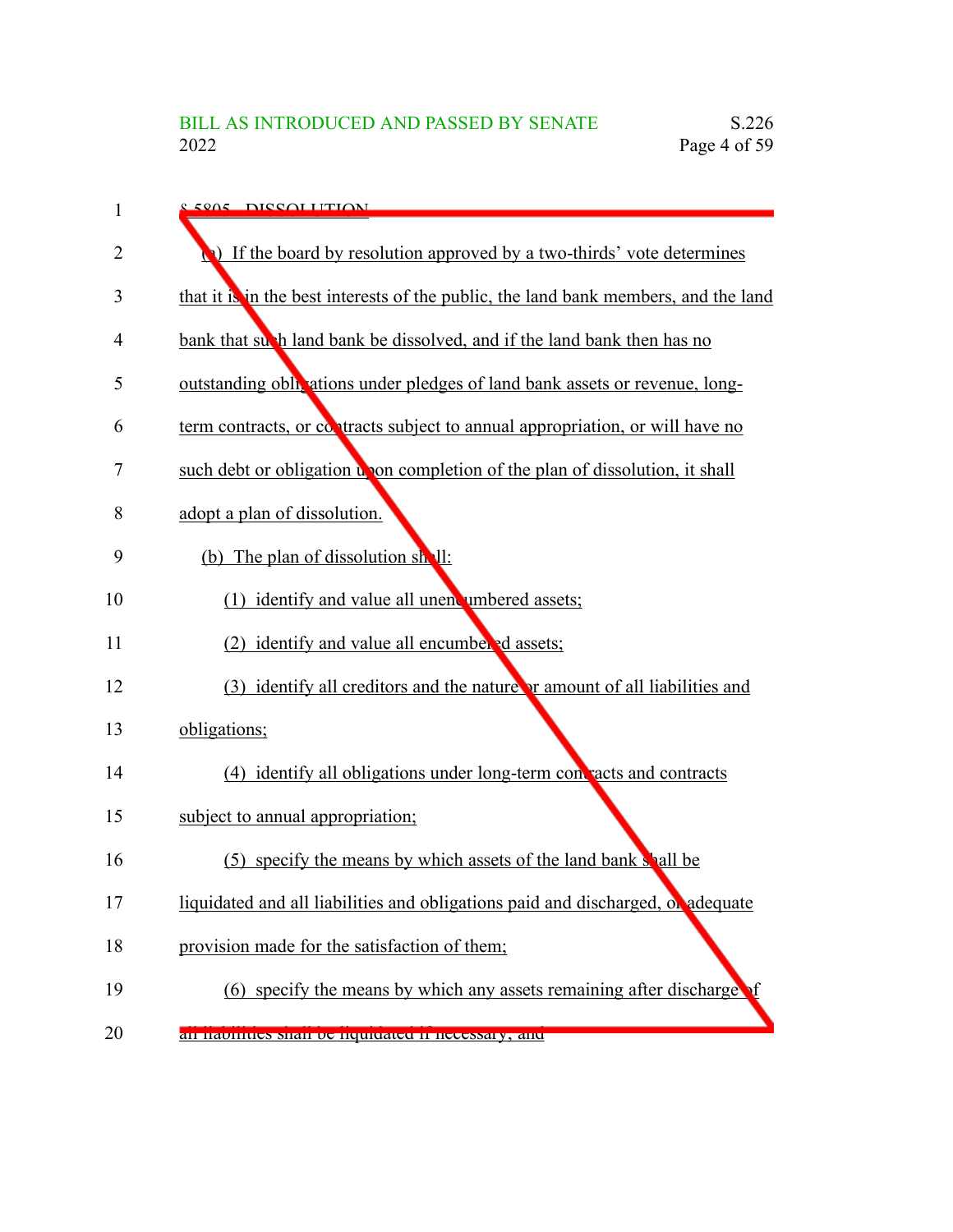| $\mathbf{1}$ | (7) specify that any assots remaining efter neyment of all lightlities shall    |
|--------------|---------------------------------------------------------------------------------|
| 2            | be apportioned and distributed among the land bank member municipalities        |
| 3            | according to a formula based upon population.                                   |
| 4            | *** Housing; Permit Reform ***                                                  |
| 5            | Sec. 2. 24 V.S.A. § 2793e is amended to read:                                   |
| 6            | § 2793e. NEIGHBORHOOD PLANNING AREAS; DESIGNATION OF                            |
| 7            | NEIGHBOR TOOD DEVELOPMENT AREAS                                                 |
| 8            | (a) Purpose. This section is intended to encourage a municipality to plan       |
| 9            | for new and infill housing in the area including and immediately encircling its |
| 10           | designated downtown, village center new town center, or within its designated   |
| 11           | growth center in order to provide needed housing and to further support the     |
| 12           | commercial establishments in the designated center. To support this goal, this  |
| 13           | section sets out a two-component process.                                       |
| 14           | * * *                                                                           |
| 15           | (b) Definitions.                                                                |
| 16           | (1) "Neighborhood planning area" means an automatically delineated              |
| 17           | area including and encircling a downtown, village center, or new town center    |
| 18           | designated under this chapter or within a growth center designated inder this   |
| 19           | chapter. A neighborhood planning area is used for the purpose of ident fying    |
| 20           | locations suitable for new and infill housing that will support a development   |
| 21           | pattern that is compact, oriented to peucstrians, and consistent with smart     |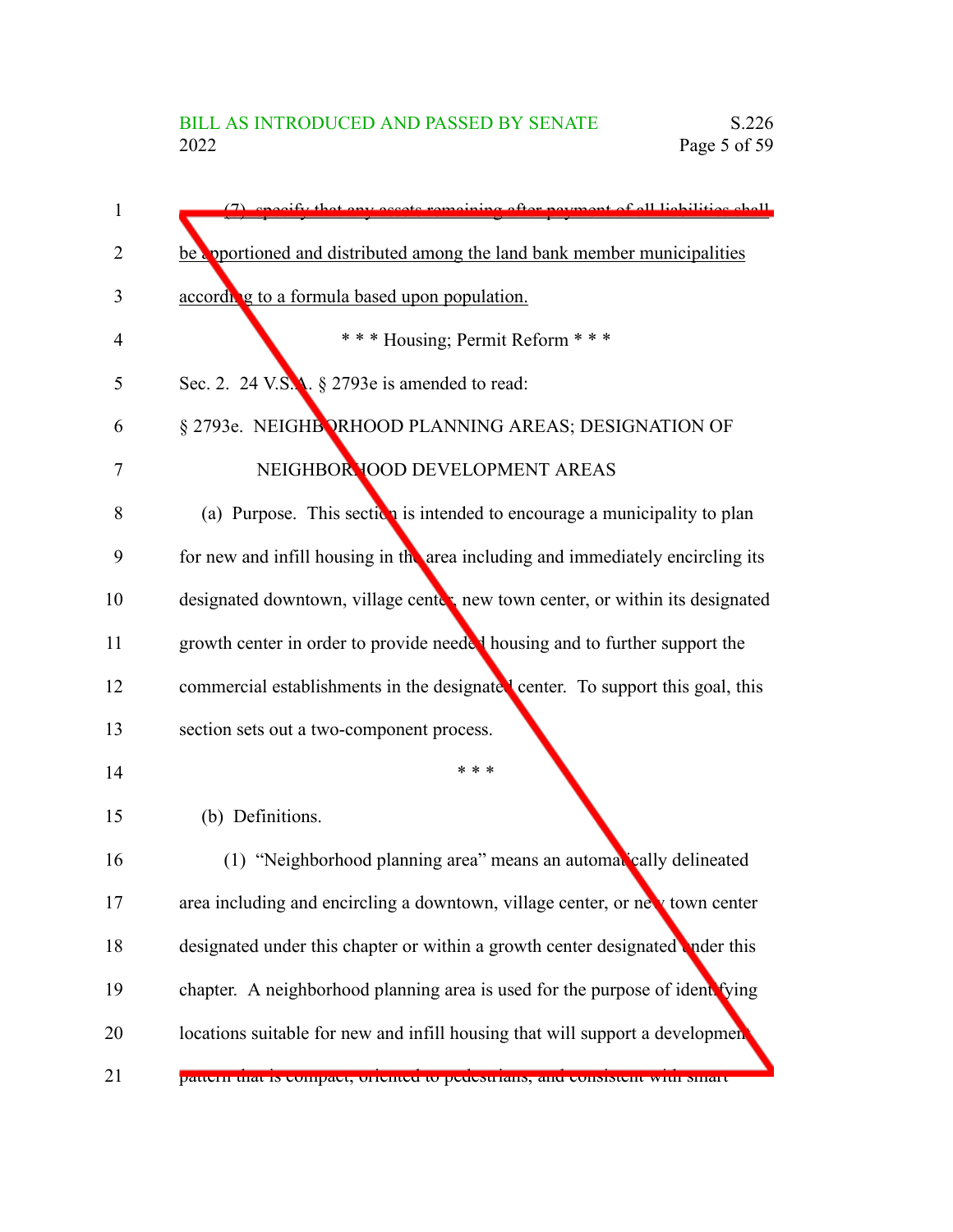| 1              | principles. To ensure a compact settlement pettern, the outer houndary.         |
|----------------|---------------------------------------------------------------------------------|
| $\overline{2}$ | of a neighborhood planning area shall be located entirely within the boundaries |
| 3              | of the applicant municipality, unless a joint application is submitted by more  |
| 4              | than one municipality, and shall be determined:                                 |
| 5              | (A) for a nunicipality with a designated downtown, by measuring out             |
| 6              | one-half three-quarters of a mile from each point around the entire perimeter   |
| 7              | of the designated downto wn boundary;                                           |
| 8              | (B) for a municipality with one or more designated village centers, by          |
| 9              | measuring out one-quarter one-half mile from each point around the entire       |
| 10             | perimeter of the designated village conter boundary;                            |
| 11             | (C) for a municipality with a designated new town center, by measuring          |
| 12             | out one-quarter one-half mile from each point around the entire perimeter of    |
| 13             | the designated new town center boundary; and                                    |
| 14             | (D) for a municipality with a designated growth center, as the same             |
| 15             | boundary as the designated growth center boundary.                              |
| 16             | * * *                                                                           |
| 17             | (c) Application for designation of a neighborhood development area. The         |
| 18             | State Board shall approve a neighborhood development area if the application    |
| 19             | demonstrates and includes all of the following elements:                        |
| 20             |                                                                                 |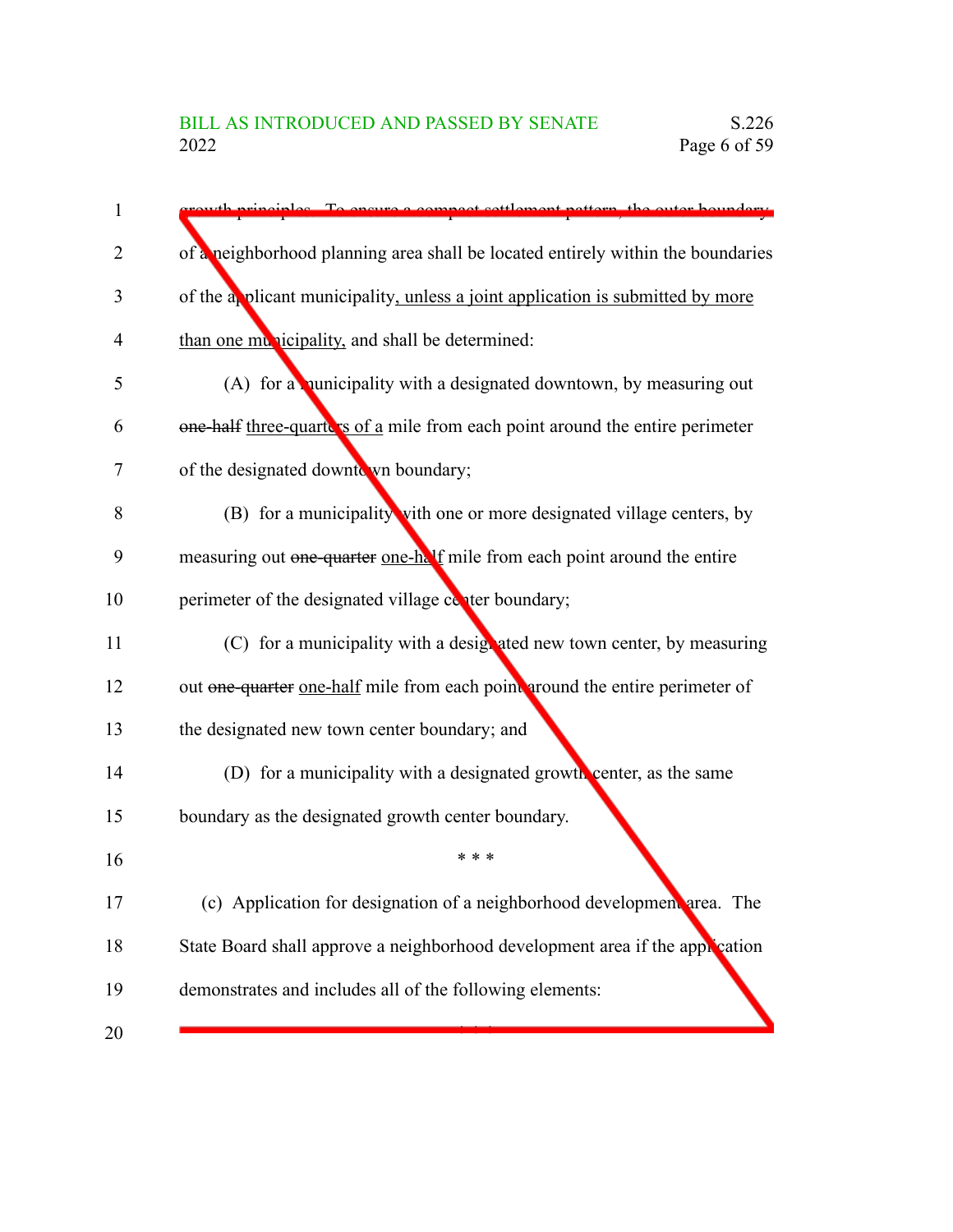| (5) The proposed peighborhood development area consists of those                  |
|-----------------------------------------------------------------------------------|
| portions of the neighborhood planning area that are appropriate for new and       |
| infill housing, excluding identified undeveloped flood hazard and fluvial         |
| erosion areas. In determining what areas are most suitable for new and infill     |
| housing, the menicipality shall balance local goals for future land use, the      |
| availability of land for housing within the neighborhood planning area, and the   |
| smart growth principles. Based on those considerations, the municipality shall    |
| select an area for neighborhood development area designation that:                |
| (A) Avoids or that mixturizes to the extent feasible the inclusion of             |
| "important natural resources" as devined in subdivision $2791(14)$ of this title. |
| If an "important natural resource" is included within a proposed neighborhood     |
| development area, the applicant shall identify the resource, explain why the      |
| resource was included, describe any anticipated disturbance to such resource,     |
| and describe why the disturbance cannot be avoided or minimized. If the           |
| neighborhood planning area includes floodplains or river corridors, the local     |
| bylaws shall contain provisions to ensure that any development is elevated or     |
| flood proofed at least two feet above Base Flood Elevation or cherwise            |
| reasonably safe from flooding.                                                    |
| * * *                                                                             |
| (6) The neighborhood development area is served by at least one of $\mathbf{t}$ e |
|                                                                                   |

following: 21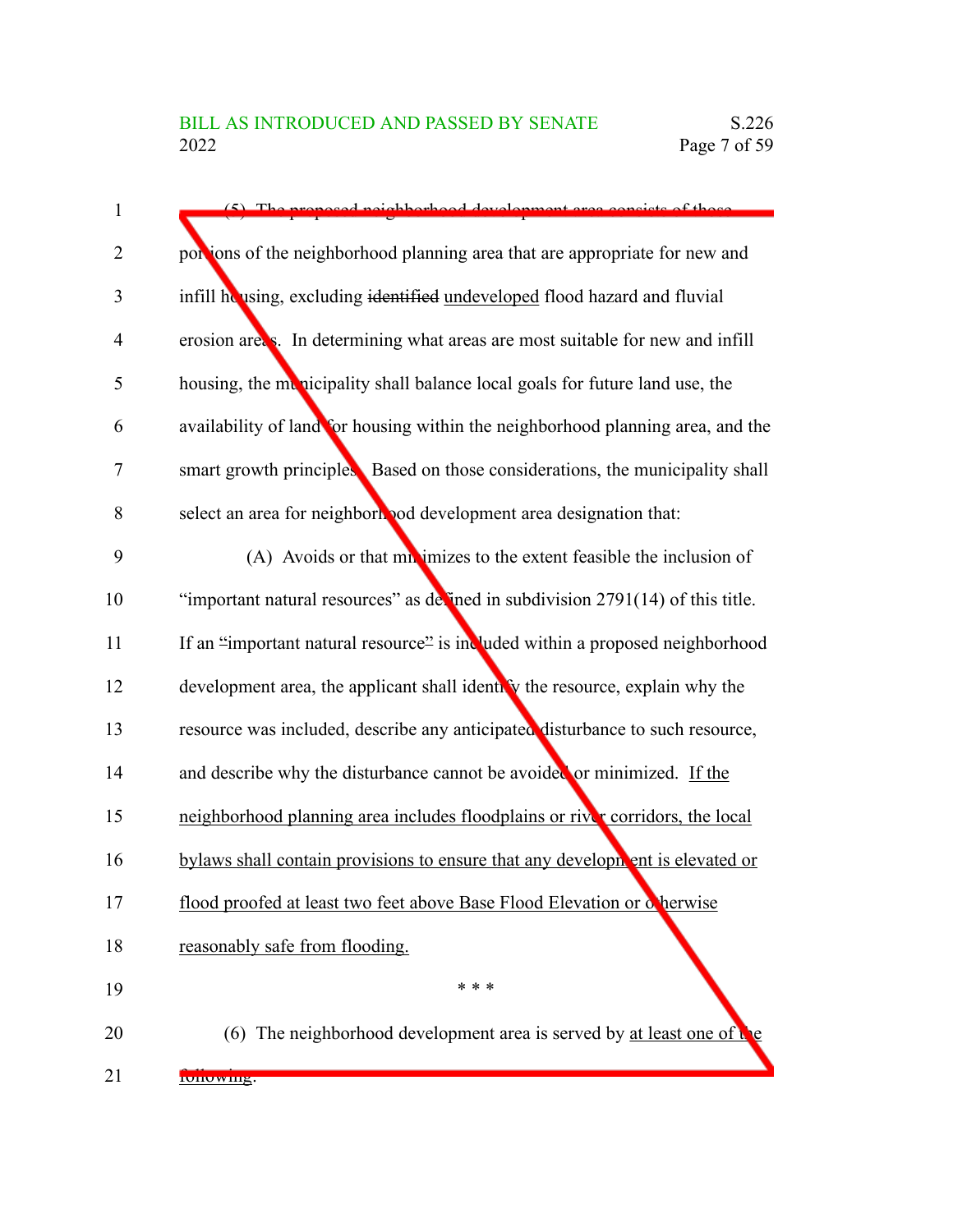|        | $(\Lambda)$ municipal course infractmenture or                                  |
|--------|---------------------------------------------------------------------------------|
|        | (B) a community or alternative wastewater system approved by the                |
|        | Agency of Natural Resources; or                                                 |
|        | (C) a public community water system.                                            |
|        | (7) The municipal bylaws allow minimum net residential densities                |
|        | within the neighborhood development area greater than or equal to four single-  |
|        | family detached dwelling units per acre, exclusive of accessory dwelling units  |
|        | but inclusive of density bond es or other incentives, or no not fewer than the  |
|        | average existing density of the surrounding neighborhood, whichever is          |
|        | greater. The methodology for calculating density shall be established in the    |
|        | guidelines developed by the Department pursuant to subsection $2792(d)$ of this |
| title. |                                                                                 |
|        | * * *                                                                           |
|        | Sec. 2a. 24 V.S.A. § 2793b is amended to read:                                  |
|        | § 2793b. DESIGNATION OF NEW TOWN CENTER DEVELOPMENT                             |
|        | <b>DISTRICTS</b>                                                                |
|        | (a) A municipality, by its legislative body, may apply to the State Board for   |
|        | designation of an area within that municipality as a new town center            |
|        | development district, provided no traditional downtown or new town center       |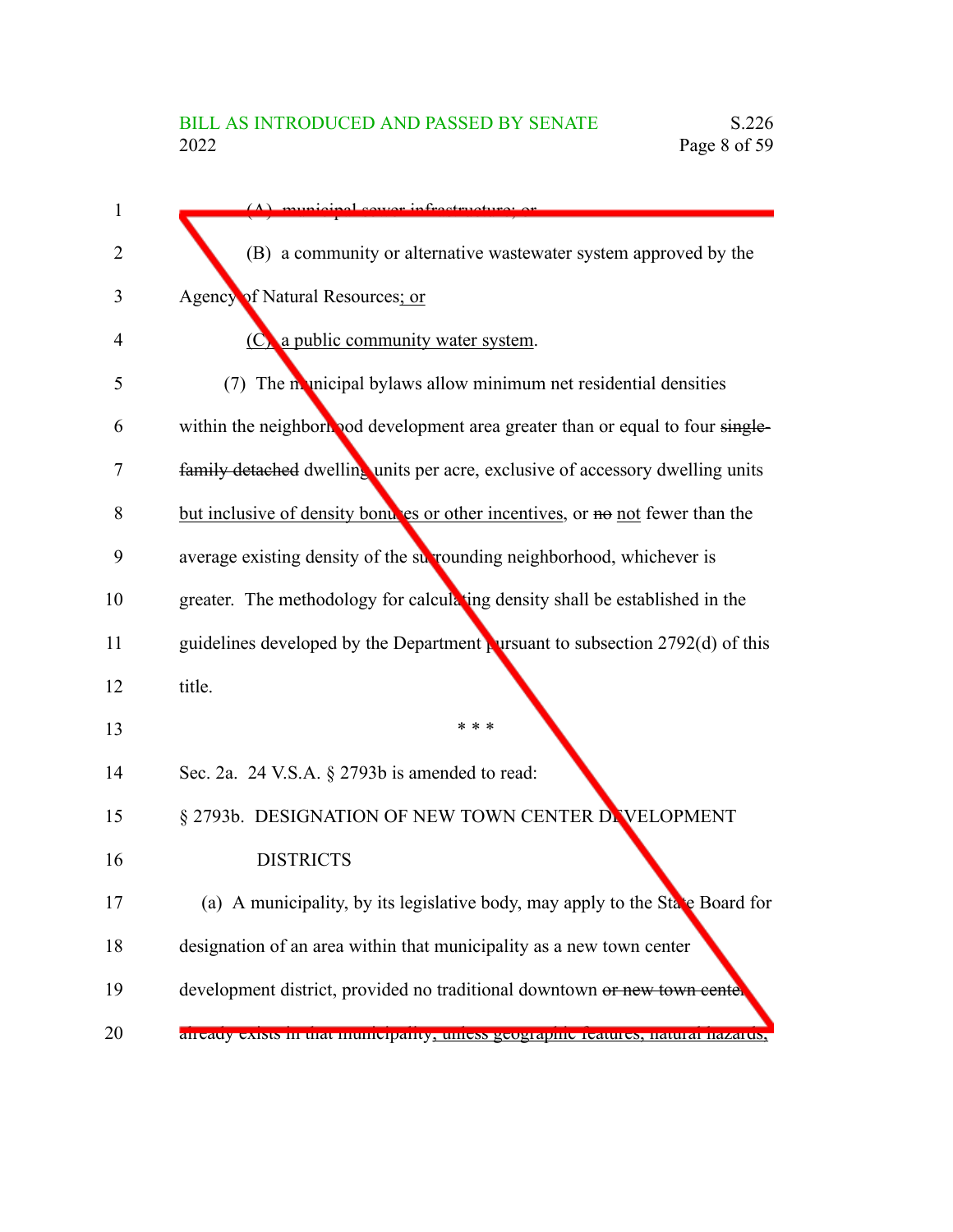# BILL AS INTRODUCED AND PASSED BY SENATE S.226<br>2022 Page 9 of 59 Page 9 of 59

| 1              | thlig or conserved lands significantly constrain opportu                         |
|----------------|----------------------------------------------------------------------------------|
| $\overline{2}$ | dev lopment in or immediately adjacent to that traditional downtown.             |
| 3              | * * *                                                                            |
| 4              | (b) Within 45 days of receipt of a completed application, the State Board        |
| 5              | shall designate a new town center development district if the State Board finds, |
| 6              | with respect to that district, the municipality has:                             |
| 7              | * * *                                                                            |
| 8              | (2) Provided a community investment agreement that has been executed             |
| 9              | by authorized representatives of the municipal government, businesses and        |
| 10             | property owners within the district, and community groups with an articulated    |
| 11             | purpose of supporting downtown interests and contains the following:             |
| 12             | * * *                                                                            |
| 13             | (B) Regulations enabling high densities hat are greater not less than            |
| 14             | four dwelling units per acre and not less than those allowed in any other part   |
| 15             | of the municipality not within an area designated under the chapter.             |
| 16             | * * *                                                                            |
| 17             | Sec. 2b. 10 V.S.A. $\S$ 6001 is amended to read:                                 |
| 18             | § 6001. DEFINITIONS                                                              |
| 19             | As used in this chapter:                                                         |
| 20             |                                                                                  |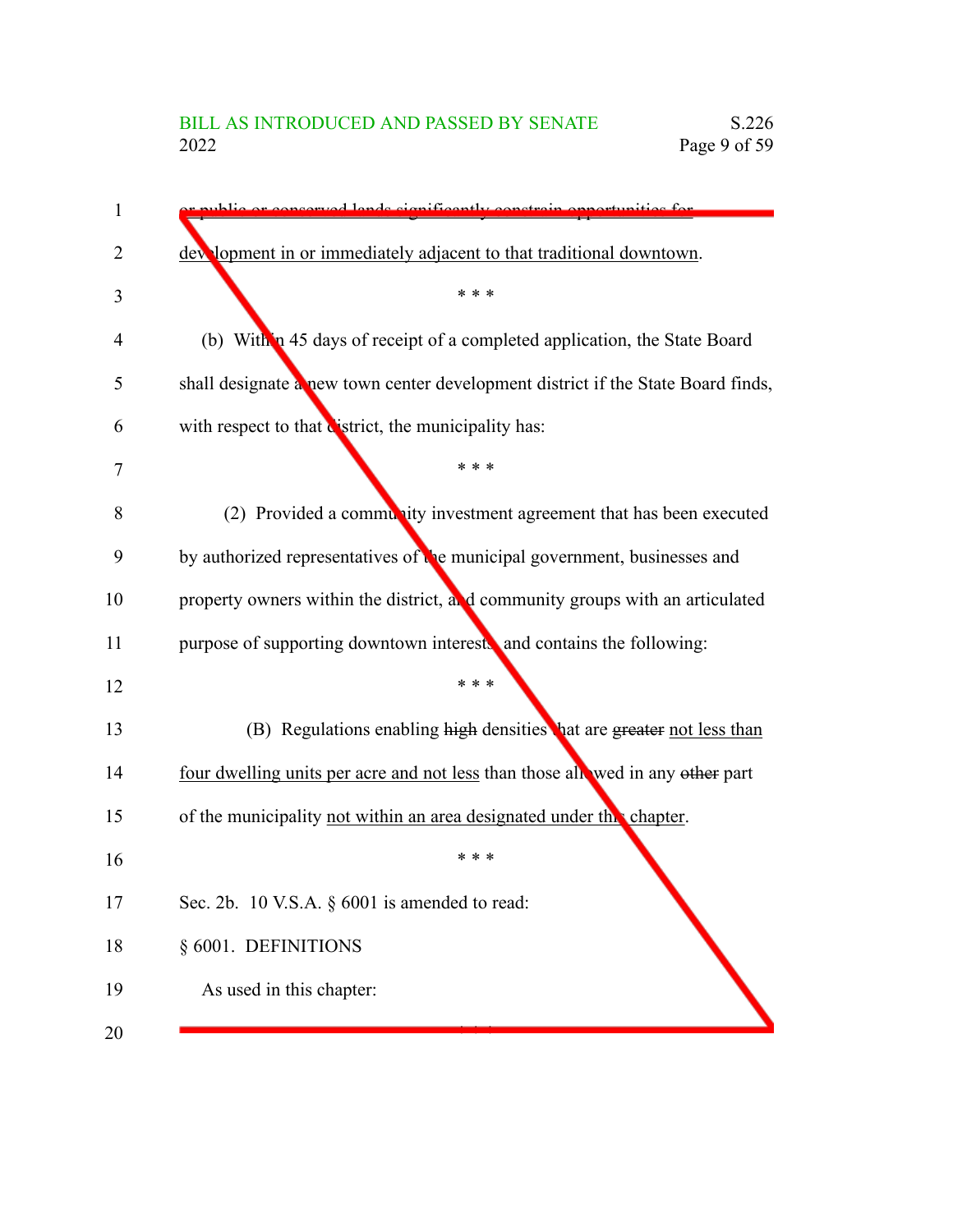| 1  | $(2)(A)$ "Development" means each of the following                                 |
|----|------------------------------------------------------------------------------------|
| 2  | * * *                                                                              |
| 3  | (iv) The construction of housing projects such as cooperatives,                    |
| 4  | condominiums, or dwellings, or construction or maintenance of mobile homes         |
| 5  | or mobile home parks, with 10 or more units, constructed or maintained on a        |
| 6  | tract or tracts of land, owned or controlled by a person, within a radius of five  |
| 7  | miles of any point on any involved land and within any continuous period of        |
| 8  | five years. However:                                                               |
| 9  | (I) A priority housing project shall constitute a development                      |
| 10 | under this subdivision (iv) only if the number of housing units in the project is: |
| 11 | $(aa)$ [Repealed.]                                                                 |
| 12 | (bb) [Repealed.]                                                                   |
| 13 | (ee) 75 or more, in a municipality with a population of                            |
| 14 | 6,000 or more but less than 10,000.                                                |
| 15 | (dd) 50 or more, in a municipality with a population of                            |
| 16 | 3,000 or more but less than 6,000.                                                 |
| 17 | (ee) 25 or more, in a municipality with a population of less                       |
| 18 | than $3,000$ .                                                                     |
| 19 | (ff) Notwithstanding subdivisions (cc) through (ee) of this                        |
| 20 | subdivision $(3)(A)(iv)(I)$ , 10 or more if the construction involves the          |
| 21 | demondon or one or more oundings that are instea on or engione to be fisted on     |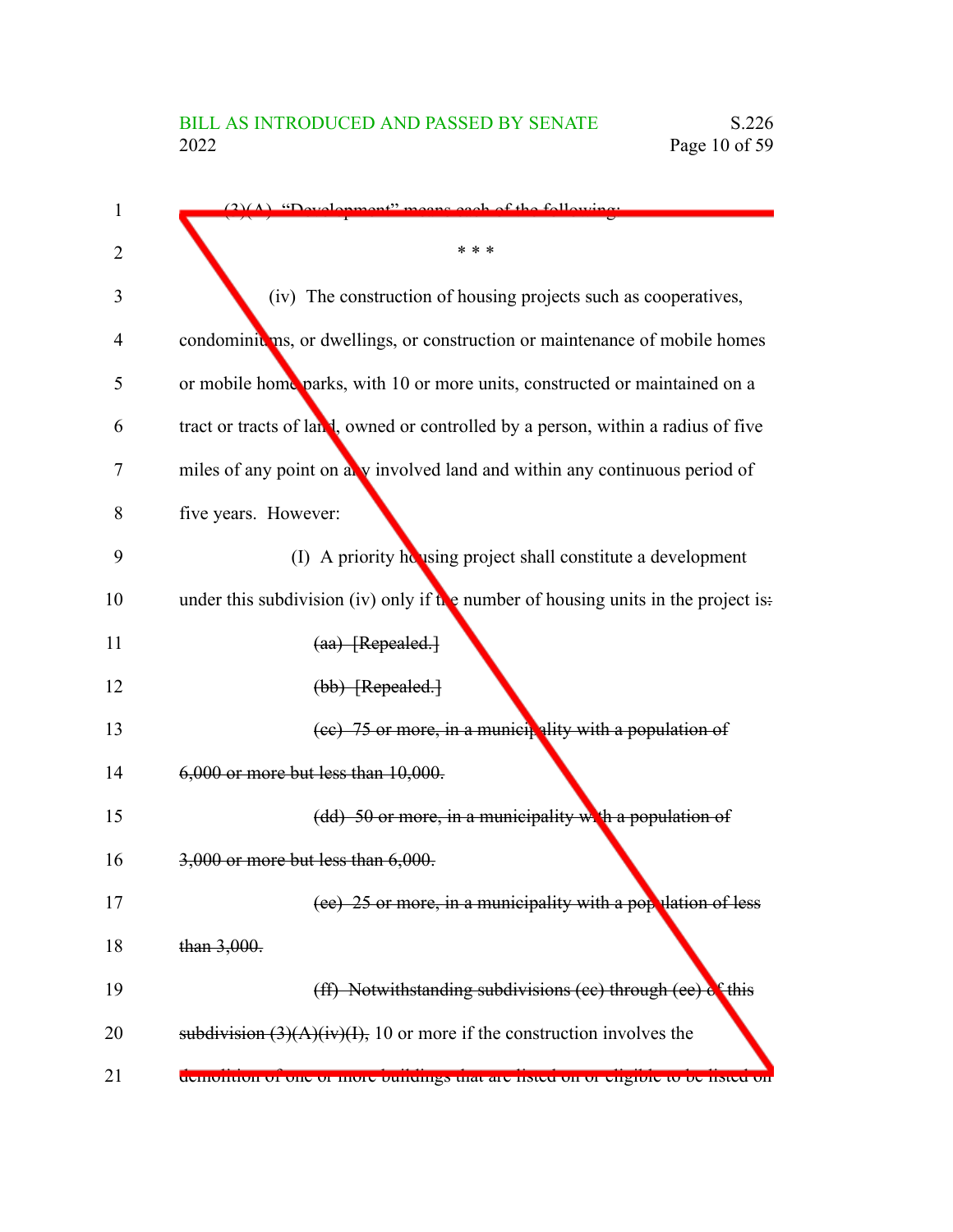| 1              | the State or National Pegister of Historic Places. However, demolition shall           |
|----------------|----------------------------------------------------------------------------------------|
| $\overline{2}$ | not be considered to create jurisdiction under this subdivision $(ff)(I)$ if the       |
| 3              | Division for Historic Preservation has determined that the proposed demolition         |
| 4              | will have no adverse effect, will have no adverse effect if specified conditions       |
| 5              | are met, or will nave an adverse effect that will be adequately mitigated. Any         |
| 6              | imposed conditions thall be enforceable through a grant condition, deed                |
| 7              | covenant, or other legally binding document.                                           |
| 8              | * * *                                                                                  |
| 9              | (D) The word "development" does not include:                                           |
| 10             | $* *$                                                                                  |
| 11             | (viii)(I) The construction of priority housing project in $\bf{a}$                     |
| 12             | municipality with a population of 10,000 or nore.                                      |
| 13             | (II) If the construction of a priority housing project in this                         |
| 14             | subdivision $(3)(D)(viii)$ involves demolition of one or nore buildings that are       |
| 15             | listed or eligible to be listed on the State or National Register of Historic          |
| 16             | Places, this exemption shall not apply unless the Division for Nistoric                |
| 17             | Preservation has made the determination described in subdivision $\Delta$ )(iv)(I)(ff) |
| 18             | of this subdivision (3) and any imposed conditions are enforceable in the              |
| 19             | manner set forth in that subdivision.                                                  |
| 20             |                                                                                        |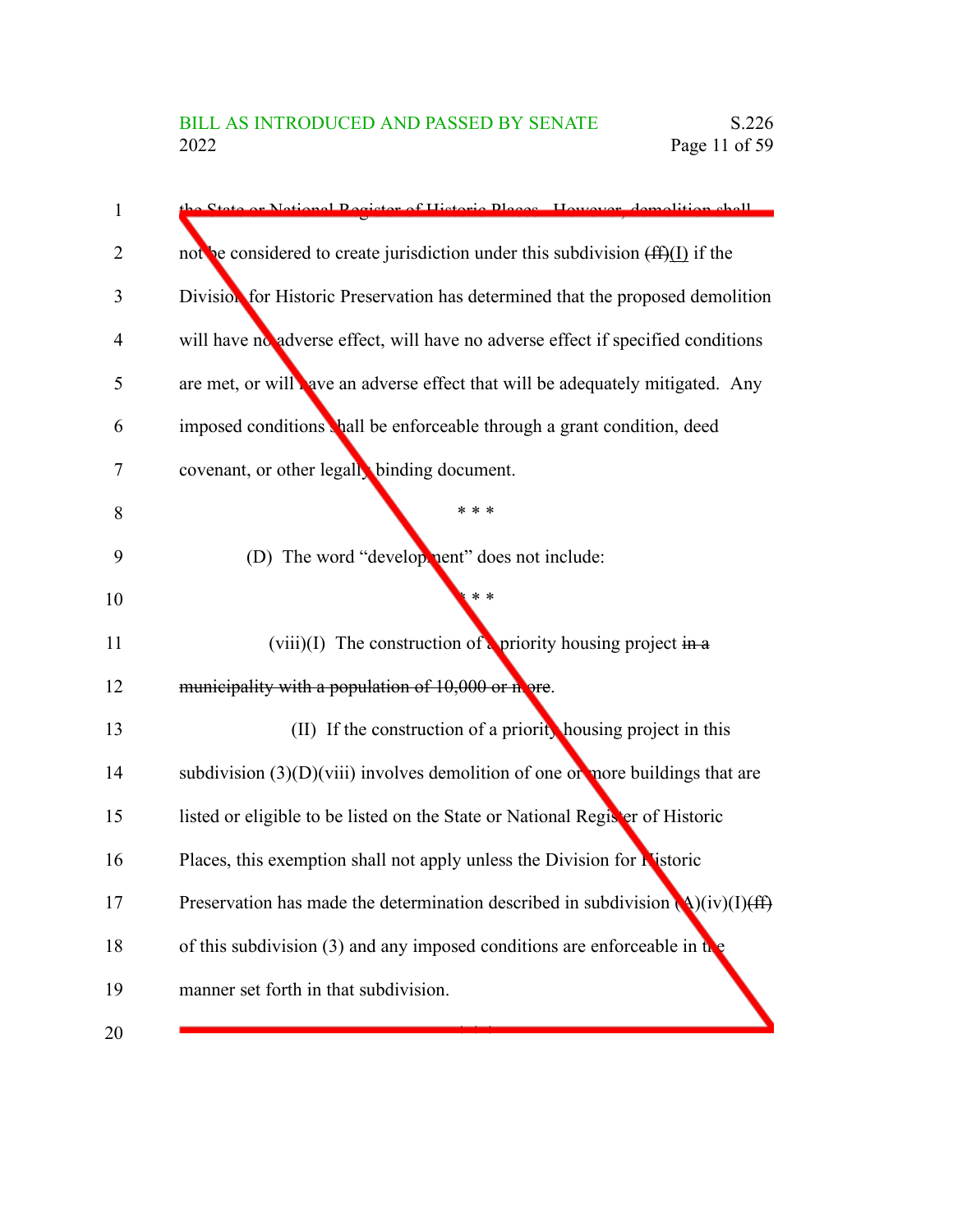| 1              | $\sim$ 20 10 VS A $\sim$ 6081(n) is amonded to read.                              |
|----------------|-----------------------------------------------------------------------------------|
| $\overline{2}$ | (1) No permit or permit amendment is required for any change to a                 |
| 3              | project hat is located entirely within a downtown development district            |
| 4              | designated ursuant to 24 V.S.A. § 2793, if the change consists exclusively of     |
| 5              | any combination of mixed use and mixed income housing, and the cumulative         |
| 6              | changes within any continuous period of five years, commencing on or after        |
| 7              | May 28, 2002, remain below any applicable jurisdictional threshold specified      |
| 8              | in subdivision $6001(3)(A)(N)(I)$ of this title.                                  |
| 9              | $(2)$ No permit or permit a mendment is required for a priority housing           |
| 10             | project in a designated center other han a downtown development district if       |
| 11             | the project remains below any applicable jurisdictional threshold specified in    |
| 12             | subdivision $6001(3)(A)(iv)(I)$ of this title and will comply with all conditions |
| 13             | of any existing permit or permit amendment issued under this chapter that         |
| 14             | applies to the tract or tracts on which the project will be located. If such a    |
| 15             | priority housing project will not comply with one or more of these conditions,    |
| 16             | an application may be filed pursuant to section 6084 of this title.               |
| 17             | Sec. 2d. 10 V.S.A. § 6086 is amended to read:                                     |
| 18             | § 6086. ISSUANCE OF PERMIT; CONDITIONS AND CRITERLY                               |
| 19             | (a) Before granting a permit, the District Commission shall find that the         |
| 20             | subdivision or development:                                                       |
| 21             |                                                                                   |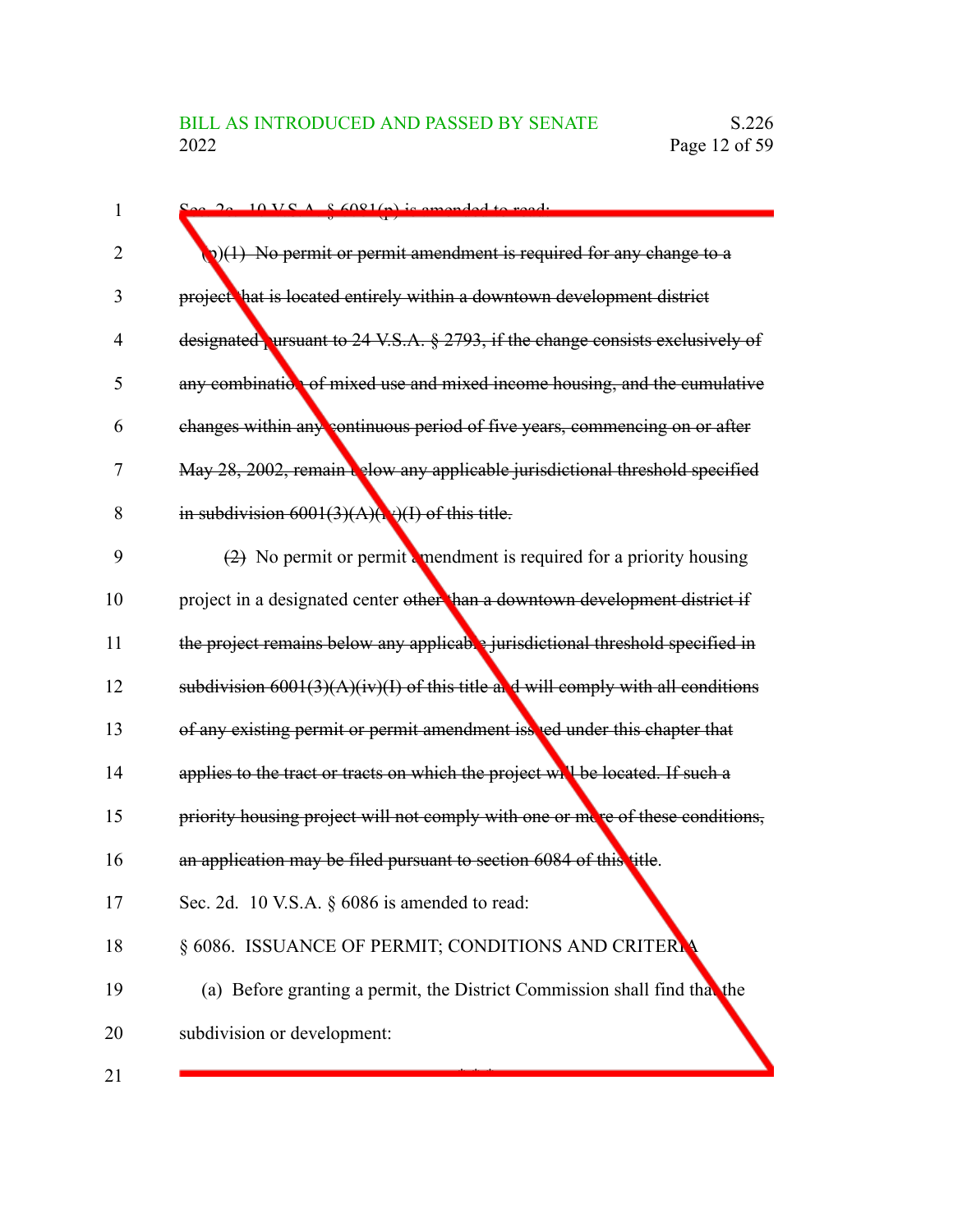| $\mathbf{1}$   | (D) Floodways A permit will be grapted whenever it is                             |
|----------------|-----------------------------------------------------------------------------------|
| $\overline{2}$ | demonstrated by the applicant that, in addition to all other applicable criteria: |
| 3              | (i) the The development or subdivision of lands within a floodway                 |
| 4              | will not restrict or divert the flow of flood waters floodwaters, and endanger    |
| 5              | the health, sat ty, and welfare of the public or of riparian owners during        |
| 6              | flooding; and.                                                                    |
| 7              | (ii) the The development or subdivision of lands within a                         |
| 8              | floodway fringe will not significantly increase the peak discharge of the river   |
| 9              | or stream within or downstream from the area of development and endanger          |
| 10             | the health, safety, or welfare of the public or riparian owners during flooding.  |
| 11             | (iii) Notwithstanding subdivisions (i) and (ii) of this subdivision               |
| 12             | (D), within an existing settlement, a permit shall be granted if all occupied     |
| 13             | space is elevated or flood proofed at least two net above Base Flood Elevation    |
| 14             | or otherwise designed to be reasonably safe from from depending.                  |
| 15             | * * *                                                                             |
| 16             | Sec. 2e. 10 V.S.A. $\S$ 6093 is amended to read:                                  |
| 17             | § 6093.  MITIGATION OF PRIMARY AGRICULTURAL SON S                                 |
| 18             | (a) Mitigation for loss of primary agricultural soils. Suitable matigation for    |
| 19             | the conversion of primary agricultural soils necessary to satisfy subdivition     |
| 20             | $6086(a)(9)(B)(iv)$ of this title shall depend on where the project tract is      |
| 21             | rocateu.                                                                          |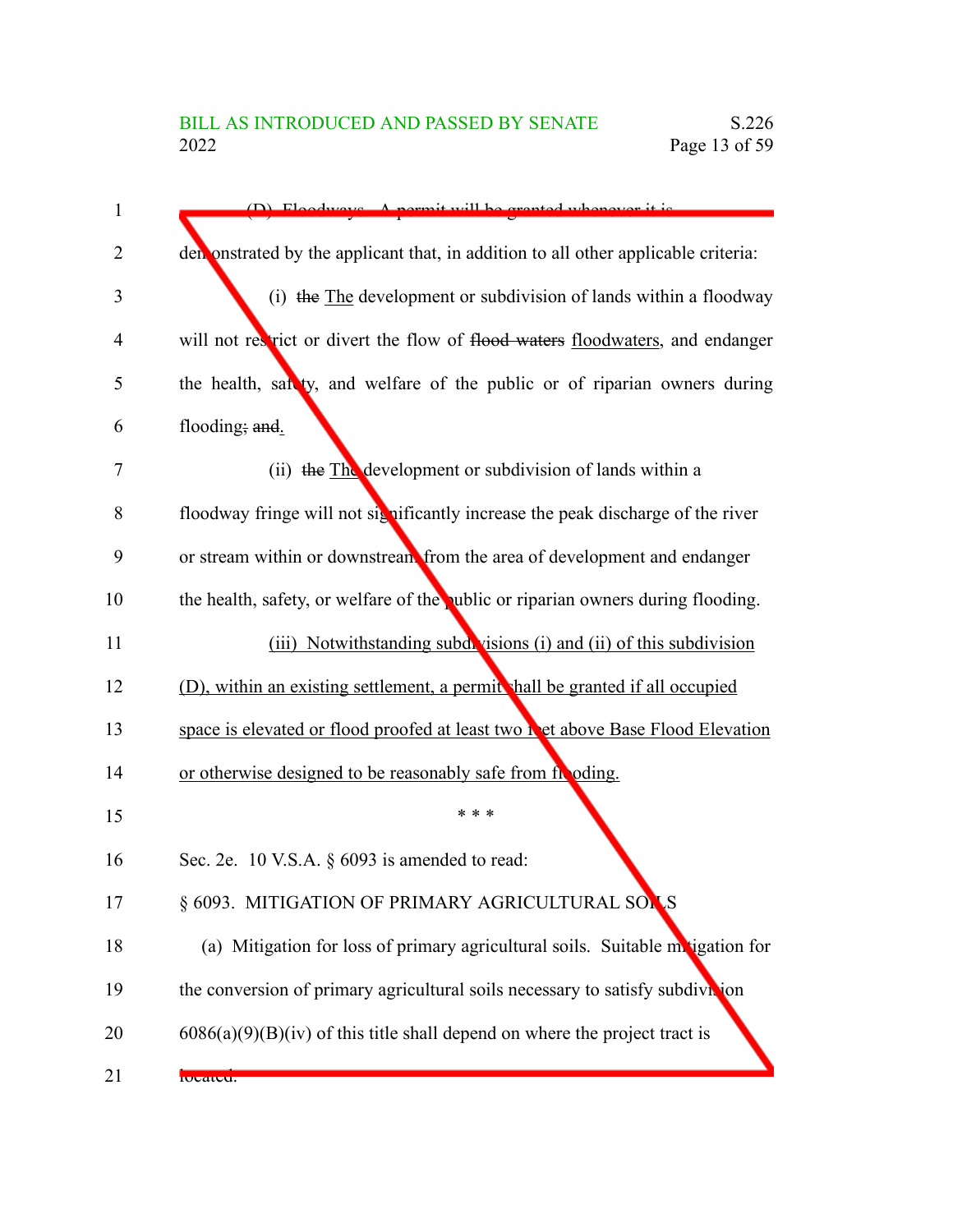| 1              | (1) Project located in certain decignated gross This subdivision englise                |
|----------------|-----------------------------------------------------------------------------------------|
| $\overline{2}$ | to projects located in the following areas designated under 24 V.S.A. chapter           |
| 3              | 76A: a downtown development district, a growth center, a new town center                |
| 4              | $designed$ in or before January 1, 2014, and a neighborhood development                 |
| 5              | area associated with a designated downtown development district. If the                 |
| 6              | project tract is located in one of these designated areas, an applicant who             |
| 7              | complies with subdivistion $6086(a)(9)(B)(iv)$ of this title shall deposit an offsite   |
| 8              | mitigation fee into the Vernont Housing and Conservation Trust Fund                     |
| 9              | established under section 312 $\delta$ this title for the purpose of preserving primary |
| 10             | agricultural soils of equal or greater value with the highest priority given to         |
| 11             | preserving prime agricultural soils as defined by the U.S. Department of                |
| 12             | Agriculture. Any required offsite mitigation fee shall be derived by:                   |
| 13             | (A) Determining the number of acress of primary agricultural soils                      |
| 14             | affected by the proposed development or subdivision.                                    |
| 15             | (B) Multiplying the number of affected acres of primary agricultural                    |
| 16             | soils by a factor resulting in a ratio established as follows:                          |
| 17             | (i) For development or subdivision within a designated area                             |
| 18             | described in this subdivision (a)(1), the ratio shall be 1:1.                           |
| 19             | (ii) For residential construction that has a density of at lease eight                  |
| 20             | units of housing per acre, of which at least eight units per acre or at least           |
| 21             | 40 percent or the units, on average, in the entire development or subdivision,          |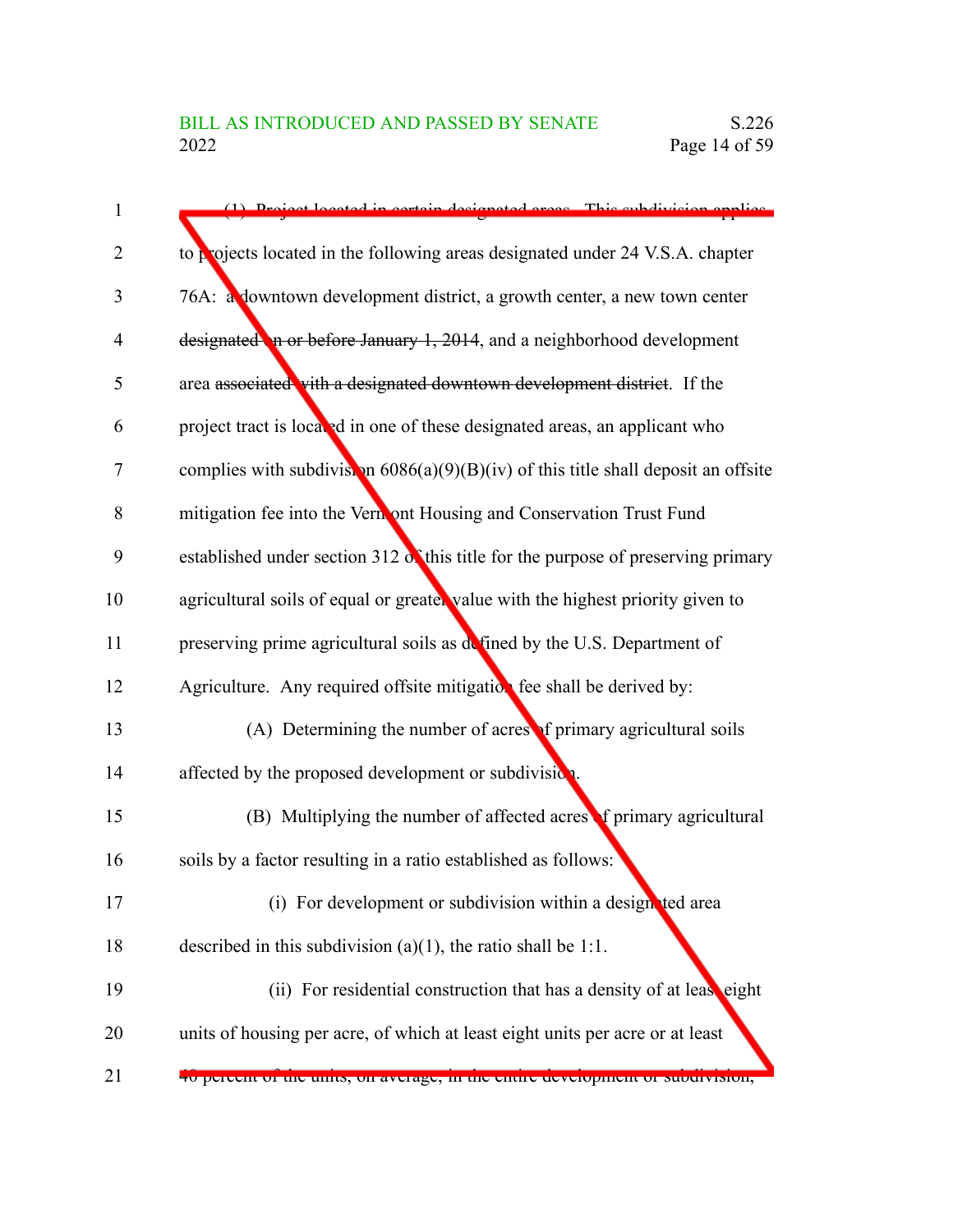| 1              | vhickover is greater, mosts the definition of efferdable housing established in           |
|----------------|-------------------------------------------------------------------------------------------|
| $\overline{2}$ | this chapter, no mitigation shall be required, regardless of location in or               |
| 3              | outside a designated area described in this subdivision $(a)(1)$ . However, all           |
| 4              | affordable bousing units shall be subject to housing subsidy covenants, as                |
| 5              | defined in 27 $\sqrt{S}$ . A. § 610, that preserve their affordability for a period of 99 |
| 6              | years or longer. As used in this section, housing that is rented shall be                 |
| 7              | considered affordable housing when its inhabitants have a gross annual                    |
| 8              | household income that does not exceed 60 percent of the county median                     |
| 9              | income or 60 percent of the stal dard metropolitan statistical area income if the         |
| 10             | municipality is located in such an alga.                                                  |
| 11             | (iii) For a priority housing project or an alternative or community                       |
| 12             | wastewater system located within a designated area, the ratio shall be 1:1.               |
| 13             | * * *                                                                                     |
| 14             | (3) Mitigation flexibility.                                                               |
| 15             | (A) Notwithstanding the provisions of subdivision $(a)(1)$ of this                        |
| 16             | section pertaining to a development or subdivision on prima ey agricultural               |
| 17             | soils within certain designated areas, the District Commission n ay, in                   |
| 18             | appropriate circumstances, require on-site mitigation with special exphasis on            |
| 19             | preserving prime agricultural soils if that action is deemed consistent with the          |
| 20             | agricultural elements of local and regional plans and the goals of 24 V.S./               |
| 21             | 4502.   In this situation, the approved plans must aesignate specific sons that           |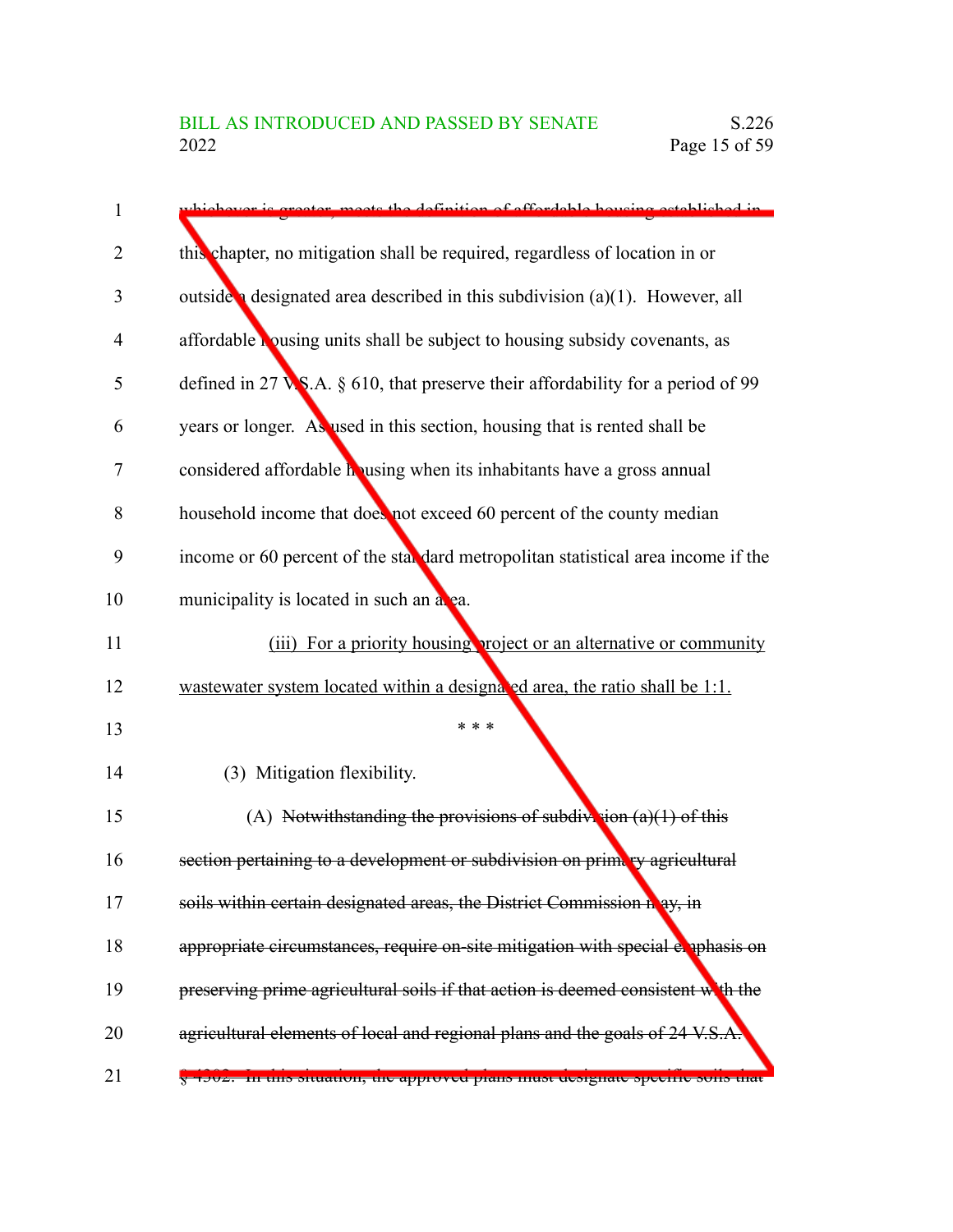| $\mathbf{1}$ | processed inside a decignated area described in subdivision (a)(1) of<br>مملللممان |
|--------------|------------------------------------------------------------------------------------|
| 2            | this section. For projects located within such a designated area, all factors      |
| 3            | used to calculate suitable mitigation acreage or fees, or some combination of      |
| 4            | these measures, shall be as specified in this subsection, subject to a ratio of    |
| 5            | 1:1. [Repealed.]                                                                   |
| 6            | * * *                                                                              |
| 7            | Sec. 2f. 24 V.S.A. § 4412 is amended to read:                                      |
| 8            | § 4412. REQUIRED PROVISIONS AND PROHIBITED EFFECTS                                 |
| 9            | Notwithstanding any existing bylaw, the following land development                 |
| 10           | provisions shall apply in every municipality:                                      |
| 11           | (1) Equal treatment of housing and required provisions for affordable              |
| 12           | housing.                                                                           |
| 13           | * * *                                                                              |
| 14           | (D) Bylaws shall designate appropriate districts and reasonable                    |
| 15           | regulations for multiunit or multifamily dwellings. No bylaw shall have the        |
| 16           | effect of excluding these multiunit or multifamily dwellings from the              |
| 17           | municipality. In any district that allows residential development, no b, law       |
| 18           | shall have the effect of prohibiting multiunit or multifamily dwellings.           |
| 19           |                                                                                    |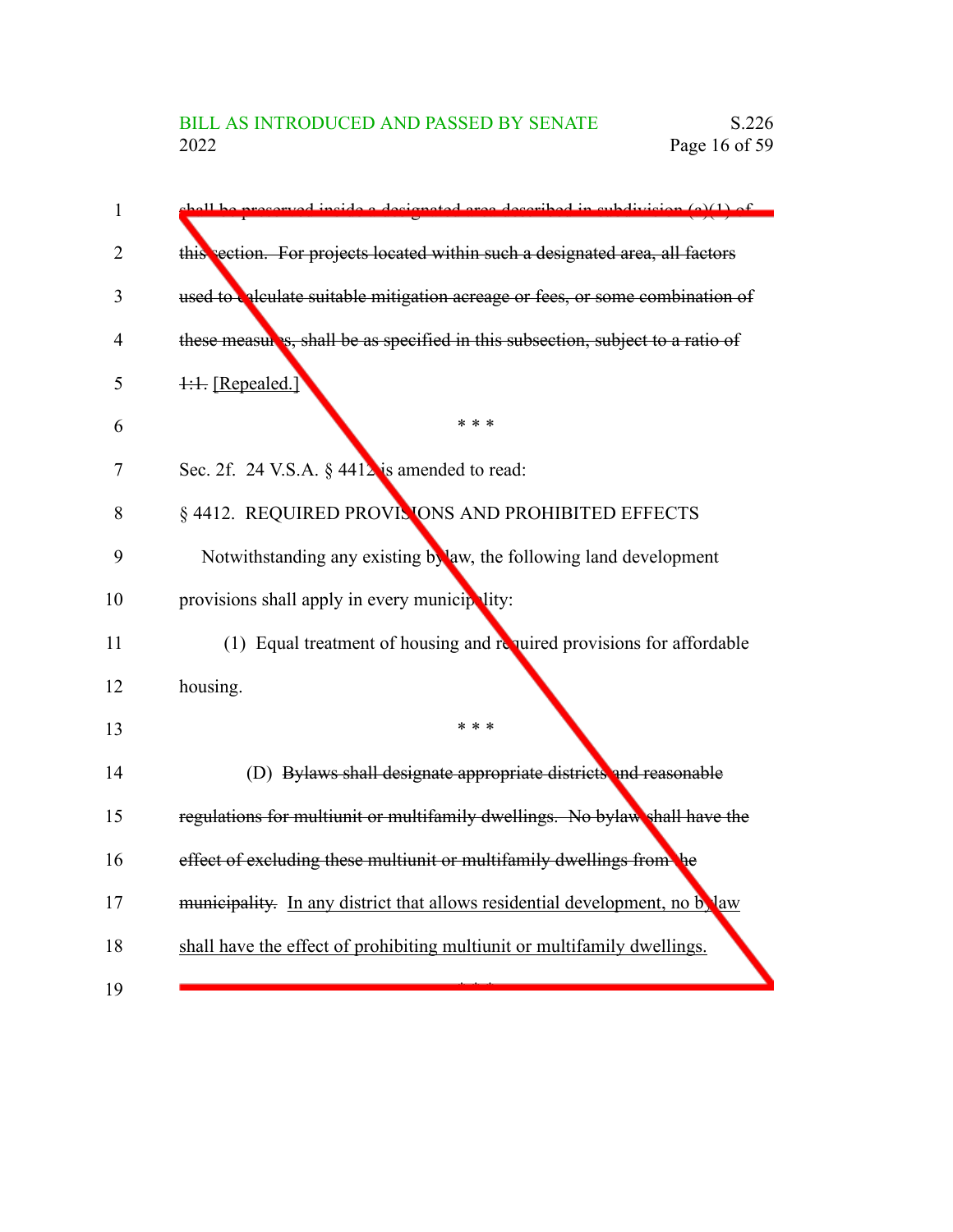| 1  | $2\alpha$ NEICHDODHOOD DEVELODMENT ADEA TASK EODCE.                           |
|----|-------------------------------------------------------------------------------|
| 2  | <b>REPORT</b>                                                                 |
| 3  | Creation. There is created the Neighborhood Development Area Task<br>(a)      |
| 4  | Force.                                                                        |
| 5  | (b) Membership. The Task Force shall be composed of six planners and          |
| 6  | housing advocates from communities with areas designated as neighborhood      |
| 7  | development areas pursuant to 24 V.S.A. chapter 76A. Three members shall      |
| 8  | be appointed by the Speaker of the House, and three shall be appointed by the |
| 9  | Committee on Committees.                                                      |
| 10 | (c) The Task Force shall review the current application guide for             |
| 11 | designated neighborhood development areas and determine if the current        |
| 12 | criteria for the neighborhood development areas should be changed. The Task   |
| 13 | Force should recommend alternatives to the current require pents for          |
| 14 | designation of a neighborhood development area.                               |
| 15 | (d) Report. On or before January 15, 2023, the Task Force shall sobmit a      |
| 16 | written report to the General Assembly with its findings and any              |
| 17 | recommendations for registative action.                                       |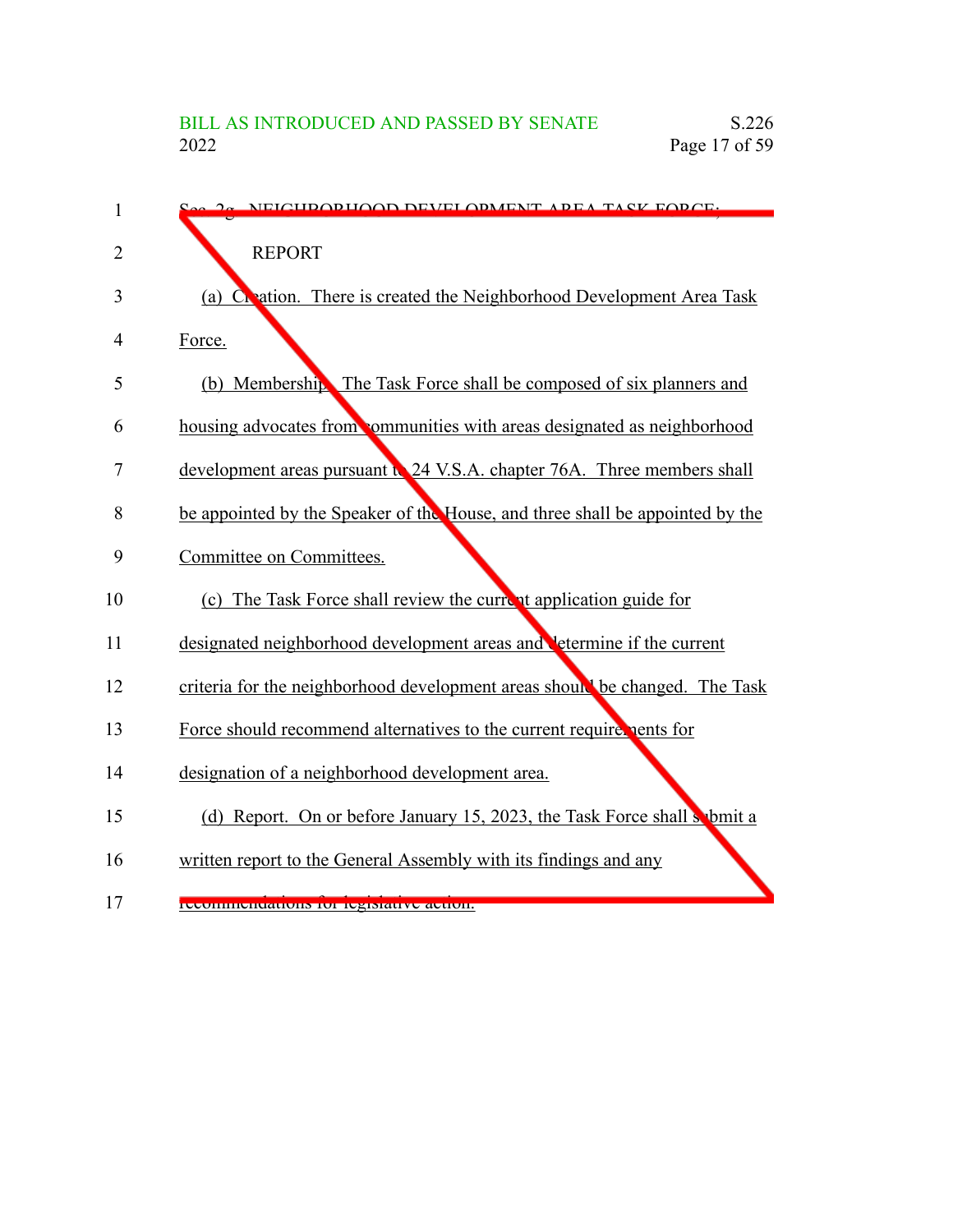| 1  | $* * *$ Houging Incontinuou Smort Growth $* * *$                                   |
|----|------------------------------------------------------------------------------------|
| 2  | 3. COVID-19 FUNDING; HOUSING; SMART GROWTH<br>Sec                                  |
| 3  | PRINICPLES                                                                         |
| 4  | A public entity or private organization that receives a grant or subgrant of       |
| 5  | federal COVID 19 relief funds to purchase, renovate, or construct housing in       |
| 6  | this State shall, to the fullest extent possible, design and implement its program |
| 7  | and award funding to a plicants consistent with smart growth principles,           |
| 8  | including:                                                                         |
| 9  | (1) to promote compact, ustainable communities with infill                         |
| 10 | development in areas designated for growth in municipal and regional plans;        |
| 11 | (2) to preserve open, natural space and to protect natural resources and           |
| 12 | the environment;                                                                   |
| 13 | (3) to accommodate a variety of safe, after relable, and efficient                 |
| 14 | transportation choices; and                                                        |
| 15 | (4) to expand the range of affordable housing available to Vermonters              |
| 16 | across communities.                                                                |
| 17 | *** Homeless Bill of Rights ***                                                    |
| 18 | Sec. 4. FINDINGS                                                                   |
| 19 | The Vermont General Assembly finds that:                                           |
| 20 | (1) At the present time, many persons have been rendered homeless $\epsilon$       |
| 21 | result of economic naruship and a shortage of sate and arrordable nousing.         |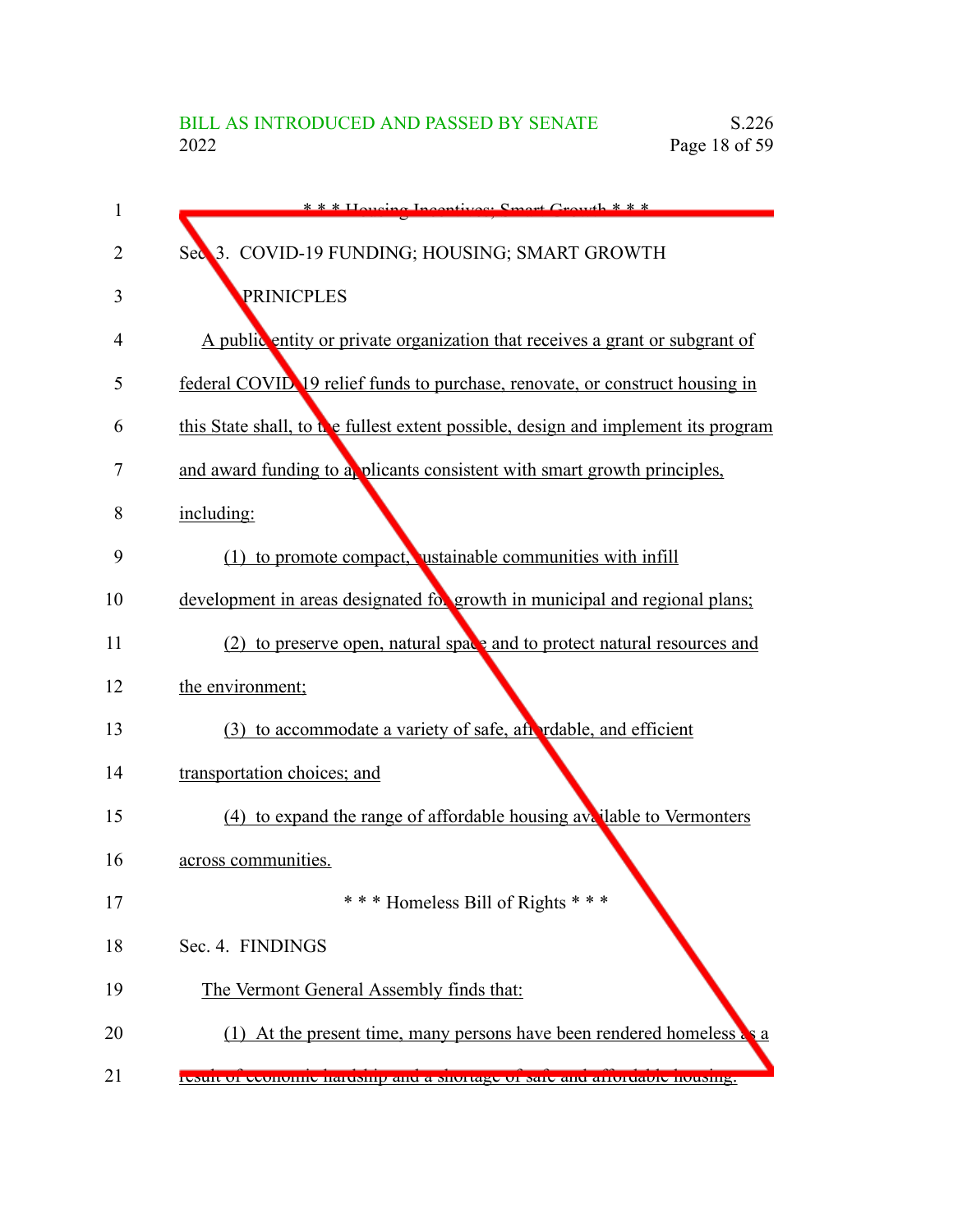| 1  | (2) Article Lof Chanter Lof the Vermont Constitution states that                 |
|----|----------------------------------------------------------------------------------|
| 2  | Ver nonters are "equally free and independent," and Article 7 of Chapter I       |
| 3  | states that all Vermonters are entitled to the same benefits and protections. As |
| 4  | a result, a person should not be subject to discrimination based on the person's |
| 5  | housing status of being homeless.                                                |
| 6  | (3) It is the in ent of this act to help mitigate both the discrimination        |
| 7  | persons without homes a perceived to be without homes face and the adverse       |
| 8  | effects individuals and communities suffer when a person lacks a home.           |
| 9  | Sec. 4a. 1 V.S.A. $\S$ 274 is added to read:                                     |
| 10 | § 274. HOMELESS BILL OF RIGHTS                                                   |
| 11 | (a) A person's rights, privileges, or actes to public services shall not be      |
| 12 | denied or abridged solely because of the person's housing status. Such a         |
| 13 | person shall be granted the same rights and privile res as any other resident of |
| 14 | this State.                                                                      |
| 15 | (b) A person shall have the right:                                               |
| 16 | to use and move freely in public places, including public sidewalks,<br>(1)      |
| 17 | parks, transportation, and buildings, in the same manner as any other person     |
| 18 | and without discrimination on the basis of the person's housing status;          |
| 19 | (2) to equal treatment by all State and municipal agencies without               |
| 20 | discrimination on the basis of the person s housing status,                      |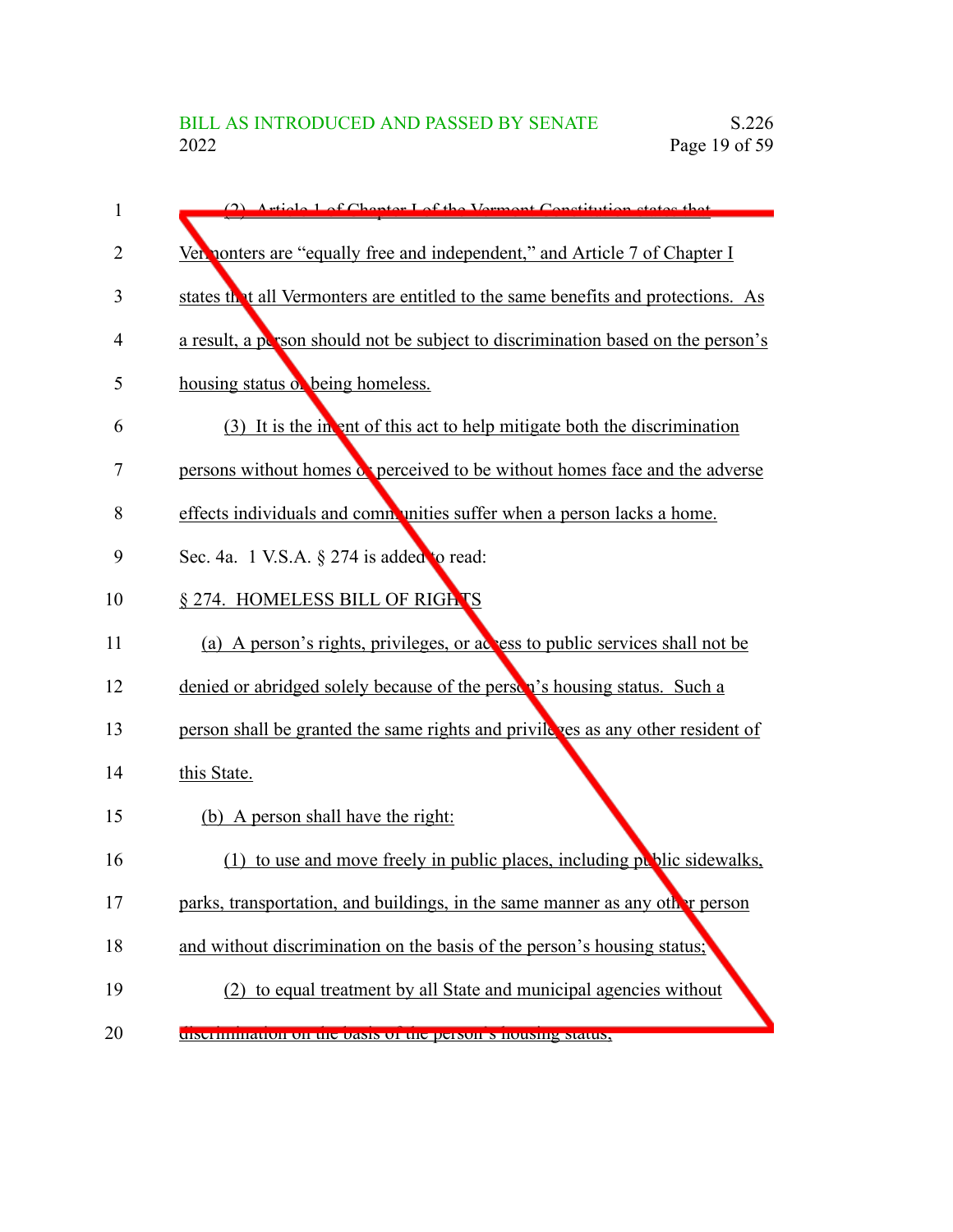| 1              | $(2)$ not to face discrimination while socking or maintaining                          |
|----------------|----------------------------------------------------------------------------------------|
| $\overline{2}$ | employment, due to the person's housing status;                                        |
| 3              | $\left(\bullet\right)$ to emergency medical care free from discrimination based on the |
| 4              | person's ho using status;                                                              |
| 5              | (5) to vole, register to vote, and receive documentation necessary to                  |
| 6              | prove identity for witing, without discrimination due to the person's housing          |
| 7              | status;                                                                                |
| 8              | (6) to confidentiality of personal records and information in accordance               |
| 9              | with all limitations on disclosure established by State and federal law,               |
| 10             | including the Federal Homeless Management Information Systems, the Federal             |
| 11             | Health Insurance Portability and Accountability Act, and the Federal Violence          |
| 12             | Against Women Act, without discrimination based on the person's housing                |
| 13             | status;                                                                                |
| 14             | to a reasonable expectation of privacy in the person's personal                        |
| 15             | property without discrimination based on his or her hou ing status; and                |
| 16             | (8) to immediate and continued enrollment of the person's school-age                   |
| 17             | children based on the best interests of the child as provided for 16 V.S.A.            |
| 18             | § 1075(e) and the McKinney-Vento Homeless Assistance Act, 42 U.S.C.                    |
| 19             | §§ 11431–11435 without discrimination based on his or her housing status.              |
| 20             | (c) No person shall be subject to civil or criminal sanctions for soliciting           |
| 21             | sharing, accepting, or ottering rood, water, money, or other donations in.             |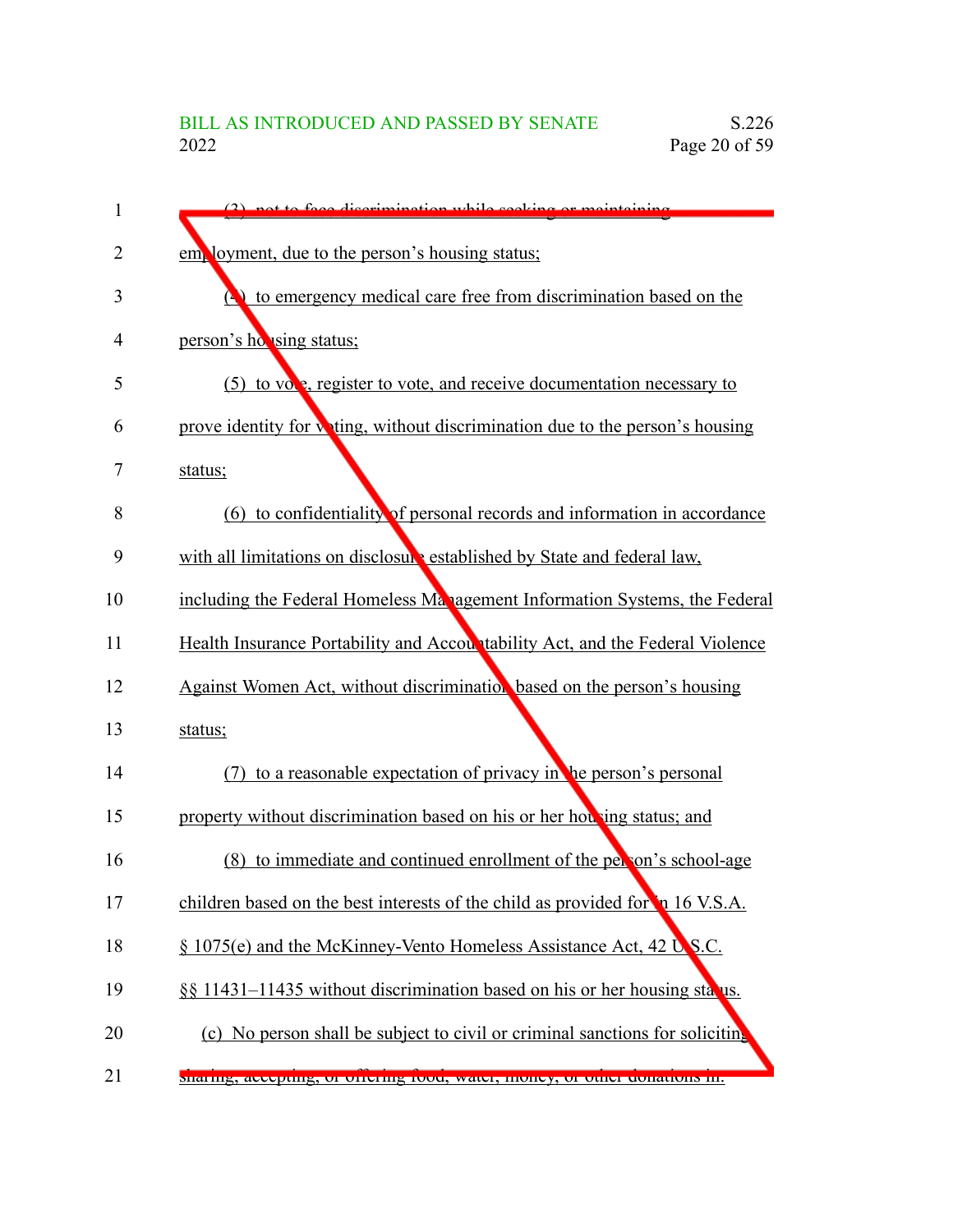| 1              | $(1)$ a public place or                                                          |
|----------------|----------------------------------------------------------------------------------|
| $\overline{2}$ | (2) a place of public accommodation with the consent of the owner or             |
| 3              | other person representing the place of public accommodation and in a manner      |
| 4              | that does not interfere with normal business operations.                         |
| 5              | (d) No law hall target a person based on that person's housing status or the     |
| 6              | harmless activities associated with homelessness, or the provision of supports   |
| 7              | or services to a person vithout housing or perceived to be without housing in:   |
| 8              | $(1)$ a public place; or                                                         |
| 9              | (2) a place of public accommodation with the consent of the owner or             |
| 10             | other person representing the place of public accommodation and in a manner      |
| 11             | that does not interfere with normal business operations.                         |
| 12             | (e) A person aggrieved by a violation of this section may bring an action in     |
| 13             | Superior Court for appropriate relief, including injunctive relief and actual    |
| 14             | damages sustained as a result of the violation, costs, and reasonable attorney's |
| 15             | fees.                                                                            |
| 16             | (f) As used in this section:                                                     |
| 17             | (1) "Housing status" means the actual or perceived status of being               |
| 18             | homeless, being a homeless individual, or being a homeless person, as defined    |
| 19             | in 42 U.S.C. § 11302.                                                            |
| 20             | (2) "Place of public accommodation" has the same meaning as in                   |
| 21             | V.D.A. V 1 UII.                                                                  |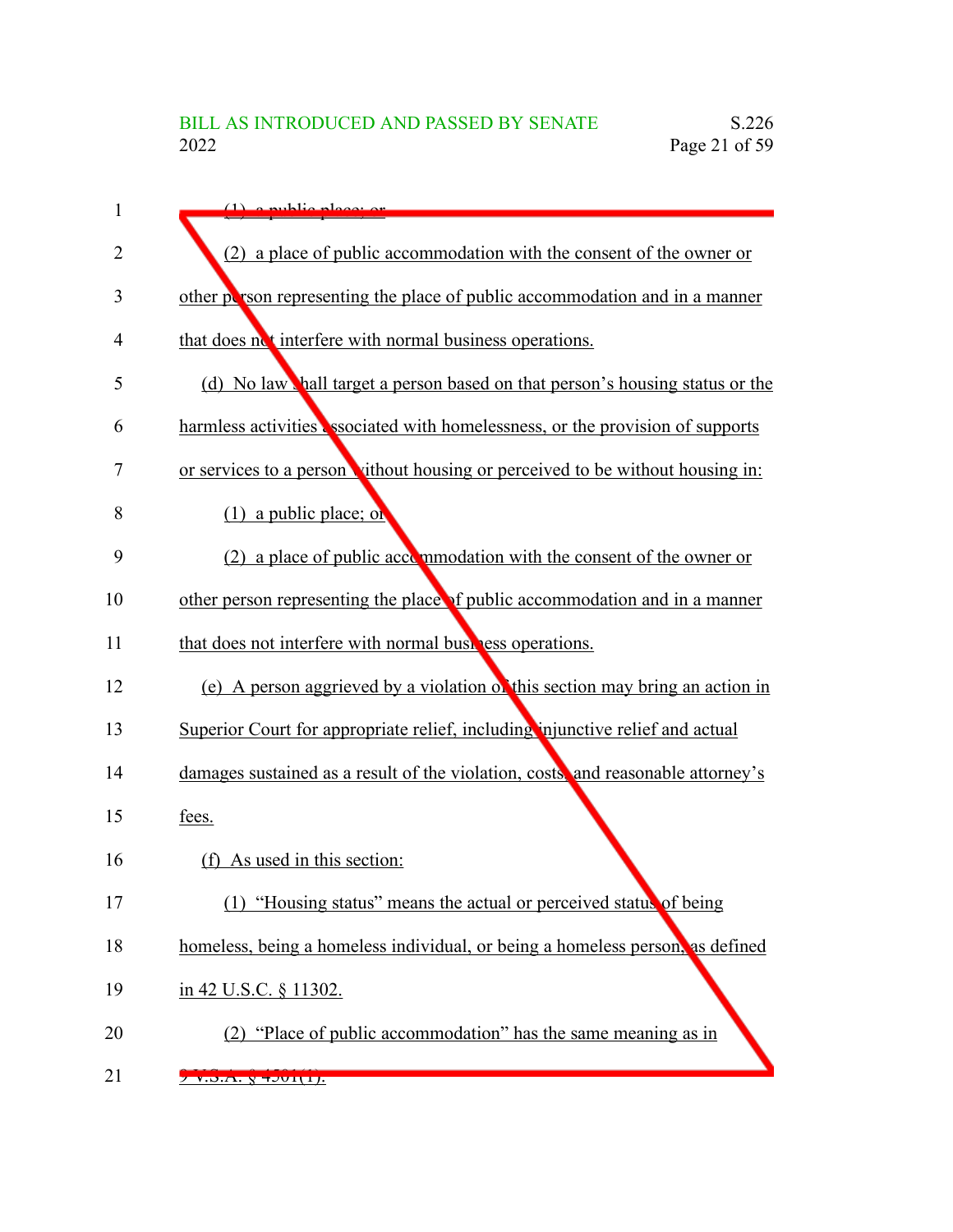| 1  | $A h \cdot 0 V S A \cdot 8 A 501$ is emended to read.                               |
|----|-------------------------------------------------------------------------------------|
| 2  | § 4.01. DEFINITIONS                                                                 |
| 3  | As wed in this chapter:                                                             |
| 4  | * * *                                                                               |
| 5  | (12) "Ho using status" means the actual or perceived status of being                |
| 6  | homeless, being a homeless individual, or being a homeless person, as defined       |
| 7  | in 42 U.S.C. § 11302.                                                               |
| 8  | Sec. 4c. 9 V.S.A. § 4502 is amended to read:                                        |
| 9  | §4502. PUBLIC ACCOMMONATIONS                                                        |
| 10 | (a) An owner or operator of a $p$ , are of public accommodation or an agent         |
| 11 | or employee of such owner or operator hall not, because of the race, creed,         |
| 12 | color, national origin, housing status, marital status, sex, sexual orientation, or |
| 13 | gender identity of any person, refuse, withhold from, or deny to that person        |
| 14 | any of the accommodations, advantages, facilities, and privileges of the place      |
| 15 | of public accommodation.                                                            |
| 16 | * * *                                                                               |
| 17 | Sec. 4d. $9$ V.S.A. $\S$ 4503 is amended to read:                                   |
| 18 | § 4503. UNFAIR HOUSING PRACTICES                                                    |
| 19 | (a) It shall be unlawful for any person:                                            |
| 20 | (1) To refuse to sell or rent, or refuse to negotiate for the sale or rent.         |
| 21 | 01, 01 otherwise make unavairable of deny, a dwennig of other real estate to        |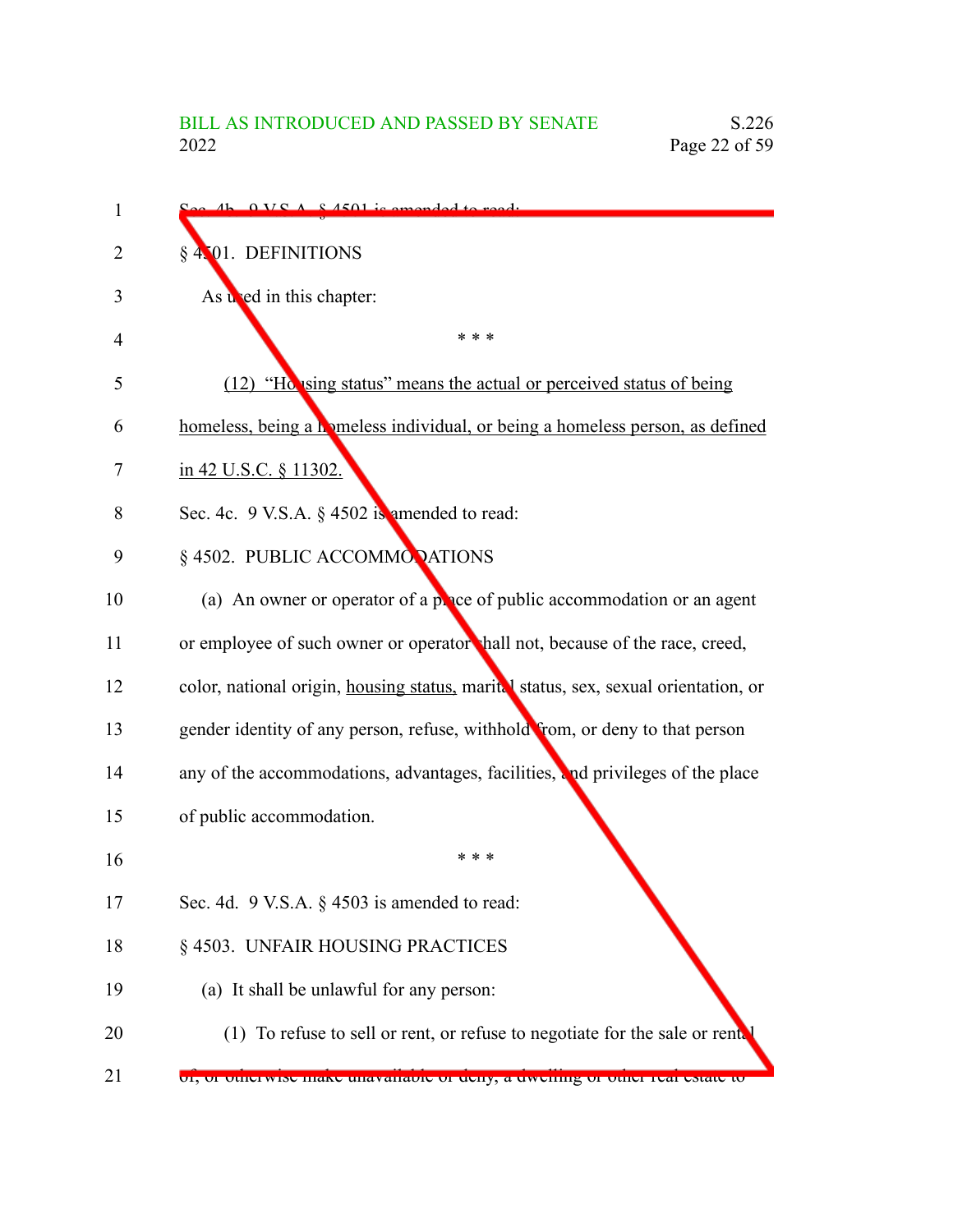| $\mathbf{1}$   | of the race cay covual orientation                                                 |
|----------------|------------------------------------------------------------------------------------|
| $\overline{2}$ | marital status, religious creed, color, national origin, housing status, or        |
| 3              | disability of a person, or because a person intends to occupy a dwelling with      |
| $\overline{4}$ | one or more minor children, or because a person is a recipient of public           |
| 5              | assistance, or because a person is a victim of abuse, sexual assault, or stalking. |
| 6              | (2) To discriminate against, or to harass any person in the terms,                 |
| $\tau$         | conditions, privileges, and protections of the sale or rental of a dwelling or     |
| 8              | other real estate, or in the provision of services or facilities in connection     |
| 9              | therewith, because of the race, sex, sexual orientation, gender identity, age,     |
| 10             | marital status, religious creed, color, ational origin, housing status, or         |
| 11             | disability of a person, or because a person intends to occupy a dwelling with      |
| 12             | one or more minor children, or because a person is a recipient of public           |
| 13             | assistance, or because a person is a victim of abuse sexual assault, or stalking.  |
| 14             | (3) To make, print, or publish, or cause to be mode, printed, or                   |
| 15             | published any notice, statement, or advertisement, with respect to the sale or     |
| 16             | rental of a dwelling or other real estate, that indicates any preforence,          |
| 17             | limitation, or discrimination based on race, sex, sexual orientation, cender       |
| 18             | identity, age, marital status, religious creed, color, national origin, housing    |
| 19             | status, or disability of a person, or because a person intends to occupy a         |
| 20             | divening with one of more minor emittien, or oceause a person is a recipient or    |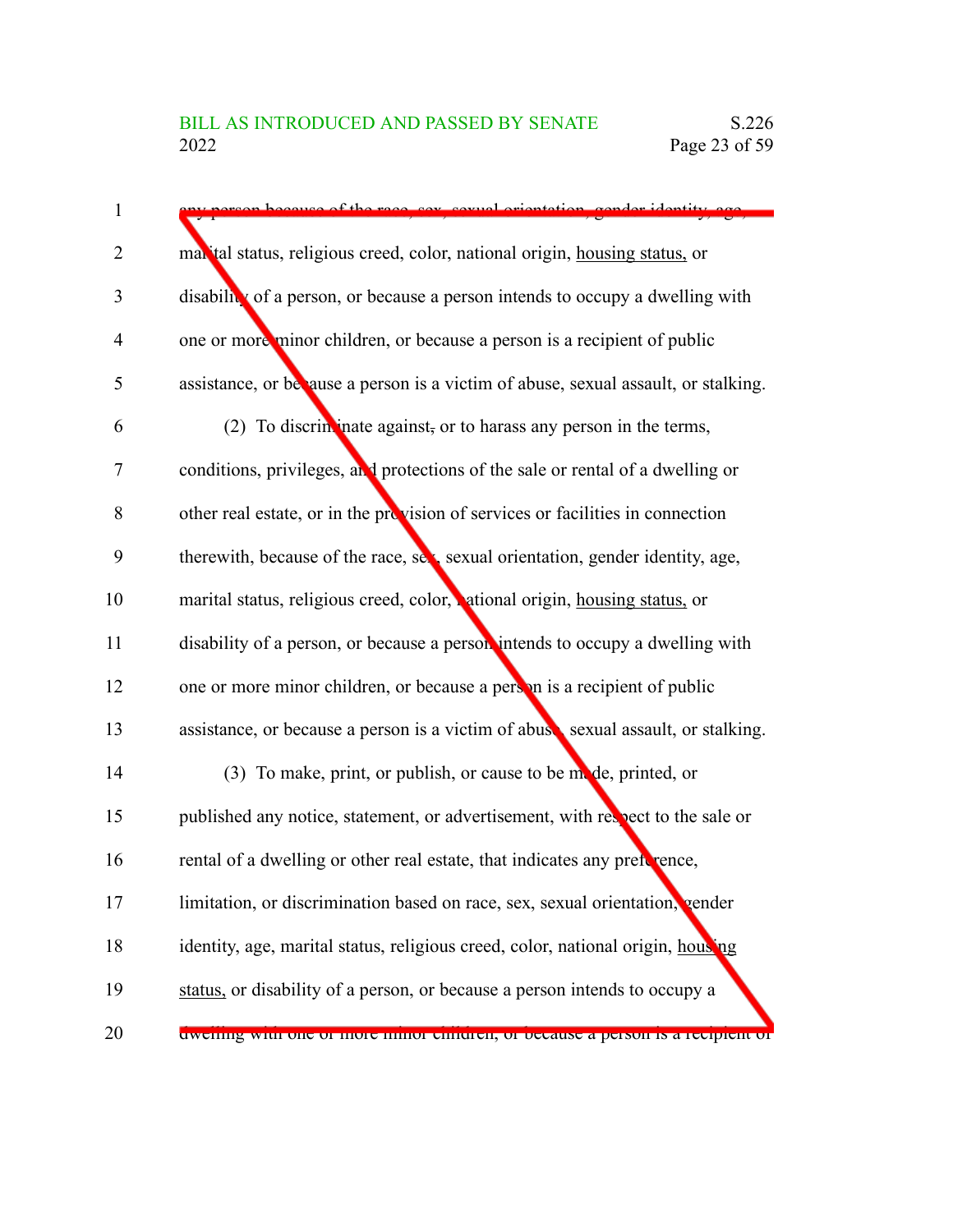| 1              | blic assistance, or because a nerson is a victim of abuse, sexual assault, or       |
|----------------|-------------------------------------------------------------------------------------|
| $\overline{2}$ | stal ing.                                                                           |
| 3              | To represent to any person because of the race, sex, sexual                         |
| $\overline{4}$ | orientation, gender identity, age, marital status, religious creed, color, national |
| 5              | origin, housing tatus, or disability of a person, or because a person intends to    |
| 6              | occupy a dwelling vith one or more minor children, or because a person is a         |
| 7              | recipient of public assistance, or because a person is a victim of abuse, sexual    |
| 8              | assault, or stalking, that any dwelling or other real estate is not available for   |
| 9              | inspection, sale, or rental when the dwelling or real estate is in fact so          |
| 10             | available.                                                                          |
| 11             |                                                                                     |
| 12             | (7) To engage in blockbusting practices, for profit, which that may                 |
| 13             | include inducing or attempting to induce a person to sell or rent a dwelling by     |
| 14             | representations regarding the entry into the neighborhood of a person or            |
| 15             | persons of a particular race, sex, sexual orientation, gender identity, age,        |
| 16             | marital status, religious creed, color, national origin, housing status, or         |
| 17             | disability of a person, or because a person intends to occupy a welling with        |
| 18             | one or more minor children, or because a person is a recipient of public            |
| 19             | assistance, or because a person is a victim of abuse, sexual assault, or stelking.  |
| 20             | (8) To deny any person access to or membership or participation in a v              |
| 21             | mumple iisung service, iear estate brokers organization, or other service,          |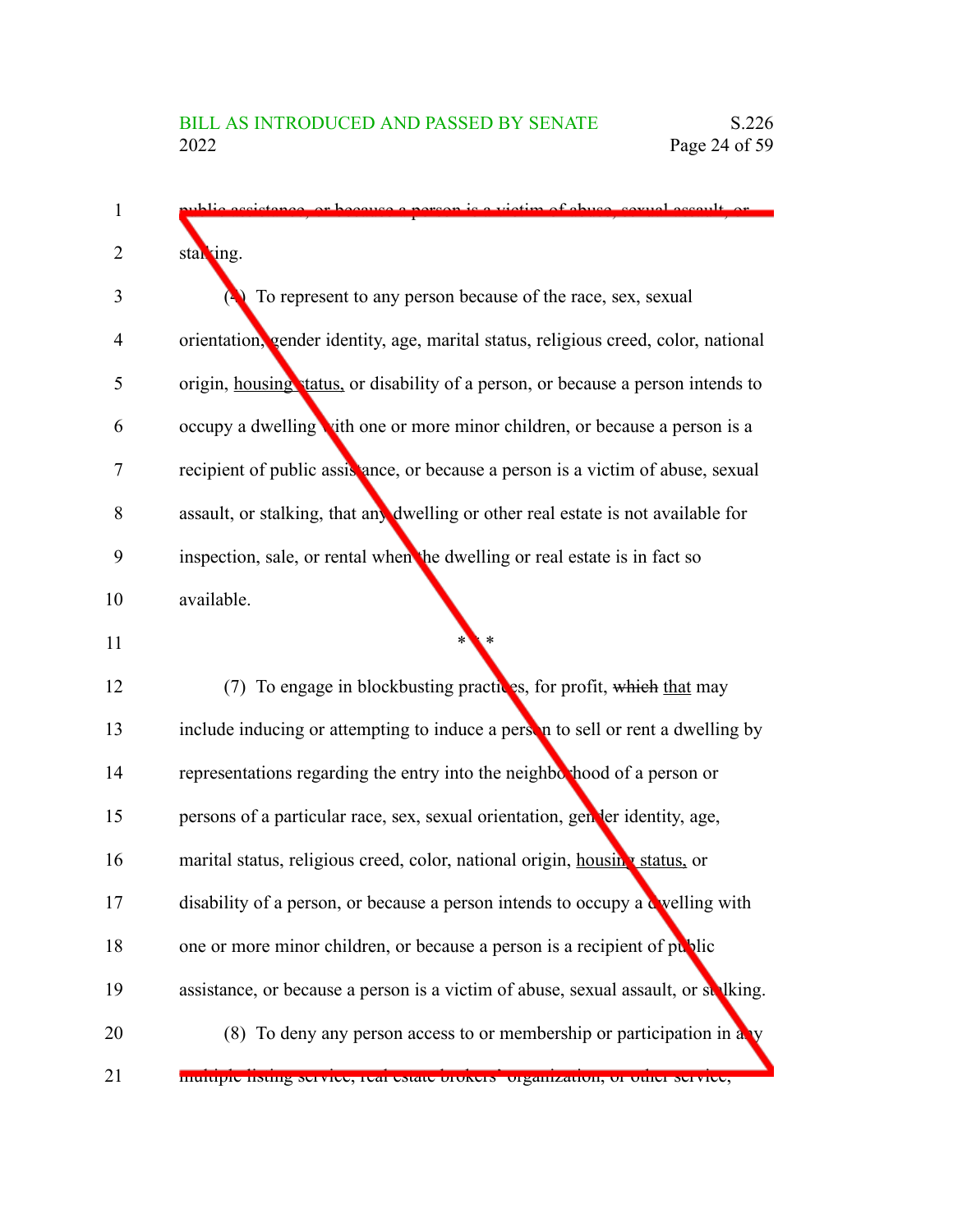| $\mathbf{1}$ | vation, or facility relating to the business of selling or renting dwellings.    |
|--------------|----------------------------------------------------------------------------------|
| 2            | or a discriminate against any person in the terms or conditions of such access,  |
| 3            | membership, or participation, on account of race, sex, sexual orientation,       |
| 4            | gender identity, age, marital status, religious creed, color, national origin,   |
| 5            | housing status, or disability of a person, or because a person is a recipient of |
| 6            | public assistance, or because a person is a victim of abuse, sexual assault, or  |
| 7            | stalking.                                                                        |
| 8            | * * *                                                                            |
| 9            | $(12)$ To discriminate in land use decisions or in the permitting of             |
| 10           | housing because of race, sex, sexual crientation, gender identity, age, marital  |
| 11           | status, religious creed, color, national origin, housing status, disability, the |
| 12           | presence of one or more minor children, income, or because of the receipt of     |
| 13           | public assistance, or because a person is a victim of abuse, sexual assault, or  |
| 14           | stalking, except as otherwise provided by law.                                   |
| 15           | * * *                                                                            |
| 16           | Sec. 4e. 10 V.S.A. § 601 is amended to read:                                     |
| 17           | § 601. DEFINITIONS                                                               |
| 18           | The following words and terms, unless the context clearly indicates              |
| 19           | different meaning, shall have the following meaning:                             |
| 20           |                                                                                  |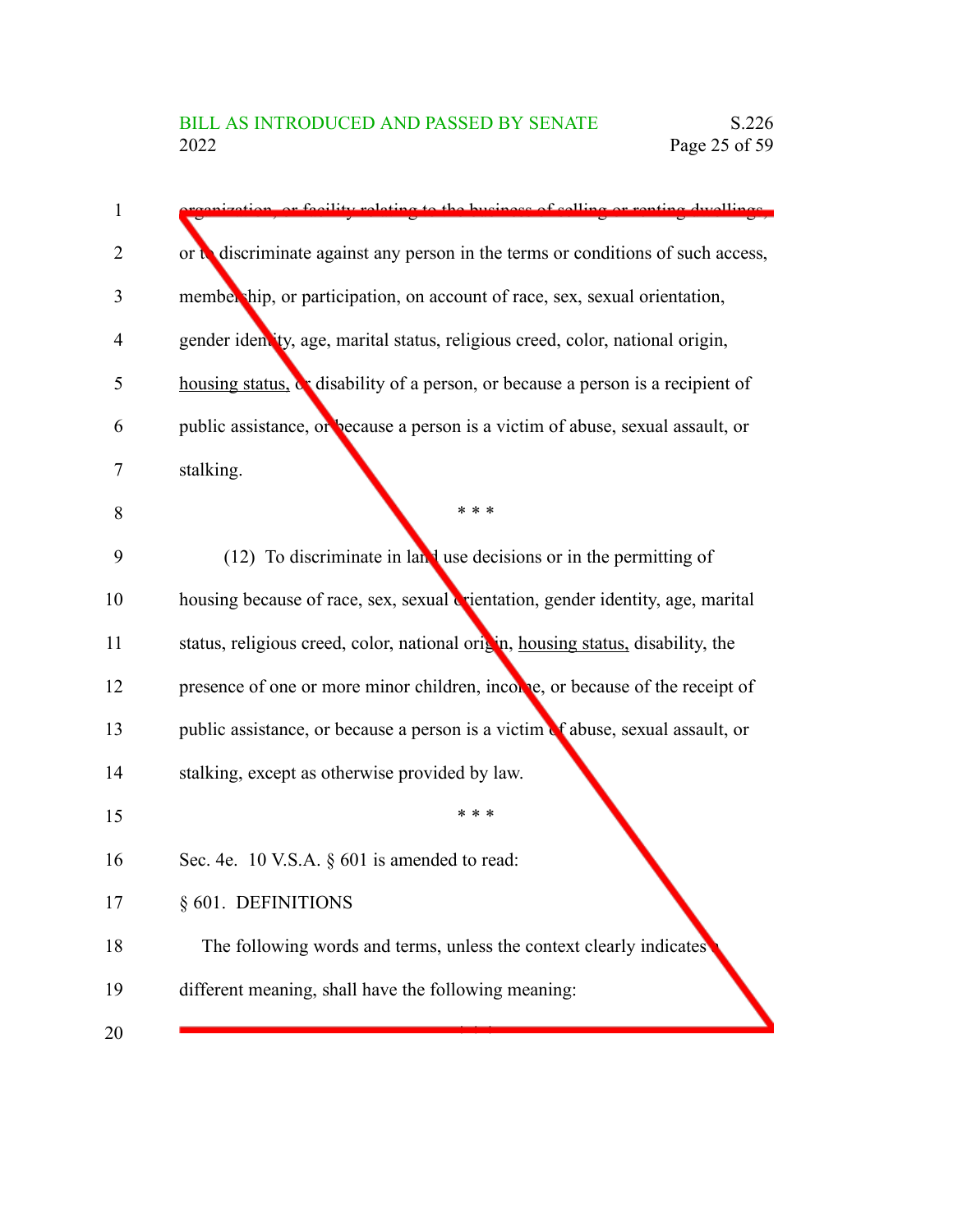| $\mathbf{1}$ | $(11)$ "Dersons and families of low and moderate income" mean                       |
|--------------|-------------------------------------------------------------------------------------|
| 2            | and families irrespective of race, creed, national origin, sex, sexual orientation, |
| 3            | housing status, or gender identity deemed by the Agency to require such             |
| 4            | assistance as is made available by this chapter on account of insufficient          |
| 5            | personal or family income, taking into consideration, without limitation, such      |
| 6            | factors as:                                                                         |
| 7            | (A) the amount of the total income of such persons and families                     |
| 8            | available for housing needs,                                                        |
| 9            | * * *                                                                               |
| 10           | (20) "Housing status" means the actual or perceived status of being                 |
| 11           | homeless, being a homeless individual, or being a homeless person, as defined       |
| 12           | in 42 U.S.C. § 11302.                                                               |
| 13           | Sec. 4f. 21 V.S.A. $\S$ 495 is amended to read:                                     |
| 14           | § 495. UNLAWFUL EMPLOYMENT PRACTICE                                                 |
| 15           | (a) It shall be unlawful employment practice, except where a bona fide              |
| 16           | occupational qualification requires persons of a particular rece, color, religion,  |
| 17           | national origin, housing status, sex, sexual orientation, gender identity,          |
| 18           | ancestry, place of birth, age, crime victim status, or physical or mental           |
| 19           | condition:                                                                          |
| 20           | (1) For any employer, employment agency, or labor organization to                   |
| 21           | discriminate against any murvidual oceause of face, color, rengion, ancesu y,       |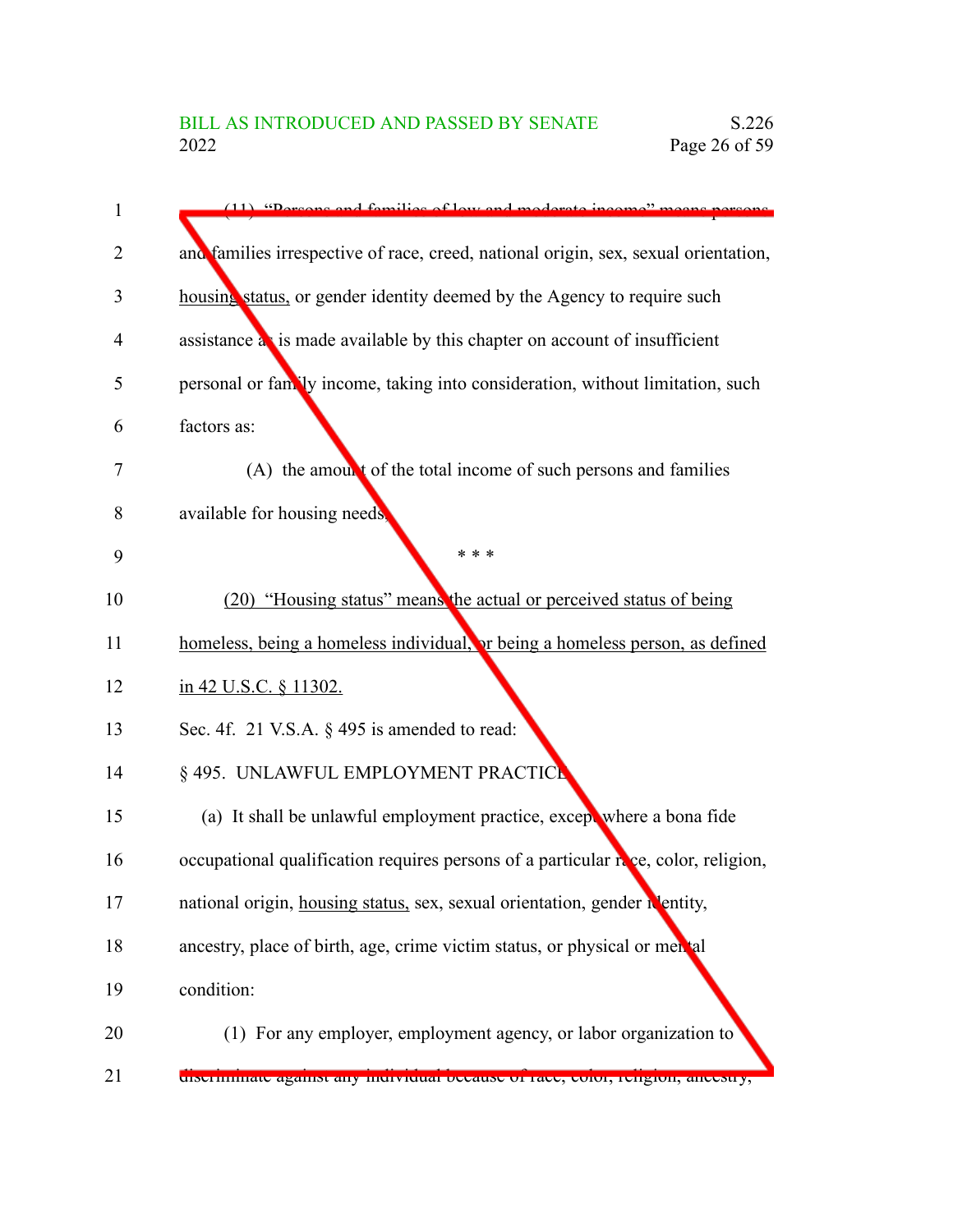| 1              | car carvel orientation conder identity place of hirth housing                       |
|----------------|-------------------------------------------------------------------------------------|
| $\overline{2}$ | states, crime victim status, or age or against a qualified individual with a        |
| 3              | disability.                                                                         |
| 4              | (2) $\mathbf{F}$ any person seeking employees or for any employment agency or       |
| 5              | labor organization to cause to be printed, published, or circulated any notice or   |
| 6              | advertisement relating to employment or membership indicating any                   |
| 7              | preference, limitation, specification, or discrimination based upon race, color,    |
| 8              | religion, ancestry, national origin, sex, sexual orientation, gender identity,      |
| 9              | place of birth, housing status, crivic victim status, age, or disability;           |
| 10             | (3) For any employment agency to fail or refuse to classify properly or             |
| 11             | refer for employment or to otherwise discuminate against any individual             |
| 12             | because of race, color, religion, ancestry, nath nal origin, sex, sexual            |
| 13             | orientation, gender identity, place of birth, housing status, crime victim status,  |
| 14             | or age or against a qualified individual with a disability.                         |
| 15             | (4) For any labor organization, because of race, color, religion, ancestry,         |
| 16             | national origin, sex, sexual orientation, gender identity, place of birth, housing  |
| 17             | status, crime victim status, or age to discriminate against any individual or       |
| 18             | against a qualified individual with a disability or to limit, segregate, or qualify |
| 19             | its membership;.                                                                    |
| 20             |                                                                                     |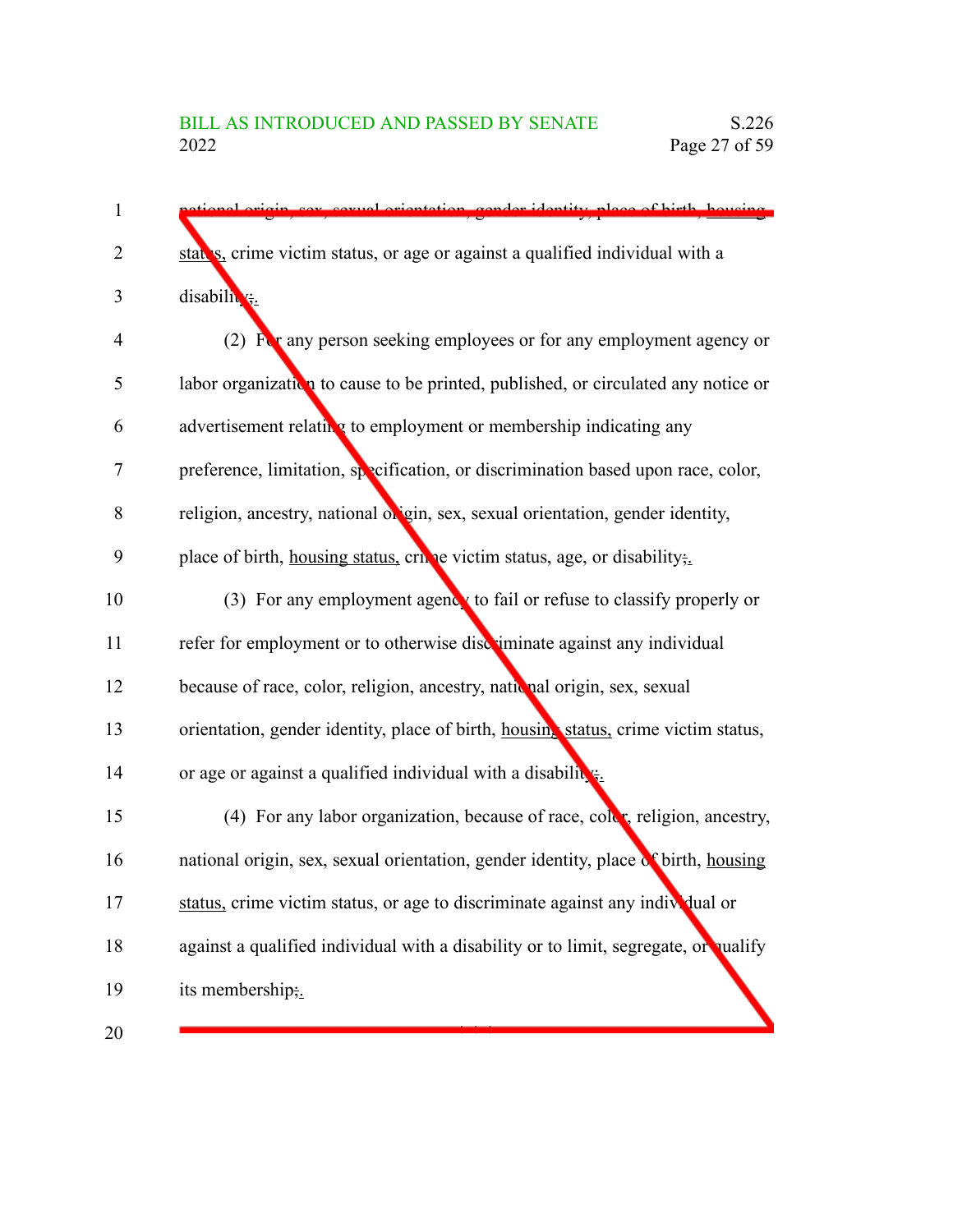| 1  | $\sim A_0$ 21 VCA $\&$ 405d is amonded to read.                               |
|----|-------------------------------------------------------------------------------|
| 2  | § 435d. DEFINITIONS                                                           |
| 3  | As used in this subchapter:                                                   |
| 4  | * * *                                                                         |
| 5  | (16) "Ho ising status" means the actual or perceived status of being          |
| 6  | homeless, being a homeless individual, or being a homeless person, as defined |
| 7  | in 42 U.S.C. § 11302.                                                         |
| 8  | *** First-Generation Homebuyer Incentives ***                                 |
| 9  | Sec. 5. FIRST-GENERATION HOMEBUYER INCENTIVE PROGRAM;                         |
| 10 | <b>APPROPRIATION</b>                                                          |
| 11 | Of the amounts available from feder 1 COVID-19 relief funds, the amount       |
| 12 | of \$5,000,000.00 is appropriated to the Department of Housing and            |
| 13 | Community Development, which shall work in coordination with the Vermont      |
| 14 | Housing Finance Agency and relevant stakeholders to design and implement a    |
| 15 | program to provide grants of not more than \$10,000.00 for purchase and       |
| 16 | closing costs to first-generation homebuyers.                                 |
| 17 | *** Manufactured Home Relocation Incentives *                                 |
| 18 | Sec. 6. MANUFACTURED HOME RELOCATION INCENTIVE                                |
| 19 | PROGRAM; APPROPRIATION                                                        |
| 20 | Of the amounts available from federal COVID-19 relief funds, the amount       |
| 21 | <u>ui po,uuu,uuu.uu is appropriated to the Department of Housing and</u>      |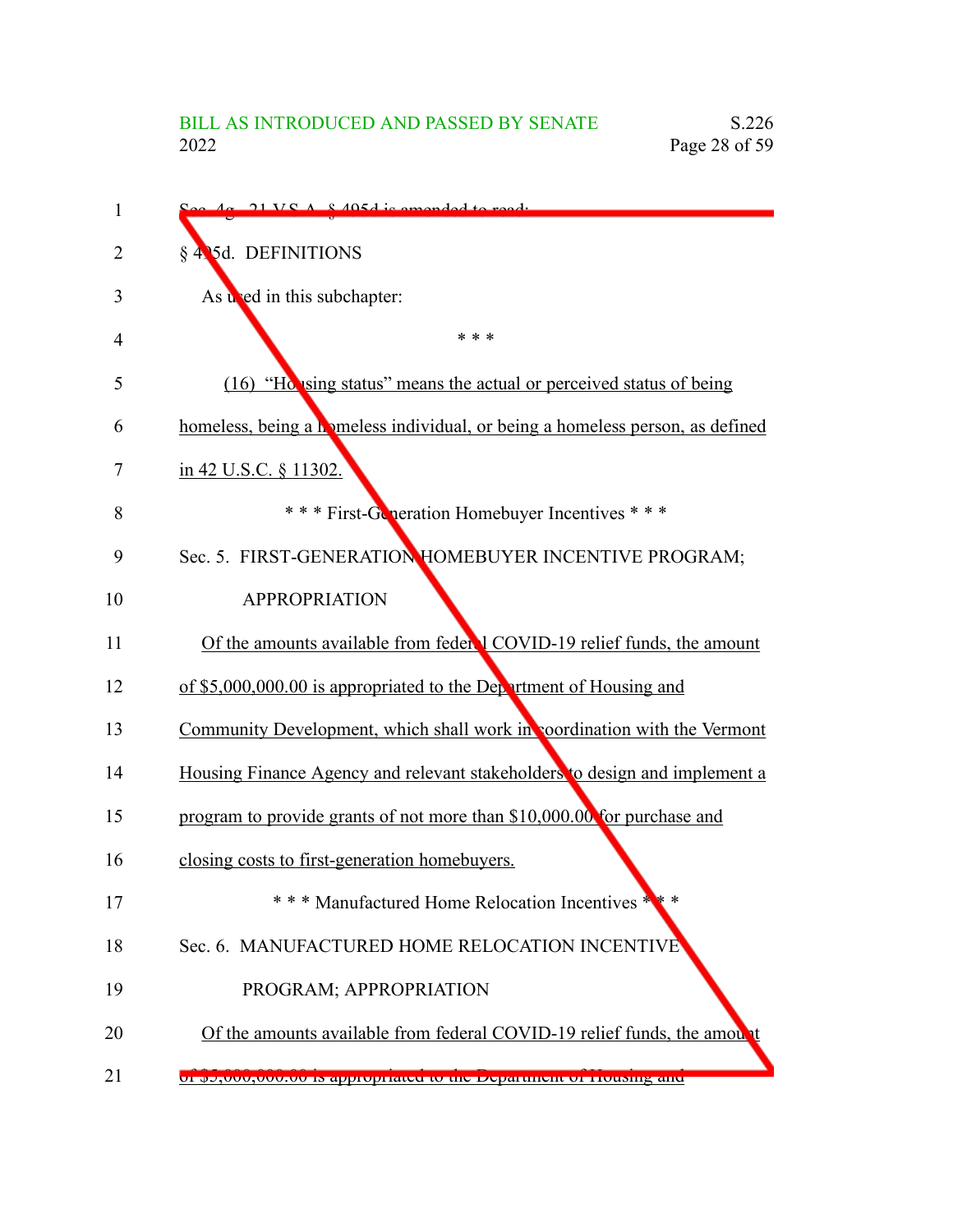| $\mathbf{1}$ | mmunity Development, which shall work in coordination with the Vermont             |
|--------------|------------------------------------------------------------------------------------|
| 2            | Hot sing and Conservation Board and relevant stakeholders to design and            |
| 3            | implement a program to provide funding for the following purposes:                 |
| 4            | (1) $\alpha$ create a competitive pool of grant funding to assist with the cost    |
| 5            | of removing ab ndoned homes, building concrete pads to new HUD standards,          |
| 6            | and addressing smaller scale capital needs for those parks where limited           |
| 7            | operating revenue cannot reasonably cover those costs;                             |
| 8            | (2) to create a competitive pool of grant funding available for                    |
| 9            | rehabilitating some of the roughly 300 to 400 poor quality homes located           |
| 10           | within the overall State portfolio, $\delta$ which more than 100 may be at risk of |
| 11           | abandonment, and the remainder of wh sh still represent substandard housing        |
| 12           | for residents and increase the marketing challenges for these parks as a whole;    |
| 13           | (3) to continue to provide leadership in a vocating for financing                  |
| 14           | programs to assist buyers to finance and upgrade un its such as Champlain          |
| 15           | Housing Trust's down payment assistance program;                                   |
| 16           | to work with the Agency of Commerce and Community<br>(4)                           |
| 17           | Development, the affordable park owners, and other stakeholde's to reframe         |
| 18           | the image of mobile homes as an affordable option in a more innovative and         |
| 19           | positive light, especially for younger buyers;                                     |
| 20           | (5) to provide mobile home repair grants for common needed home                    |
| 21           | repairs in vermont, which range from \$100.00 to \$14,000.00, whir air             |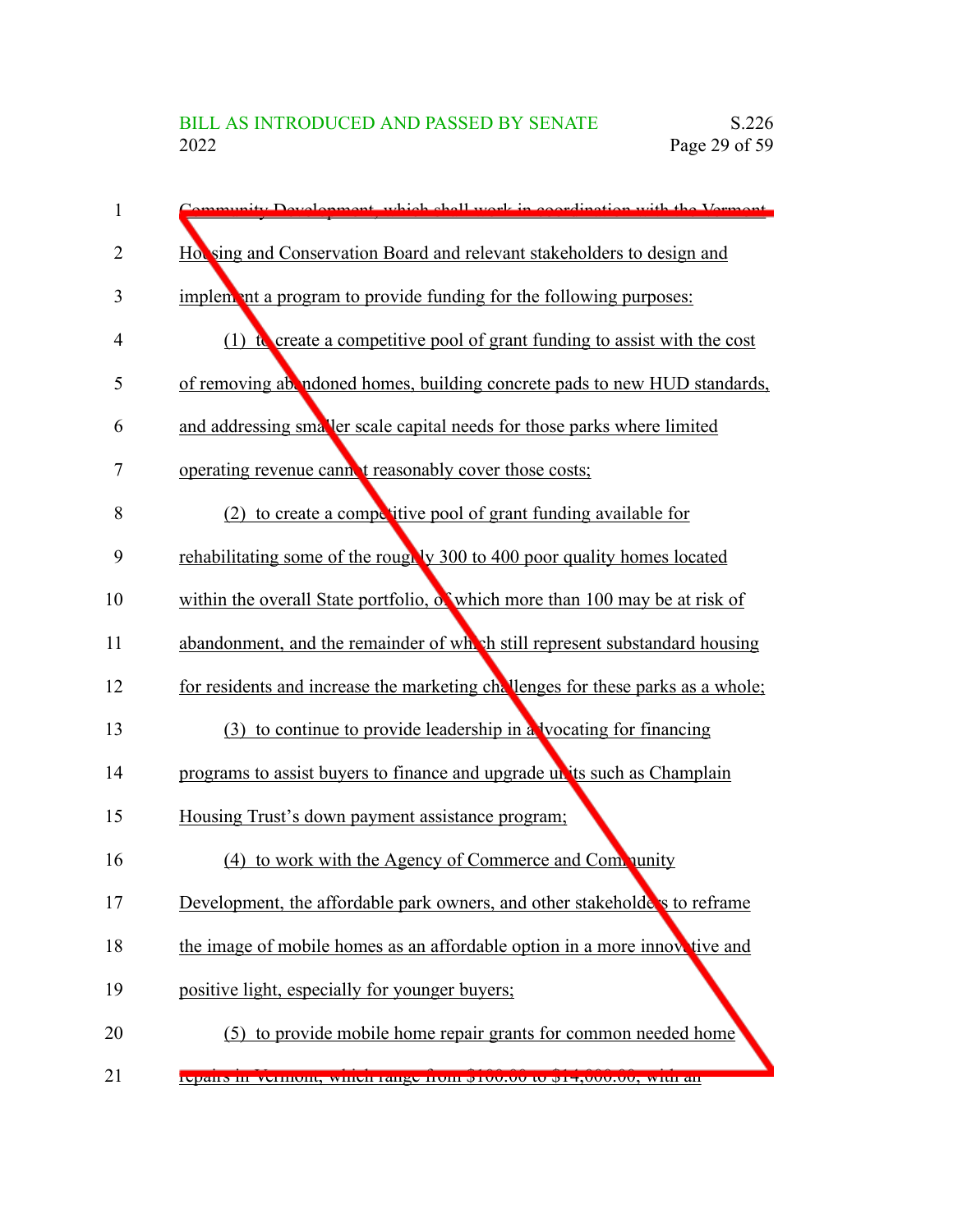| 1  | everges repair value required for quoteinable regident health at                  |
|----|-----------------------------------------------------------------------------------|
| 2  | \$7,00.00.                                                                        |
| 3  | to address existing program gaps, including:<br>$\boldsymbol{\sigma}$             |
| 4  | (A) bringing existing homes into ADA compliance by modifying                      |
| 5  | entryways and <b>b</b> throoms;                                                   |
| 6  | (B) providing funding to augment the Vermont Center for                           |
| 7  | Independent Living Home Accessibility Program, which currently requires a         |
| 8  | resident match, for Vermonte's with low income; and                               |
| 9  | (C) creating opportunity for residents to electively move their                   |
| 10 | structurally stable homes out of flood plains and potentially hazardous locations |
| 11 | exacerbated by climate change and erosion, for which roughly 356 vacant lots      |
| 12 | across the State could be assessed as safe and used for relocation;               |
| 13 | (7) to provide funds to supplement Flood $\mathbf k$ silient Community Funds,     |
| 14 | which provides grant for home buyouts in flood plains, not for support and        |
| 15 | relocation services, including costs associated with slab powring and other       |
| 16 | infrastructure setup for a new lot that is not directly tied to water             |
| 17 | infrastructure;                                                                   |
| 18 | (8) to provide funding for down payment assistance and the purchase of            |
| 19 | new or used high energy efficient mobile homes to replace aging and               |
| 20 | unapiuateu moone nomes, anu                                                       |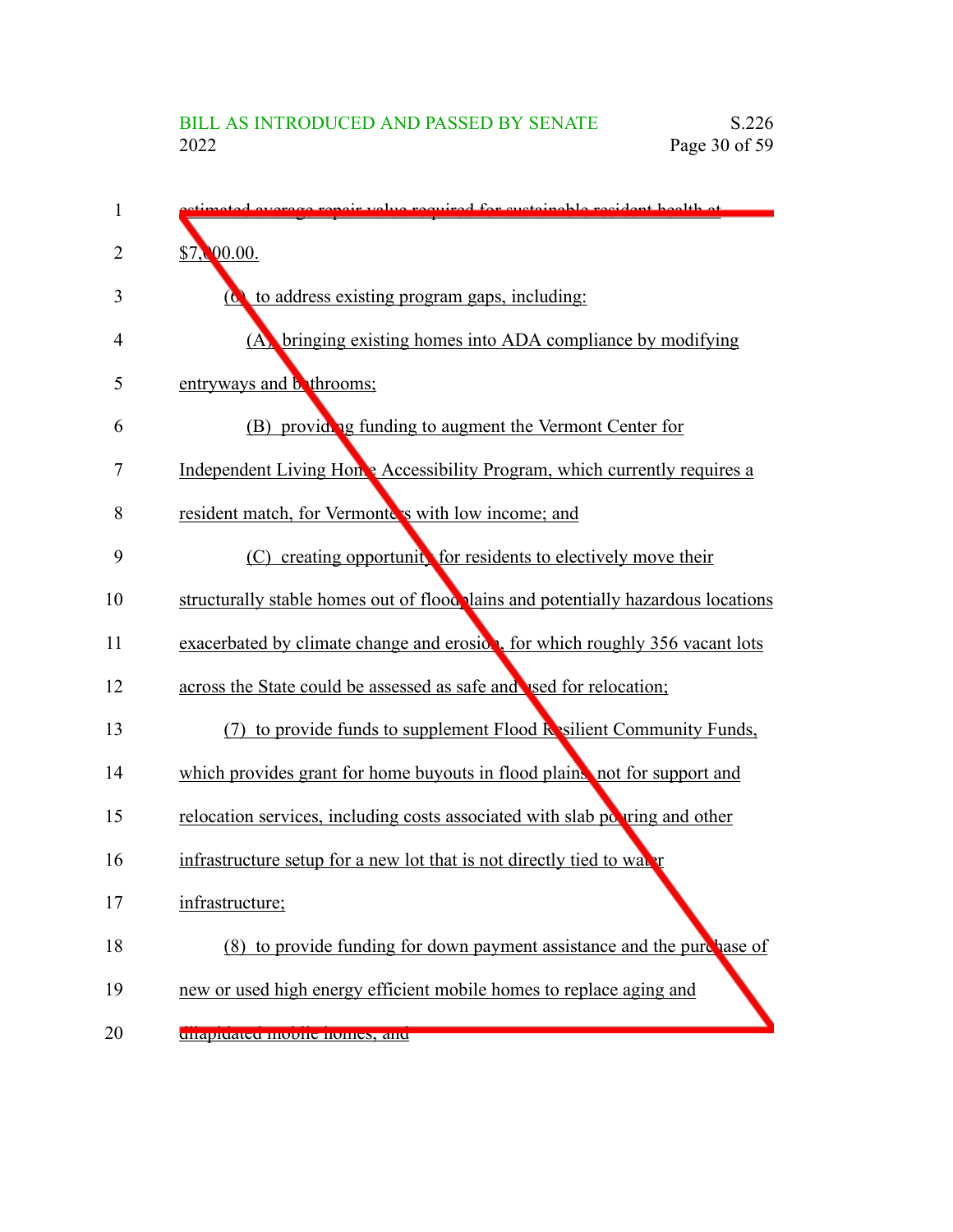| 1  | $(0)$ to improve the public image and well being of parks by providing  |
|----|-------------------------------------------------------------------------|
| 2  | financial assistance to parks for:                                      |
| 3  | (A) placement of slabs and skirts;                                      |
| 4  | removal of derelict and abandoned homes, hazardous waste, and<br>(B)    |
| 5  | pests;                                                                  |
| 6  | (C) beautrication of parks though gardening support and tree and        |
| 7  | orchard plantings;                                                      |
| 8  | (D) creation of public space for families and children; and             |
| 9  | (E) repair and mainter ance of roads.                                   |
| 10 | *** Large Employer Housing Partnership ***                              |
| 11 | Sec. 7. LARGE EMPLOYER HOUSING PARTNERSHIP PROGRAM;                     |
| 12 | <b>APPROPRIATION</b>                                                    |
| 13 | Of the amounts available from federal COV D-19 relief funds, the amount |
| 14 | of \$5,000,000.00 is appropriated to the Department of Housing and      |
| 15 | Community Development to design and implement a program to provide      |
| 16 | matching funds of not more than \$5,000.00 per employee it the costs an |
| 17 | employer with 25 or more employees incurs to provide housing for its    |
| 18 | workforce.                                                              |
| 19 | *** Conversion of Commercial Properties to Residential Use *            |
| 20 | Sec. 8. COMMERCIAL PROPERTY CONVERSION INCENTIVE                        |
| 21 | TINUUINAIVI, ATTINUI NIATIUIN                                           |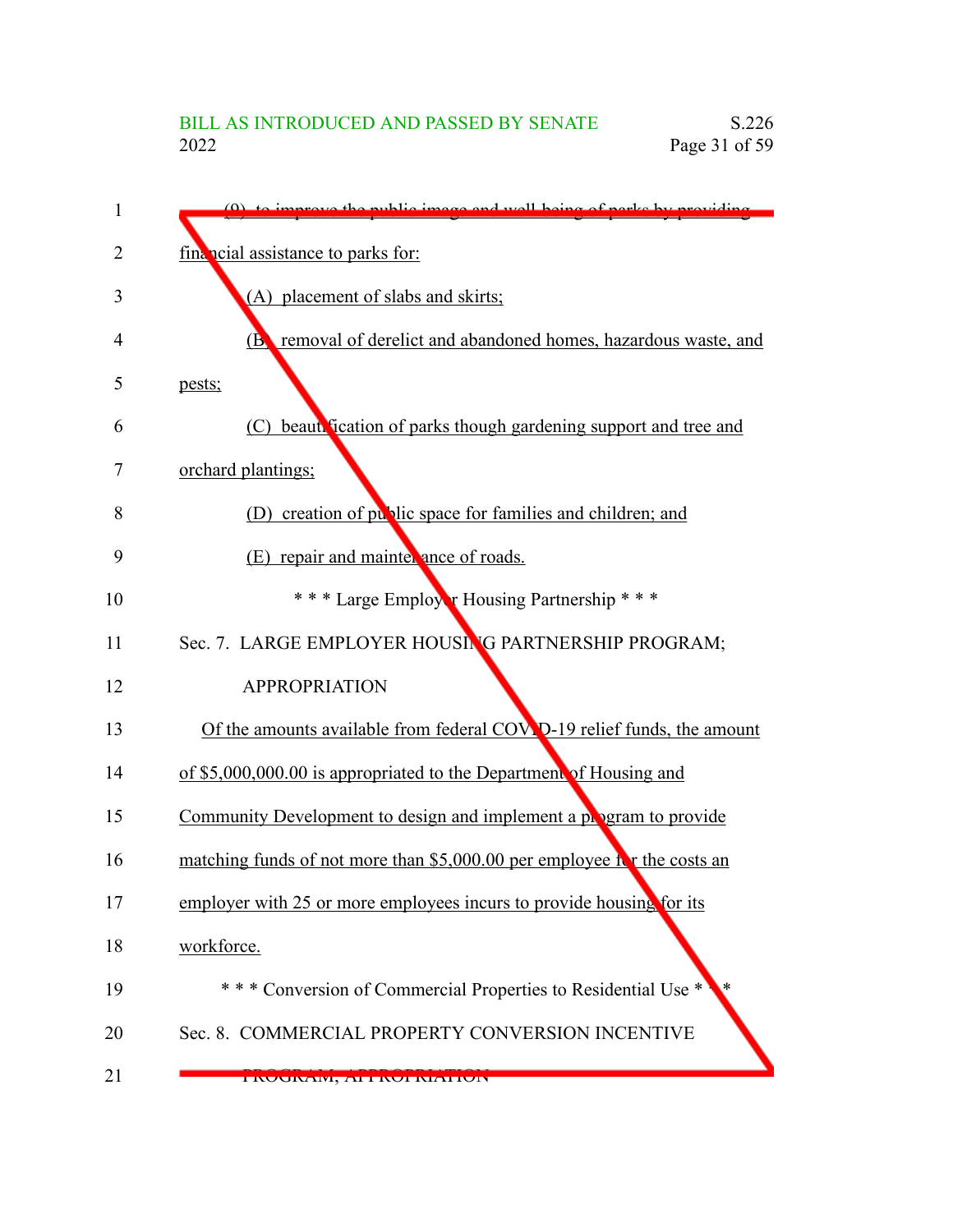| 1  | Of the emounts evoilable from foderal COVID 10 relief funds the emount          |
|----|---------------------------------------------------------------------------------|
| 2  | of $\sqrt{5,000,000.00}$ is appropriated to the Department of Housing and       |
| 3  | Community Development, which shall work in coordination with the regional       |
| 4  | development corporations, regional planning commissions, chambers of            |
| 5  | commerce, and other relevant stakeholders to design and implement a program     |
| 6  | to identify commercial properties that may be efficiently converted to          |
| 7  | residential use and to provide grants of not more than \$50,000.00 per project  |
| 8  | for the purchase, rehabilitation, and conversion of such properties.            |
| 9  | *** New American Housing Support Services ***                                   |
| 10 | Sec. 9. NEW AMERICAN HOUSING SUPPORT SERVICES;                                  |
| 11 | <b>APPROPRIATION</b>                                                            |
| 12 | Of the amounts available from federal $C$ VID-19 relief funds, the amount       |
| 13 | of \$5,000,000.00 is appropriated to the Departic ent of Housing and            |
| 14 | Community Development to contract with one or not over entities to provide      |
| 15 | financial support services, translation services, legal and technical services, |
| 16 | and other housing-related services to Vermonters who are New Americans.         |
| 17 | *** TIF Extension ***                                                           |
| 18 | Sec. 10. TAX INCREMENT FINANCING DISTRICTS; RETENTION OF                        |
| 19 | INCREMENT; DEBT INCURRENCE; EXTENSIONS                                          |
| 20 | (a) Notwithstanding any other provision of law, each municipality with          |
| 21 | active tax increment infancing uistrict that has received approval from the     |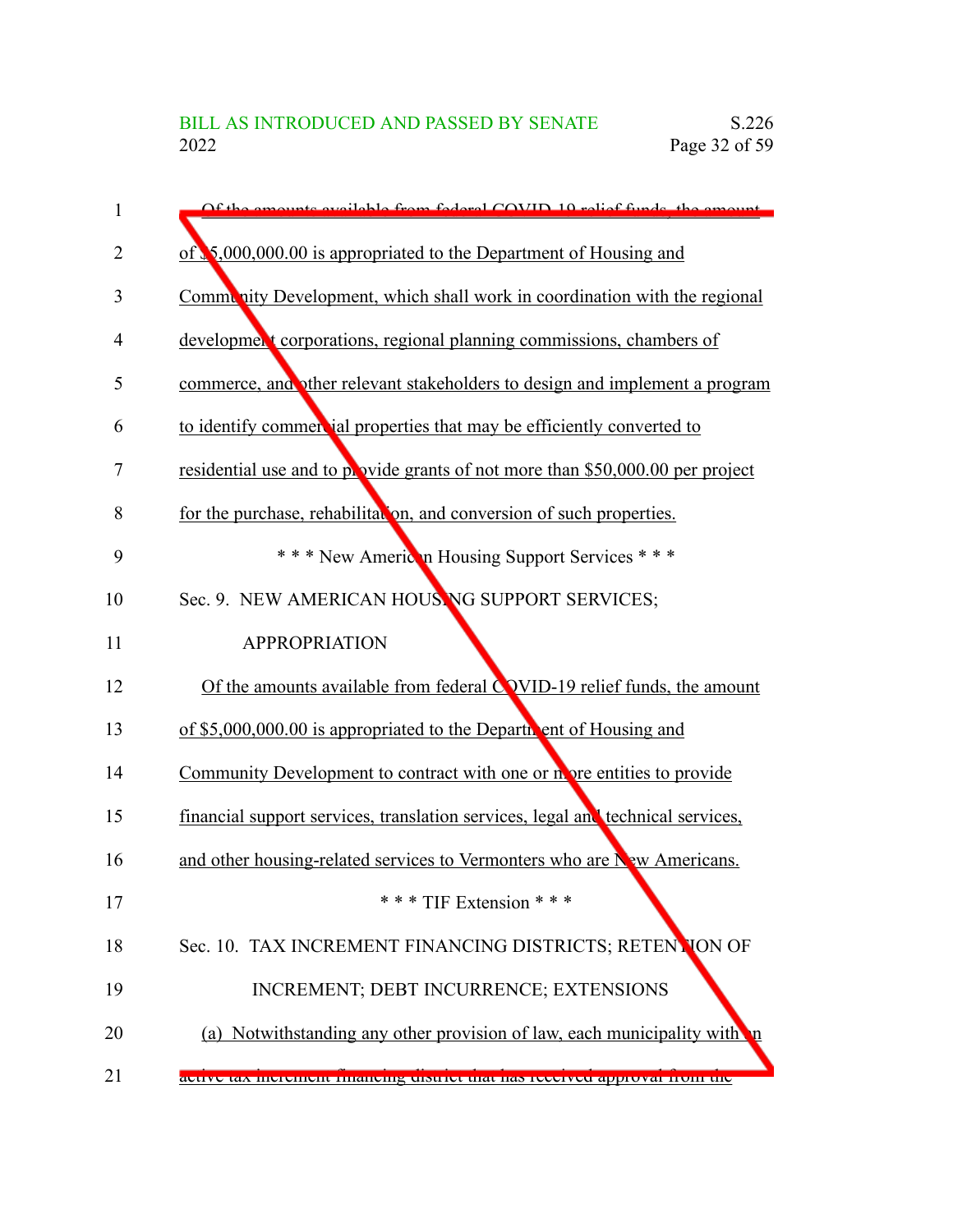| 1  | Economic Program Council shall be granted a three                                 |
|----|-----------------------------------------------------------------------------------|
| 2  | then district's period to retain municipal and education property tax increment.  |
| 3  | (b) Netwithstanding any other provision of law, the following                     |
| 4  | municipalities shall be granted a three-year extension to their district's period |
| 5  | to incur debt:                                                                    |
| 6  | (1) the City of Bu lington, Downtown;                                             |
| 7  | (2) the City of Burling on, Waterfront;                                           |
| 8  | (3) the Town of Bennington                                                        |
| 9  | (4) the City of Montpelier;                                                       |
| 10 | (5) the City of Winooski;                                                         |
| 11 | (6) the Town of Hartford;                                                         |
| 12 | the City of St. Albans;<br>(7)                                                    |
| 13 | (8) the City of Barre; and                                                        |
| 14 | (9) the City of South Burlington.                                                 |
| 15 | *** Effective Date ***                                                            |
| 16 | Sec. 11. EFFECTIVE DATE                                                           |
| 17 | THIS art shall take effect on July 1, 2022.                                       |

*\* \* \* Housing; Permit Reform \* \* \**

*Sec. 1. FINDINGS*

*The General Assembly finds that:*

*(1) Prosperous, sustainable, and inclusive communities are critical to Vermont's economic health and the well-being of its residents.*

*(2) Housing affordability and availability challenges require elected*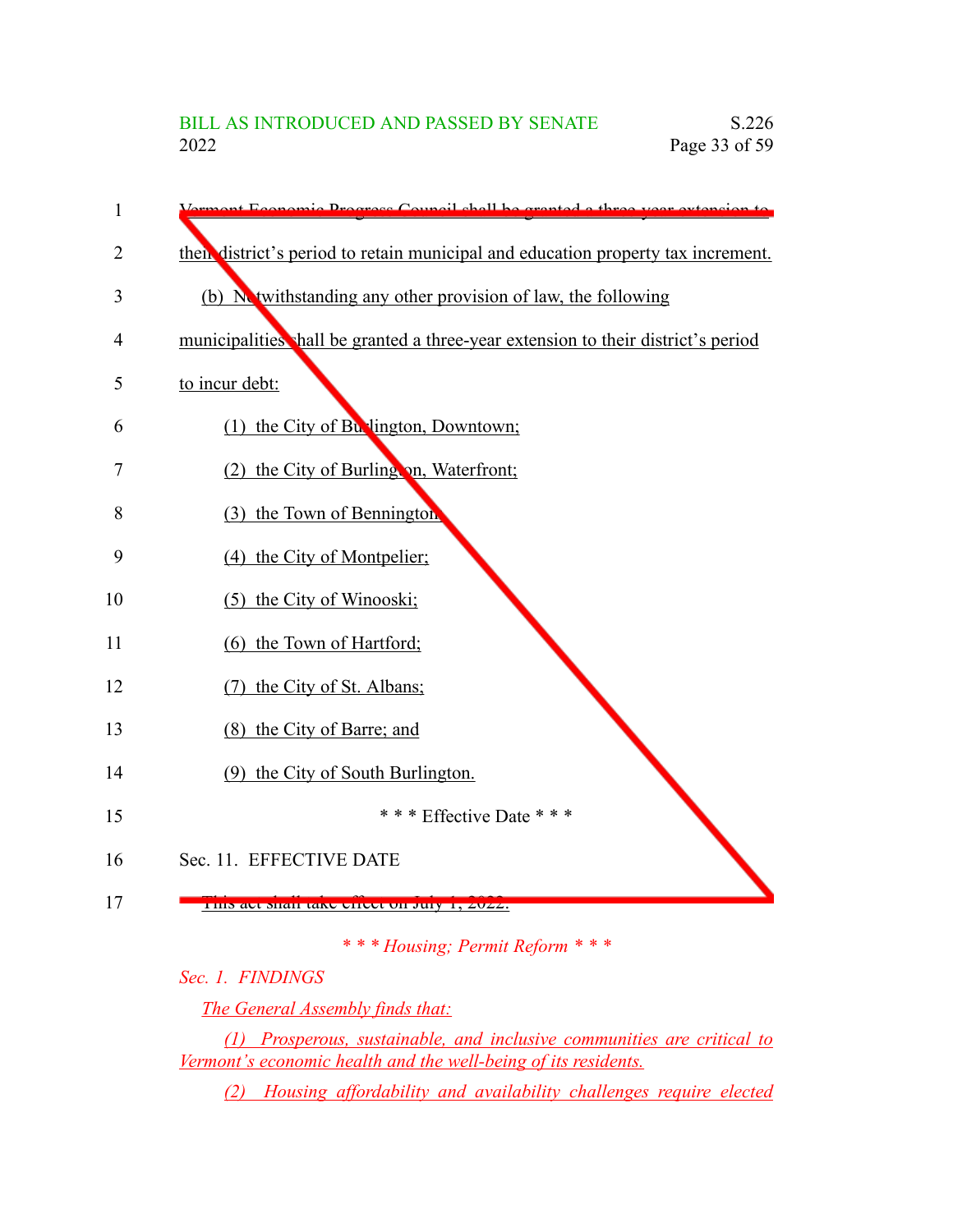*officials, community leaders, and developers making community investments to consider all options to increase the supply of housing.*

*(3) The State designation programs underpin Vermont's land use goals and provide numerous economic, health, quality of life, and environmental benefits.*

*(4) Increased housing choices in State designated centers advance statewide goals to encourage housing affordability, inclusion, and equity; conserve energy; decrease greenhouse gas emissions; provide a variety of transportation choices; promote the efficient use of transportation and other public infrastructure and services; protect the working landscape and natural areas from fragmentation; and foster healthy lifestyles.*

*(5) Small-scale and infill developers are critical to rural and community revitalization in locations where development is not occurring and is necessary to meet the full range of Vermont's housing needs.*

*(6) Strategies, policies, programs, and investments that advance Vermont's smart growth principles, complete streets principles, and planning and development goals pursuant to 24 V.S.A. § 4302 make communities more equitable and sustainable and improve the long-term fiscal, economic, and environmental viability of the State.*

*Sec. 2. 24 V.S.A. § 2793e is amended to read:*

*§ 2793e. NEIGHBORHOOD PLANNING AREAS; DESIGNATION OF NEIGHBORHOOD DEVELOPMENT AREAS*

*(a) Purpose. This section is intended to encourage a municipality to plan for new and infill housing in the area including and immediately encircling its designated downtown, village center, new town center, or within its designated growth center in order to provide needed housing and to further support the commercial establishments in the designated center. To support this goal, this section sets out a two-component process.*

*\* \* \**

### *(b) Definitions.*

*(1) "Neighborhood planning area" means an automatically delineated area including and encircling a downtown, village center, or new town center designated under this chapter or within a growth center designated under this chapter. A neighborhood planning area is used for the purpose of identifying locations suitable for new and infill housing that will support a development pattern that is compact, oriented to pedestrians, and consistent with smart growth principles. To ensure a compact settlement pattern, the outer boundary of a neighborhood planning area shall be located entirely within the*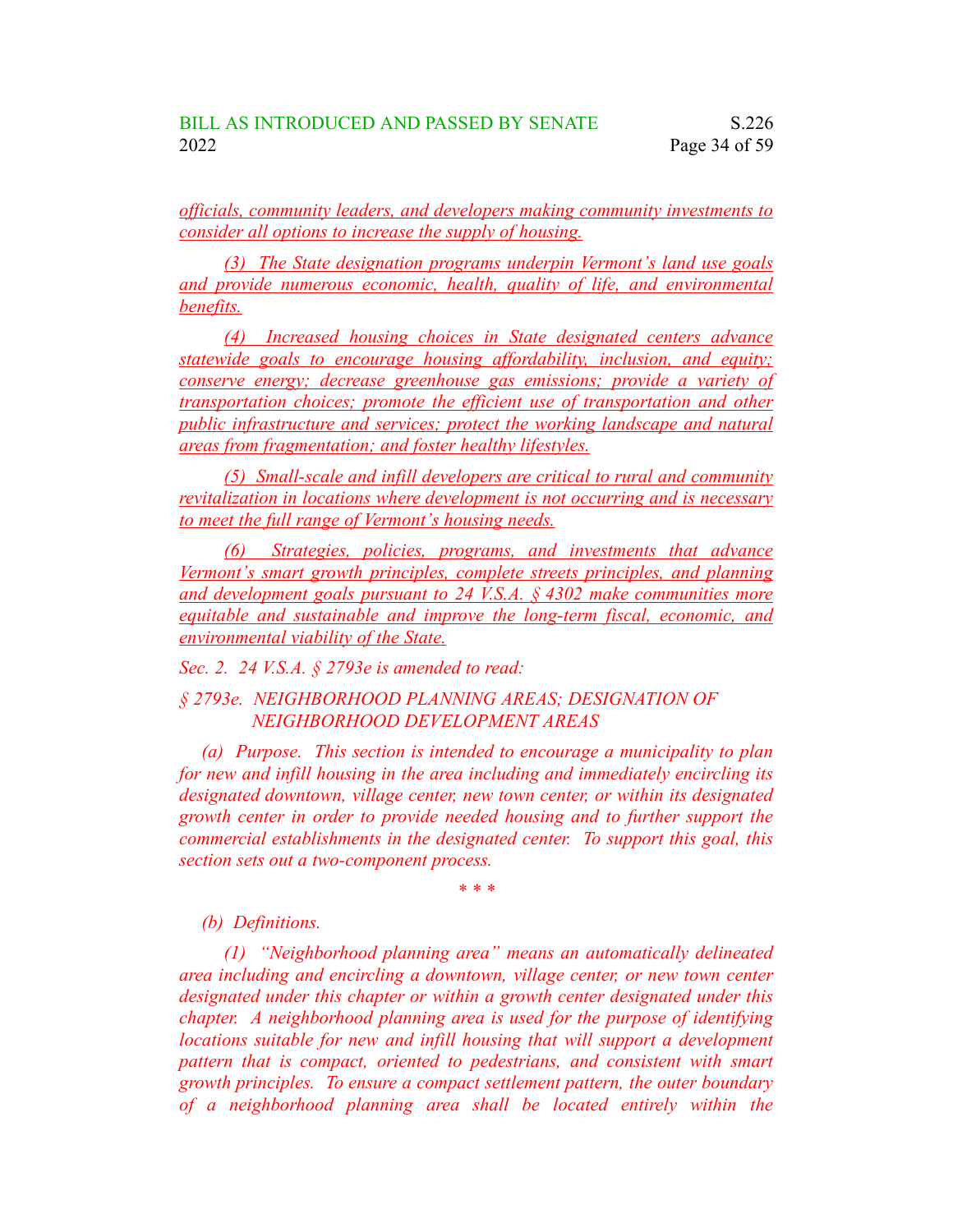*boundaries of the applicant municipality, unless a joint application is submitted by more than one municipality, and shall be determined:*

*\* \* \**

*(c) Application for designation of a neighborhood development area. The State Board shall approve a neighborhood development area if the application demonstrates and includes all of the following elements:*

*\* \* \**

*(5) The proposed neighborhood development area consists of those portions of the neighborhood planning area that are appropriate for new and infill housing, excluding identified flood hazard and fluvial erosion areas, except those areas containing preexisting development in areas suitable for infill development as defined in §29-201 of the Vermont Flood Hazard Area and River Corridor Rule. In determining what areas are most suitable for new and infill housing, the municipality shall balance local goals for future land use, the availability of land for housing within the neighborhood planning area, and the smart growth principles. Based on those considerations, the municipality shall select an area for neighborhood development area designation that:*

*(A) Avoids or that minimizes to the extent feasible the inclusion of "important natural resources" as defined in subdivision 2791(14) of this title. If an "important natural resource" is included within a proposed neighborhood development area, the applicant shall identify the resource, explain why the resource was included, describe any anticipated disturbance to such resource, and describe why the disturbance cannot be avoided or minimized. If the neighborhood development area includes flood hazard areas or river corridors, the local bylaws shall contain provisions consistent with the Agency of Natural Resources' rules required under 10 V.S.A. § 754(a) to ensure that new infill development within a neighborhood development area occurs outside the flood hazard area and will not cause or contribute to fluvial erosion hazards within the river corridor. If the neighborhood development area includes flood hazard areas or river corridors, local bylaws shall also contain provisions to protect river corridors outside the neighborhood development area consistent with the Agency of Natural Resources' rules required under 10 V.S.A. § 754(a).*

*\* \* \**

*(6) The neighborhood development area is served by:*

*(A) municipal sewer infrastructure; or*

*(B) a community or alternative wastewater system approved by the*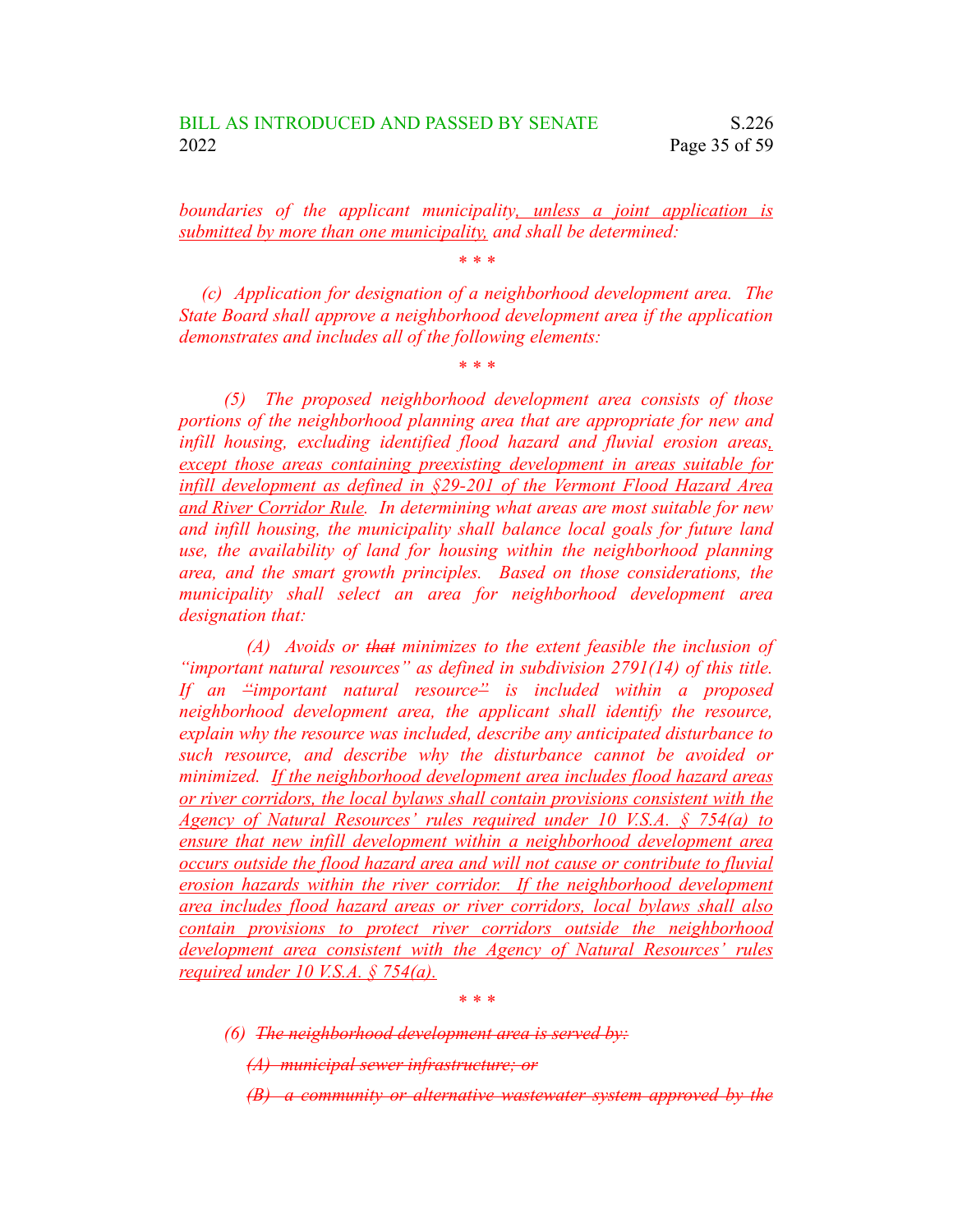#### *Agency of Natural Resources. [Repealed.]*

*(7) The municipal bylaws allow minimum net residential densities within the neighborhood development area greater than or equal to four single-family detached dwelling units per acre for all identified residential uses or residential building types, exclusive of accessory dwelling units, or no not fewer than the average existing density of the surrounding neighborhood, whichever is greater. The methodology for calculating density shall be established in the guidelines developed by the Department pursuant to subsection 2792(d) of this title.*

*\* \* \**

*Sec. 3. 24 V.S.A. § 2793b is amended to read: § 2793b. DESIGNATION OF NEW TOWN CENTER DEVELOPMENT DISTRICTS*

*\* \* \**

*(b) Within 45 days of receipt of a completed application, the State Board shall designate a new town center development district if the State Board finds, with respect to that district, the municipality has:*

*\* \* \**

*(2) Provided a community investment agreement that has been executed by authorized representatives of the municipal government, businesses and property owners within the district, and community groups with an articulated purpose of supporting downtown interests, and contains the following:*

*(B) Regulations enabling high densities that are greater not less than four dwelling units, including all identified residential uses or residential building types, per acre and not less than those allowed in any other part of the municipality not within an area designated under this chapter.*

*\* \* \**

*\* \* \**

*Sec. 4. 24 V.S.A. § 4449 is amended to read:*

*§ 4449. ZONING PERMIT, CERTIFICATE OF OCCUPANCY, AND MUNICIPAL LAND USE PERMIT*

*(a) Within any municipality in which any bylaws have been adopted:*

*\* \* \**

*(4) No municipal land use permit issued by an appropriate municipal panel or administrative officer, as applicable, for a site plan or conditional use*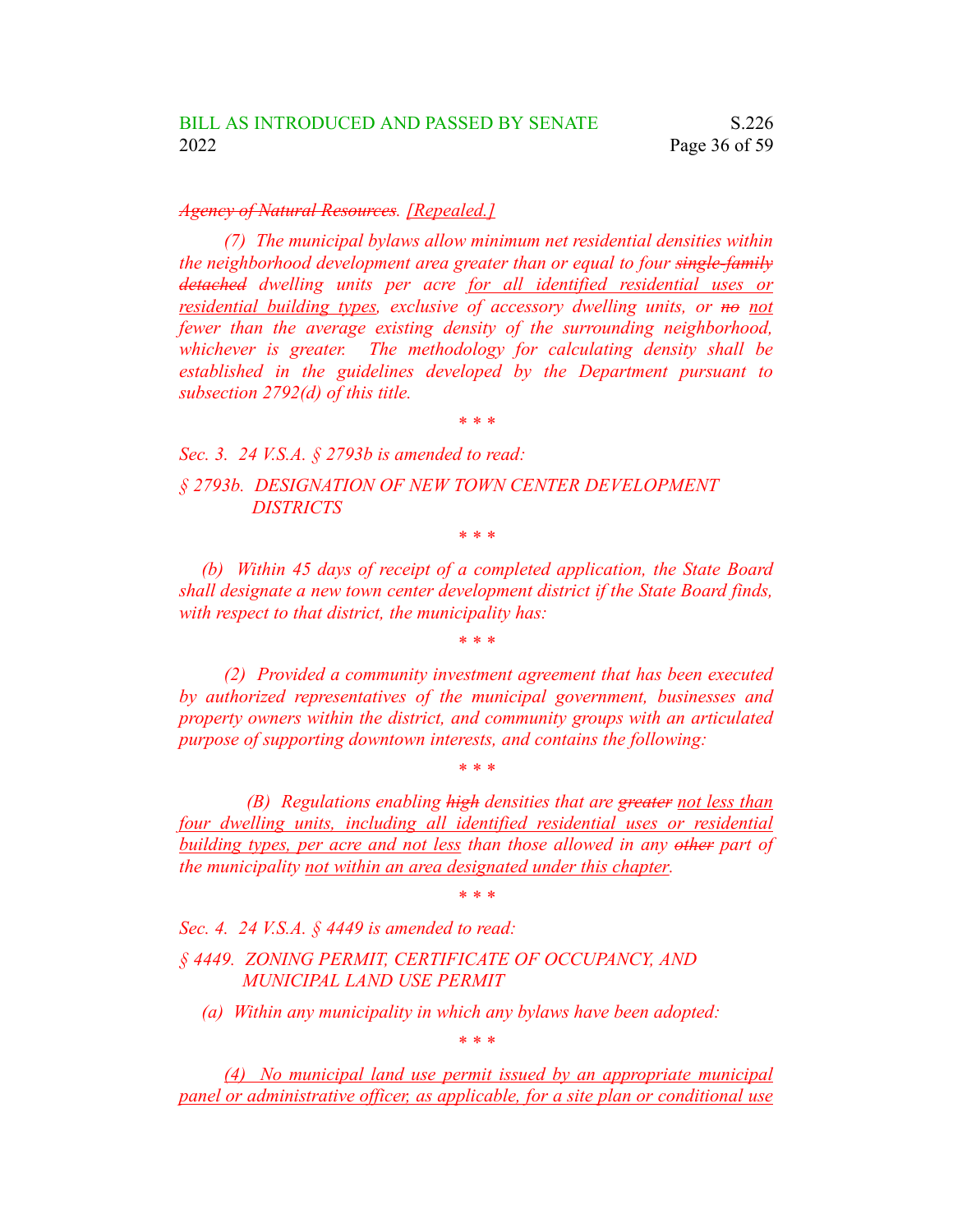*shall be considered abandoned or expired unless more than two years has passed since the permit approval was issued.*

*\* \* \**

*Sec. 5. 10 V.S.A. § 6001 is amended to read:*

*§ 6001. DEFINITIONS*

*As used in this chapter:*

*(3)(A) "Development" means each of the following:*

*\* \* \**

*\* \* \**

*(iv) The construction of housing projects such as cooperatives, condominiums, or dwellings, or construction or maintenance of mobile homes or mobile home parks, with 10 or more units, constructed or maintained on a tract or tracts of land, owned or controlled by a person, within a radius of five miles of any point on any involved land and within any continuous period of five years. However:*

*(I) A priority housing project shall constitute a development under this subdivision (iv) only if the number of housing units in the project is:*

*(aa) [Repealed.]*

*(bb) [Repealed.]*

*(cc) 75 or more, in a municipality with a population of 6,000 or more but less than 10,000.*

*(dd) 50 or more, in a municipality with a population of 3,000 or more but less than 6,000.*

*(ee) 25 or more, in a municipality with a population of less than 3,000. [Repealed.]*

*(ff) Notwithstanding subdivisions (cc) through (ee) of this subdivision (3)(A)(iv)(I), 10 or more if the construction involves the demolition of one or more buildings that are listed on or eligible to be listed on the State or National Register of Historic Places. However, demolition shall not be considered to create jurisdiction under this subdivision (ff) if the Division for Historic Preservation has determined that the proposed demolition will have no adverse effect, will have no adverse effect if specified conditions are met, or will have an adverse effect that will be adequately mitigated. Any imposed conditions shall be enforceable through a grant condition, deed covenant, or other legally binding document.*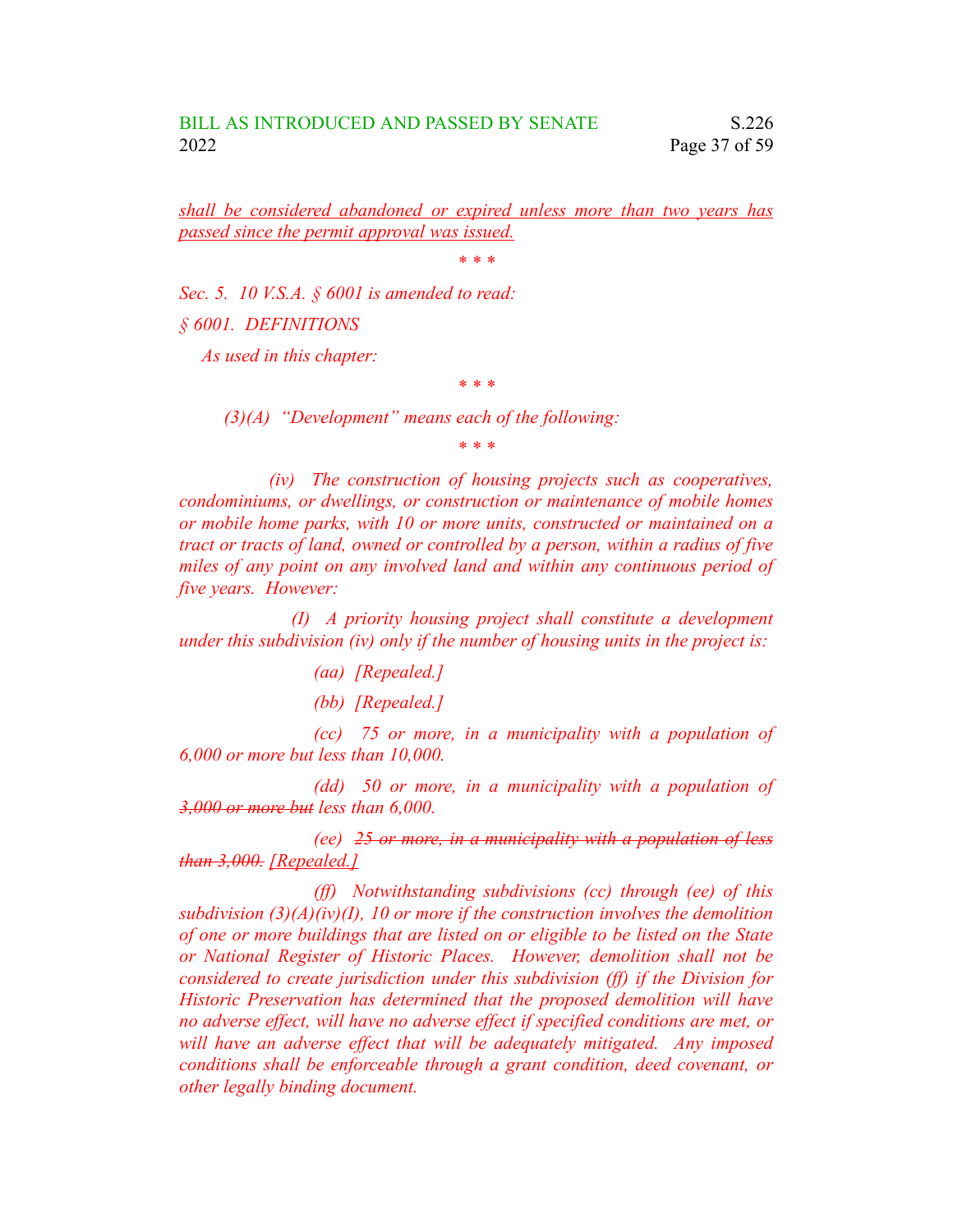*\* \* \**

*(27) "Mixed income housing" means a housing project in which the following apply:*

*(A) Owner-occupied housing. At the option of the applicant, owneroccupied housing may be characterized by either of the following:*

*(i) at least 15 percent of the housing units have a purchase price that at the time of first sale does not exceed 85 percent of the new construction, targeted area purchase price limits established and published annually by the Vermont Housing Finance Agency; or*

*(ii) at least 20 percent of the housing units have a purchase price that at the time of first sale does not exceed 90 percent of the new construction, targeted area purchase price limits established and published annually by the Vermont Housing Finance Agency meet the requirements of affordable owneroccupied housing under subdivision (29)(A) of this section, adjusted for the number of bedrooms, as established and published annually by the Vermont Housing Finance Agency.*

*(B) Rental housing. At least 20 percent of the housing units that are rented constitute affordable housing and have a duration of affordability of For not less than 15 years following the date that rental housing is initially placed in service, at least 20 percent of the housing units meet the requirements of affordable rental housing under subdivision (29)(B) of this section, adjusted for the number of bedrooms, as established and published annually by the Vermont Housing Finance Agency.*

*(35) "Priority housing project" means a discrete project located on a single tract or multiple contiguous tracts of land that consists exclusively of:*

*\* \* \**

*(A) mixed income housing or mixed use, or any combination thereof, and is located entirely within a designated downtown development district, designated new town center, designated growth center, or designated village center that is also a designated neighborhood development area under 24 V.S.A. chapter 76A; or*

*(B) mixed income housing and is located entirely within a designated Vermont neighborhood or designated neighborhood development area under 24 V.S.A. chapter 76A.*

*\* \* \**

*Sec. 6. 10 V.S.A. § 6081(p) is amended to read:*

*(p)(1) No permit or permit amendment is required for any change to a*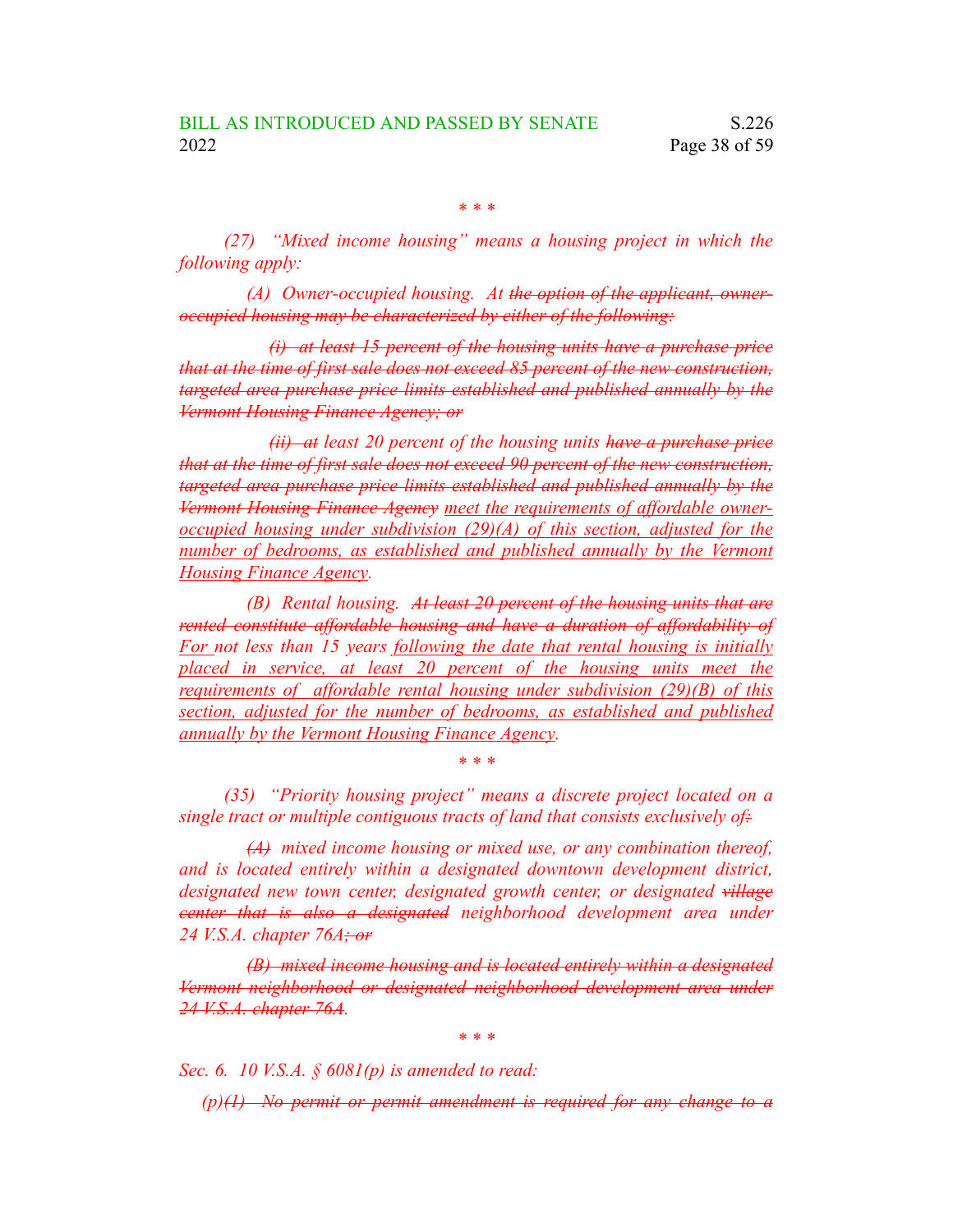*project that is located entirely within a downtown development district designated pursuant to 24 V.S.A. § 2793, if the change consists exclusively of any combination of mixed use and mixed income housing, and the cumulative changes within any continuous period of five years, commencing on or after May 28, 2002, remain below any applicable jurisdictional threshold specified in subdivision 6001(3)(A)(iv)(I) of this title.*

*(2) No permit or permit amendment is required for a priority housing project in a designated center other than a downtown development district if the project remains below any applicable jurisdictional threshold specified in subdivision 6001(3)(A)(iv)(I) of this title and will comply with all conditions of any existing permit or permit amendment issued under this chapter that applies to the tract or tracts on which the project will be located. If such a priority housing project will not comply with one or more of these conditions, an application may be filed pursuant to section 6084 of this title.*

*\* \* \* First-Generation Homebuyers \* \* \**

*Sec. 7. 32 V.S.A. 5930u is amended to read: § 5930u. TAX CREDIT FOR AFFORDABLE HOUSING*

*\* \* \**

*(b) Eligible tax credit allocations.*

*\* \* \**

*(3) Down Payment Assistance Program.*

*(A) The Vermont Housing Finance Agency shall have the authority to allocate affordable housing tax credits to finance down payment assistance loans that meet the following requirements:*

*(i) the loan is made in connection with a mortgage through an Agency program;*

*(ii) the borrower is a first-time home buyer of an owner-occupied primary residence; and*

*(iii) the borrower uses the loan for the borrower's down payment or closing costs, or both.*

*(B) The Agency shall require the borrower to repay the loan upon the transfer or refinance of the residence.*

*(C) The Agency shall use the proceeds of loans made under the Program for future down payment assistance.*

*(D) The Agency may reserve funding and adopt guidelines to provide grants to first-time homebuyers who are also first-generation homebuyers.*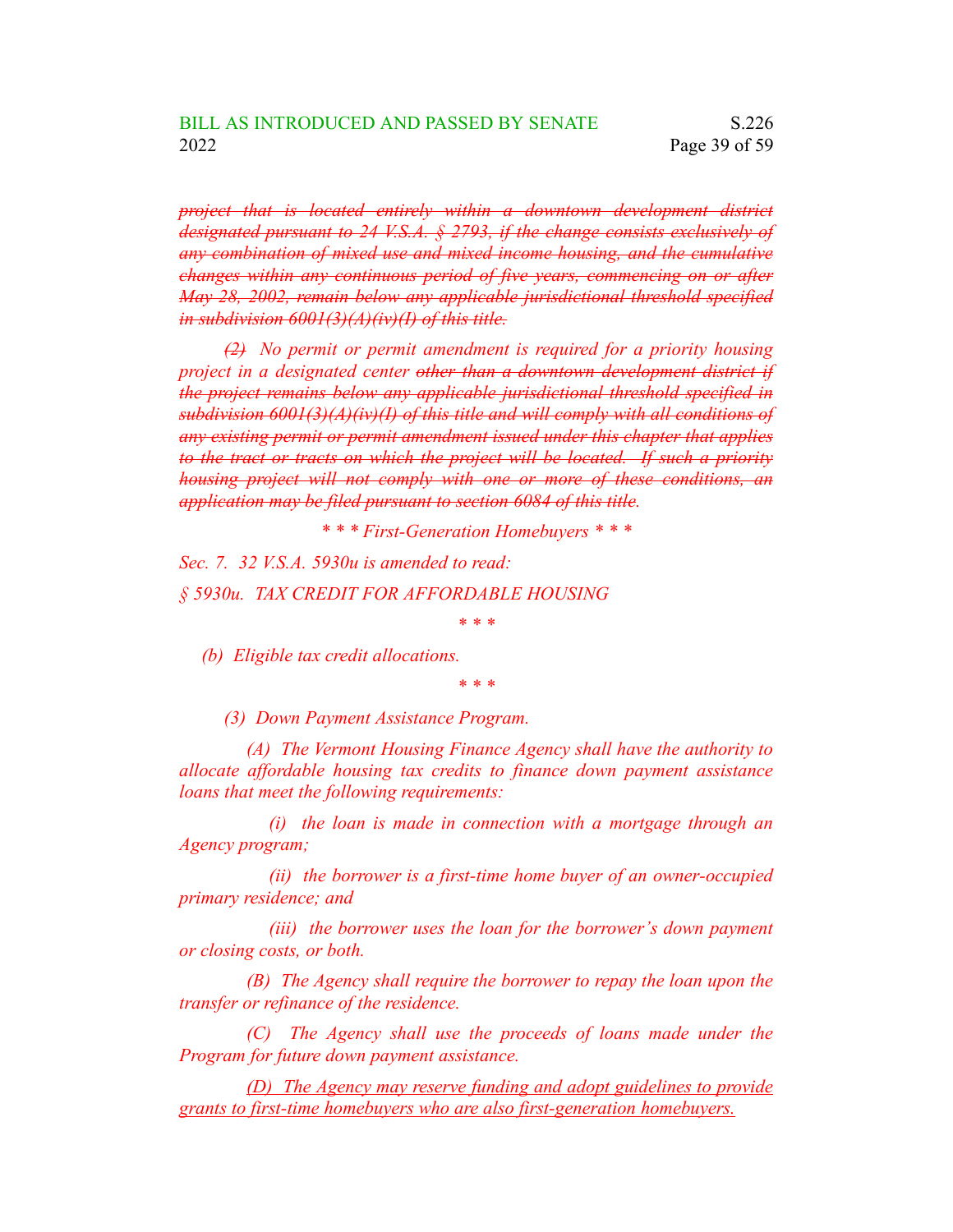*\* \* \**

# *\* \* \* Manufactured Home Relocation Incentives \* \* \* Sec. 8. MANUFACTURED HOME IMPROVEMENT AND REPLACEMENT PROGRAM*

*Of the amounts available from federal COVID-19 relief funds, the following amounts are appropriated to the Department of Housing and Community Development for the purposes specified:*

*(1) \$3,000,000.00 for manufacture home community small-scale capital grants, through which the Department may award not more than \$20,000.00 for owners of manufactured housing communities to complete small-scale capital needs to help infill vacant lots with homes, which may include projects such as disposal of abandoned homes, lot grading/preparation, site electrical box issues/upgrades, E911 safety issues, legal fees, transporting homes out of flood zones, individual septic system, and marketing to help make it easier for home-seekers to find vacant lots around the State.*

*(2) \$1,000,000.00 for manufactured home repair grants, through which the Department may award funding for minor rehab or accessibility projects, coordinated as possible with existing programs, for between 250 and 400 existing homes where the home is otherwise in good condition or in situations where the owner is unable to replace the home and the repair will keep them housed.*

*(3) \$1,000,000.00 for new manufactured home foundation grants, through which the Department may award not more than \$15,000.00 per grant for a homeowner to pay for a foundation or HUD-approved slab, site preparation, skirting, tie-downs, and utility connections on vacant lots within manufactured home communities.*

*\* \* \* Large Employer Housing; Commercial Property Conversion; Multi-Agency Coordination \* \* \**

*Sec. 9. VERMONT HOUSING CONSERVATION BOARD; LARGE EMPLOYER HOUSING; COMMERCIAL PROPERTY CONVERSION; COMMUNITY PARTNERSHIP FOR NEIGHBORHOOD DEVELOPMENT*

*(a) Authorization. Of the amounts appropriated to the Vermont Housing Conservation Board in fiscal year 2023, the Board is authorized to use up to \$5,000,000.00 for the following activities:*

*(1) housing created through the Community Partnership for Neighborhood Development created in subsection (b) of this section;*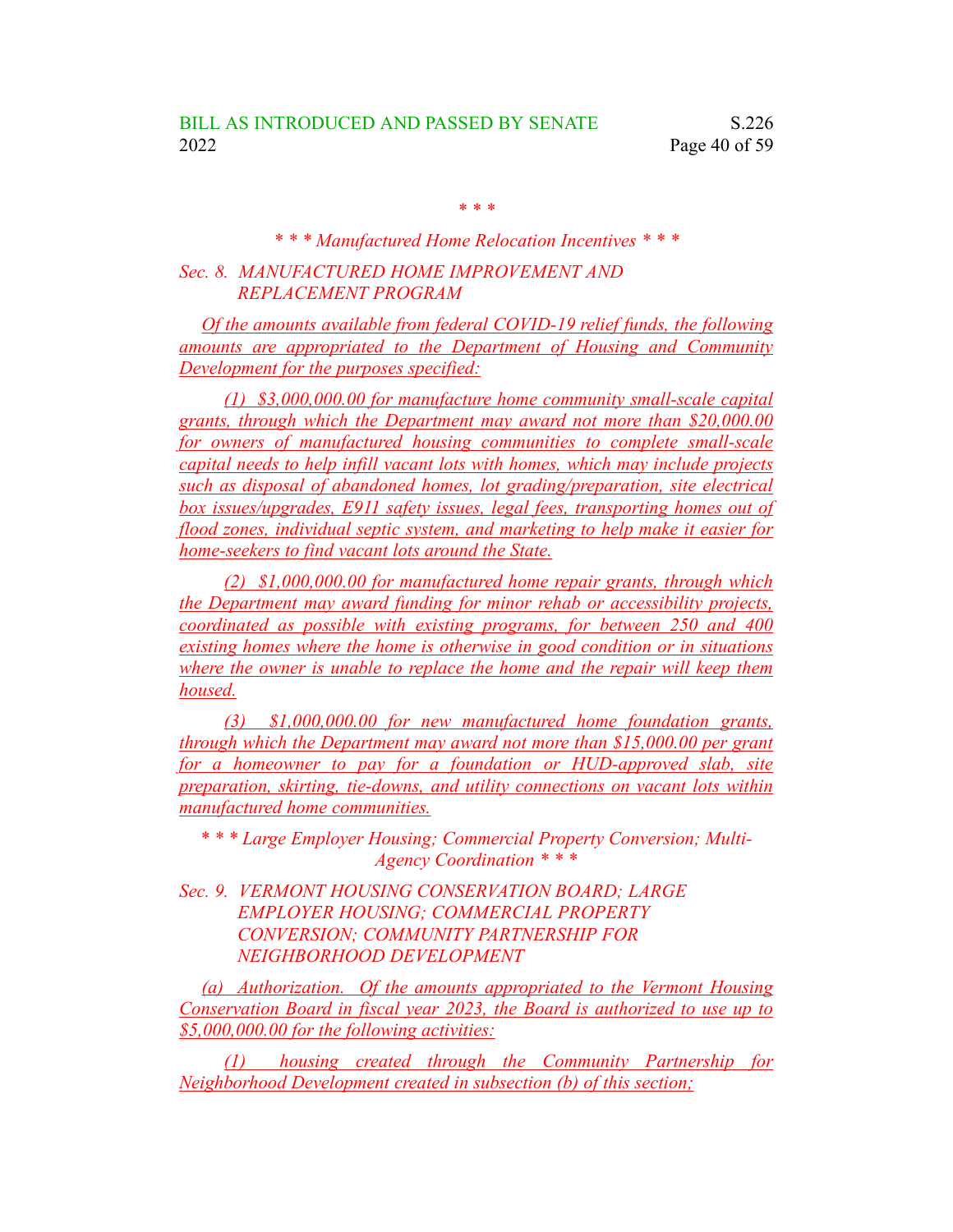*(2) funding for matching grants, which for each unit shall not exceed the lesser of \$50,000.00 or 20 percent of the employer cost, for large employers with 50 or more full time equivalent employees that provide housing for their employees; and*

*(3) funding for matching grants, which for each unit shall not exceed the lesser of \$50,000.00 or 20 percent of the developer cost, for projects that convert commercial properties to residential use.*

*(b) Community Partnership for Neighborhood Development.*

*(1) The Department of Housing and Community Development shall lead a cross-agency program to encourage and support local partnerships between municipalities, nonprofit and for-profit developers, employers, the Vermont Housing and Conservation Board, and local planning officials, by enhancing density and reducing or eliminating the cost of land and infrastructure from housing development while enhancing density, walkability, inclusiveness, and climate-sensitive, smart growth development that reduces greenhouse gas emissions.*

*(2) The Department shall lead an effort involving the Vermont Housing Finance Agency, the Agency of Natural Resources, the Agency of Transportation, the Department of Public Service, and the Vermont Housing Conservation Board to integrate resources for housing, land, and down payment assistance that also makes available funding for critical infrastructure, including funding from the American Rescue Plan Act and the Infrastructure Investment and Jobs Act.*

*(3) Participating municipalities may bring resources to the table by planning for and permitting dense housing development in smart growth locations, thereby reducing permitting risk for developers.*

*(b) Program goals. The Program shall seek to achieve the following goals:*

*(1) development of new denser neighborhoods in 5–10 communities of mixed income and mixed tenure of homeownership and rental opportunities, which, over time, will land bank and make available smart growth sites for 500–1000 energy efficient homes and apartments;*

*(2) financial and planning commitment and participation of municipalities and cooperation in siting and permitting development;*

*(3) enhanced construction of modestly sized homes, at least half of which should be single-family homes under 1600 sq ft. on small lots;*

*(4) opportunities for site development and skill building participation by technical education centers, Youth Build, Vermont Works for Women, and community volunteers such as Habitat for Humanity;*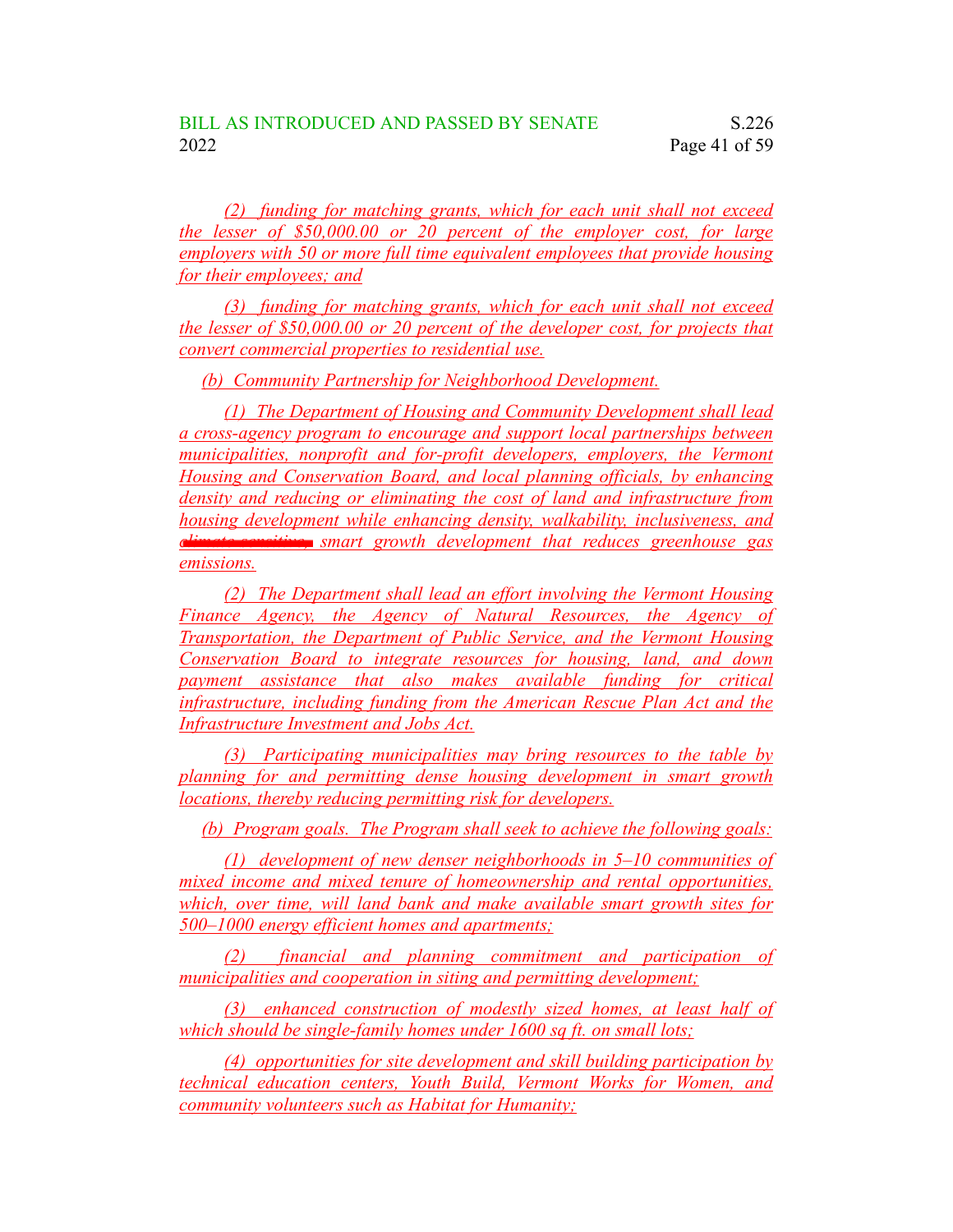*(5) reservation of 25 percent of single family lots for permanently affordable homes, including Habitat for Humanity, Youth Build, or Tech Center programs, at no cost for acquisition or infrastructure and only modest fees for all small homes; and*

*(6) reservation of 35 percent of multifamily rentals for Vermonters within income below 80 percent of median with no cost for publicly funded infrastructure.*

*\* \* \* Municipal Bylaw Grants \* \* \**

*Sec. 10. 24 V.S.A. § 4306 is amended to read:*

*§ 4306. MUNICIPAL AND REGIONAL PLANNING FUND*

*(a)(1) The Municipal and Regional Planning Fund for the purpose of assisting municipal and regional planning commissions to carry out the intent of this chapter is hereby created in the State Treasury.*

*(2) The Fund shall be composed of 17 percent of the revenue from the property transfer tax under 32 V.S.A. chapter 231 and any monies from time to time appropriated to the Fund by the General Assembly or received from any other source, private or public. All balances at the end of any fiscal year shall be carried forward and remain in the Fund. Interest earned by the Fund shall be deposited in the Fund.*

*(3) Of the revenues in the Fund, each year:*

*(A) 10 percent shall be disbursed to the Vermont Center for Geographic Information;*

*(B) 70 percent shall be disbursed to the Secretary of Commerce and Community Development for performance contracts with regional planning commissions to provide regional planning services pursuant to section 4341a of this title; and*

*(C) 20 percent shall be disbursed to municipalities.*

*(c) Funds allocated to municipalities shall be used for the purposes of:*

*\* \* \**

*\* \* \**

*(4) The Fund shall be available to the Department of Housing and Community Development for the reasonable and necessary costs of administering the Fund, not to exceed six percent of total program funds.*

*(d) New funds allocated to municipalities under this section may take the form of special purpose grants in accordance with section 4307 of this title.*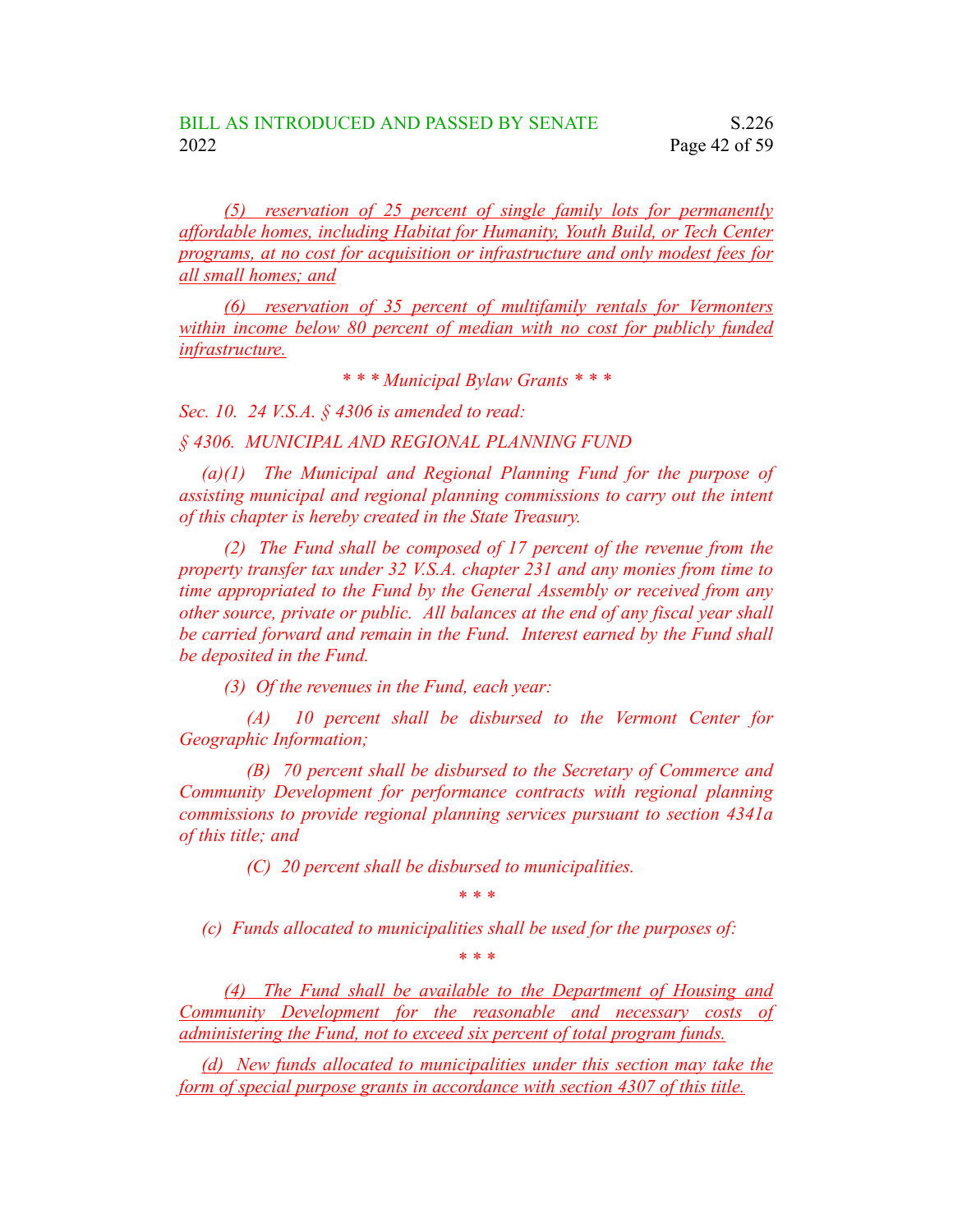*Sec. 11. 24 V.S.A. § 4307 is added to read:*

*§ 4307. MUNICIPAL BYLAW MODERNIZATION GRANTS*

*(a) There is created Municipal Bylaw Modernization Grants to assist municipalities in updating their land use and development bylaws. Bylaws updated under this section shall increase housing choice, affordability, and opportunity in areas planned for smart growth. The Grants shall be funded by monies allocated from the municipality allocation of the Municipal and Regional Planning Funds established in subdivision 4306(a)(3)(C) of this title and any other monies appropriated for this purpose.*

*(b) Disbursement to municipalities shall be administered by the Department of Housing and Community Development through a competitive process providing the opportunity for all regions and any eligible municipality to compete regardless of size.*

*(c) Funds may be disbursed by the Department in installments to ensure the municipal bylaw updates meet the goals of this section.*

*(d) Funding may be used for the cost of regional planning commission staff or consultant time and any other purpose approved by the Department.*

*(e) A municipality grantee shall use the funds to prepare amendments to bylaws to increase housing choice, affordability, and opportunity and that support a neighborhood development pattern that is pedestrian oriented in areas planned for smart growth consistent with the smart growth principles established in section 2791 of this title and that prioritize projects in designated areas in accordance with chapter 76A of this title.*

*(f) To receive the grant, the municipality shall:*

*(1) identify municipal water and wastewater disposal infrastructure, municipal water and sewer service areas, and the constraints on that infrastructure based on the best available data;*

*(2) increase allowed housing types and uses, which may include duplexes to the same extent as single-family homes;*

*(3) include parking waiver provisions in areas planned for smart growth consistent with smart growth principles as defined in section 2791 of this title and appropriate situations;*

*(4) review and modify street standards that implement the complete streets principles as described in 19 V.S.A. § 309d and that are oriented to pedestrians; and*

*(5) reduce nonconformities by making the allowed standards principally conform to the existing settlement within any area designated under chapter*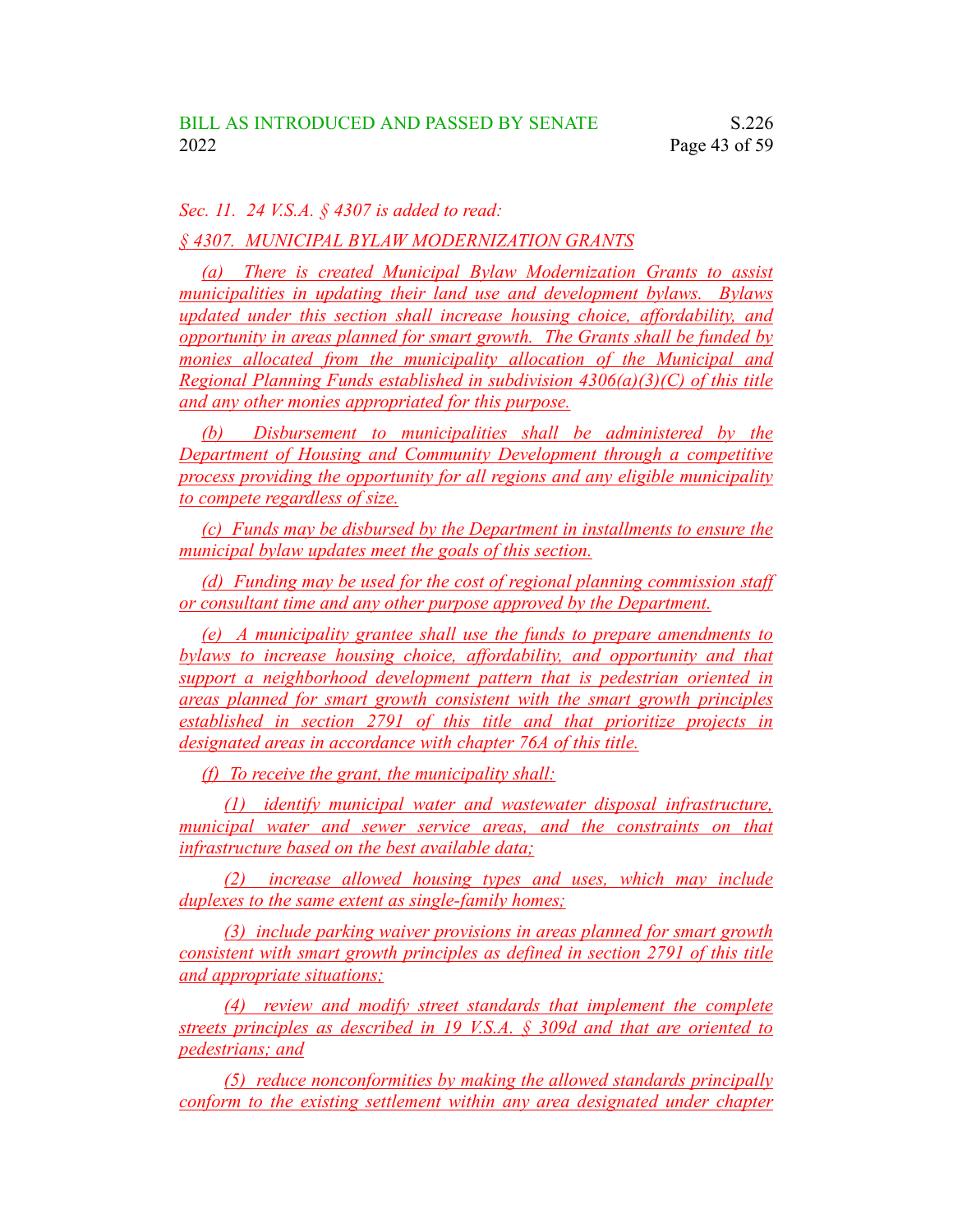*76A of this title and increase allowed lot/building/dwelling unit density by adopting dimensional, use, parking, and other standards that allow compact neighborhood form and support walkable lot and dwelling unit density, which may be achieved with a standard allowing at least four units per acre or allowing the receipt of a State or municipal water and wastewater permit to determine allowable density or by other means established in guidelines issued by the Department.*

*(6) restrict development of and minimize impact to important natural resources, including new development in flood hazard areas, undeveloped floodplains, and river corridor areas, unless lawfully allowed for infill development in §29-201 of the Vermont Flood Hazard Area and River Corridor Rule;*

*(7) update the municipal plan's housing element as provided in subdivision 4382(a)(10) of this title related to addressing lower- and moderate-income housing needs and implement that element of the plan including through the bylaw amendments;*

*(8) comply with State and Federal Fair Housing Act, including the fair housing provisions of Vermont's Planning and Development Act; and*

*(9) demonstrate how the bylaws support implementation of the housing element of its municipal plan as provided in subdivision 4282(a)(10) of this title related to addressing lower- and moderate-income housing needs.*

*(g) On or before September 1, 2022, the Department shall adopt guidelines to assist municipalities applying for grants under this section.*

*Sec. 12. APPROPRIATION*

*To the extent that increased funding is provided in fiscal year 2023 to the Municipal and Regional Planning Fund, \$650,000.00 shall be used for Municipal Bylaw Modernization Grants established in 24 V.S.A. § 4307.*

*Sec. 13. 32 V.S.A. § 5930aa is amended to read:*

*§ 5930aa. DEFINITIONS*

*As used in this subchapter:*

*(1) "Qualified applicant" means an owner or lessee of a qualified building involving a qualified project, but does not include a State or federal agency or a political subdivision of either; or an instrumentality of the United States.*

*(2) "Qualified building" means a building built at least 30 years before the date of application, located within a designated downtown or, village center, or neighborhood development area, which, upon completion of the*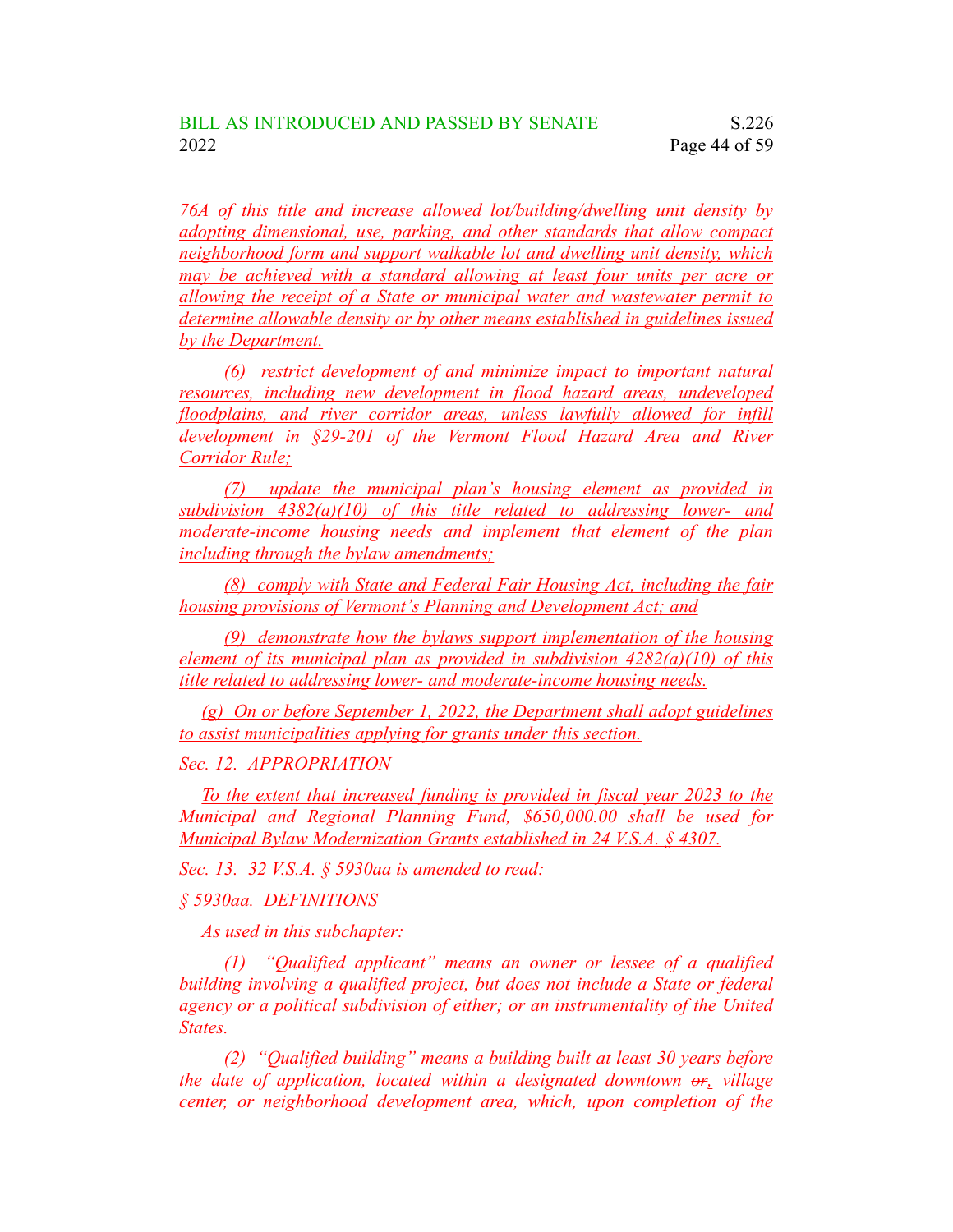*project supported by the tax credit, will be an income-producing building not used solely as a single-family residence. Churches and other buildings owned by religious organization may be qualified buildings, but in no event shall tax credits be used for religious worship.*

*(3) "Qualified code improvement project" means a project:*

*(A) to install or improve platform lifts suitable for transporting personal mobility devices, limited use or limited application elevators, elevators, sprinkler systems, and capital improvements in a qualified building, and the installations or improvements are required to bring the building into compliance with the statutory requirements and rules regarding fire prevention, life safety, and electrical, plumbing, and accessibility codes as determined by the Department of Public Safety;*

*(B) to abate lead paint conditions or other substances hazardous to human health or safety in a qualified building; or*

*(C) to redevelop a contaminated property in a designated downtown or, village center, or neighborhood development area under a plan approved by the Secretary of Natural Resources pursuant to 10 V.S.A. § 6615a.*

*(4) "Qualified expenditures" means construction-related expenses of the taxpayer directly related to the project for which the tax credit is sought but excluding any expenses related to a private residence.*

*(5) "Qualified façade improvement project" means the rehabilitation of the façade of a qualified building that contributes to the integrity of the designated downtown or, designated village center. Façade improvements to qualified buildings listed, or eligible for listing, in the State or National Register of Historic Places must be consistent with Secretary of the Interior Standards, as determined by the Vermont Division for Historic Preservation.*

*(6) "Qualified Flood Mitigation Project" means any combination of structural and nonstructural changes to a building located within the flood hazard area as mapped by the Federal Emergency Management Agency that reduces or eliminates flood damage to the building or its contents. The project shall comply with the municipality's adopted flood hazard bylaw, if applicable, and a certificate of completion shall be submitted by a registered engineer, architect, qualified contractor, or qualified local official to the State Board. Improvements to qualified buildings listed, or eligible for listing, in the State or National Register of Historic Places shall be consistent with Secretary of the Interior's Standards for Rehabilitation, as determined by the Vermont Division for Historic Preservation.*

*(7) "Qualified historic rehabilitation project" means an historic rehabilitation project that has received federal certification for the*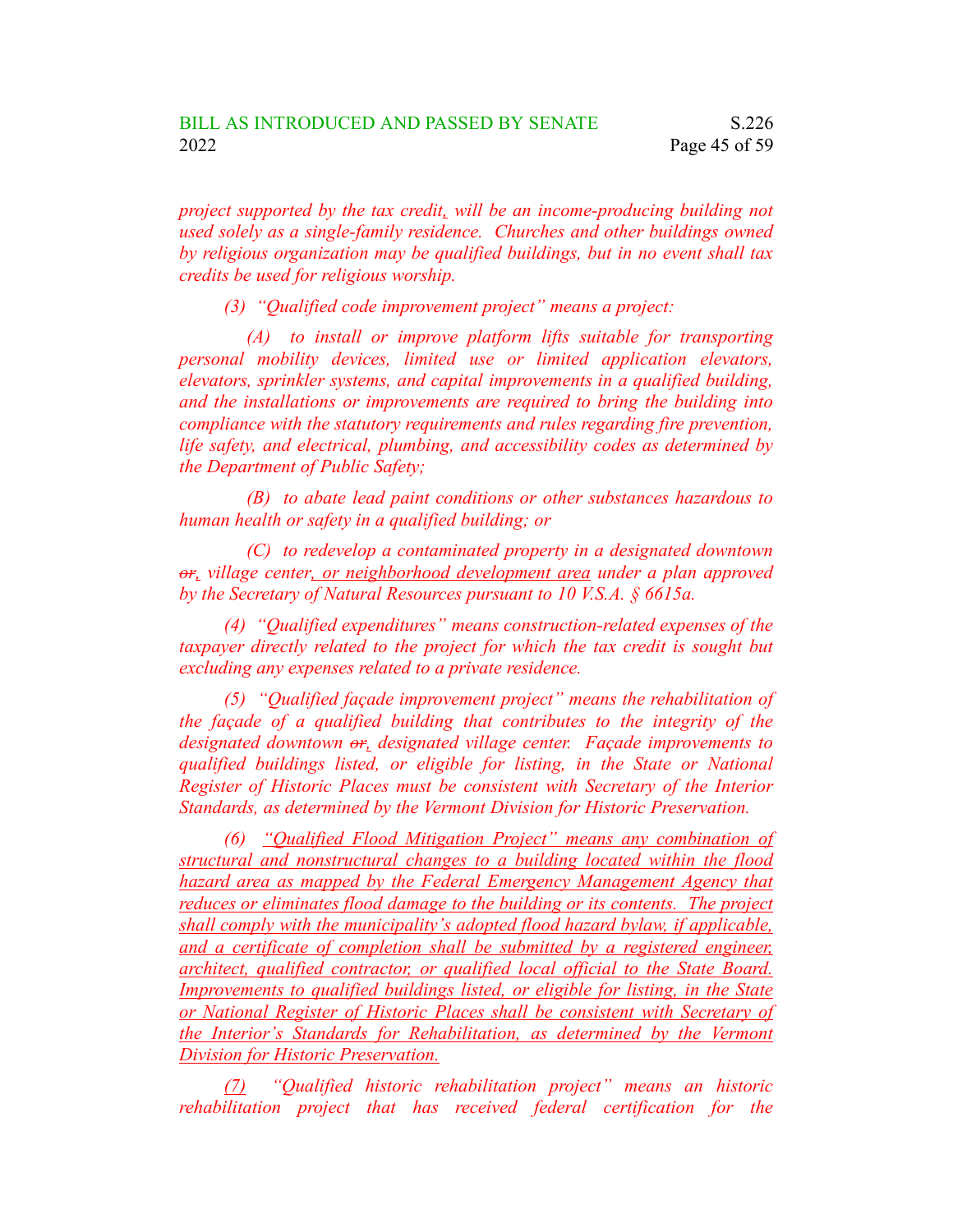*rehabilitation project.*

*(7)(8) "Qualified project" means a qualified code improvement, qualified façade improvement, or qualified historic rehabilitation project as defined by this subchapter.*

*(8)(9) "State Board" means the Vermont Downtown Development Board established pursuant to 24 V.S.A. chapter 76A.*

*Sec. 14. 32 V.S.A. § 5930bb is amended to read:*

*§ 5930bb. ELIGIBILITY AND ADMINISTRATION*

*\* \* \**

*(e) Sunset of Neighborhood Development Area tax credits. Effective on July 1, 2027, under this subchapter no new tax credit may be allocated by the State Board to a qualified building in a neighborhood development area.*

*Sec. 15. 24 V.S.A. § 2793a is amended to read:*

*§ 2793a. DESIGNATION OF VILLAGE CENTERS BY STATE BOARD*

*\* \* \**

*(c) A village center designated by the State Board pursuant to subsection (a) of this section is eligible for the following development incentives and benefits:*

*\* \* \**

*(4) The following State tax credits for projects located in a designated village center:*

*(A) A State historic rehabilitation tax credit of ten percent under 32 V.S.A. § 5930cc(a) that meets the requirements for the federal rehabilitation tax credit.*

*(B) A State façade improvement tax credit of 25 percent under 32 V.S.A. § 5930cc(b).*

*(C) A State code improvement tax credit of 50 percent under 32 V.S.A. § 5930cc(c) The Downtown and Village Center Tax Credit Program described in 32 V.S.A. § 5930aa et seq.*

*\* \* \**

*Sec. 16. 24 V.S.A. § 2793e is amended to read:*

*§ 2793e. NEIGHBORHOOD PLANNING AREAS; DESIGNATION OF NEIGHBORHOOD DEVELOPMENT AREAS*

*\* \* \**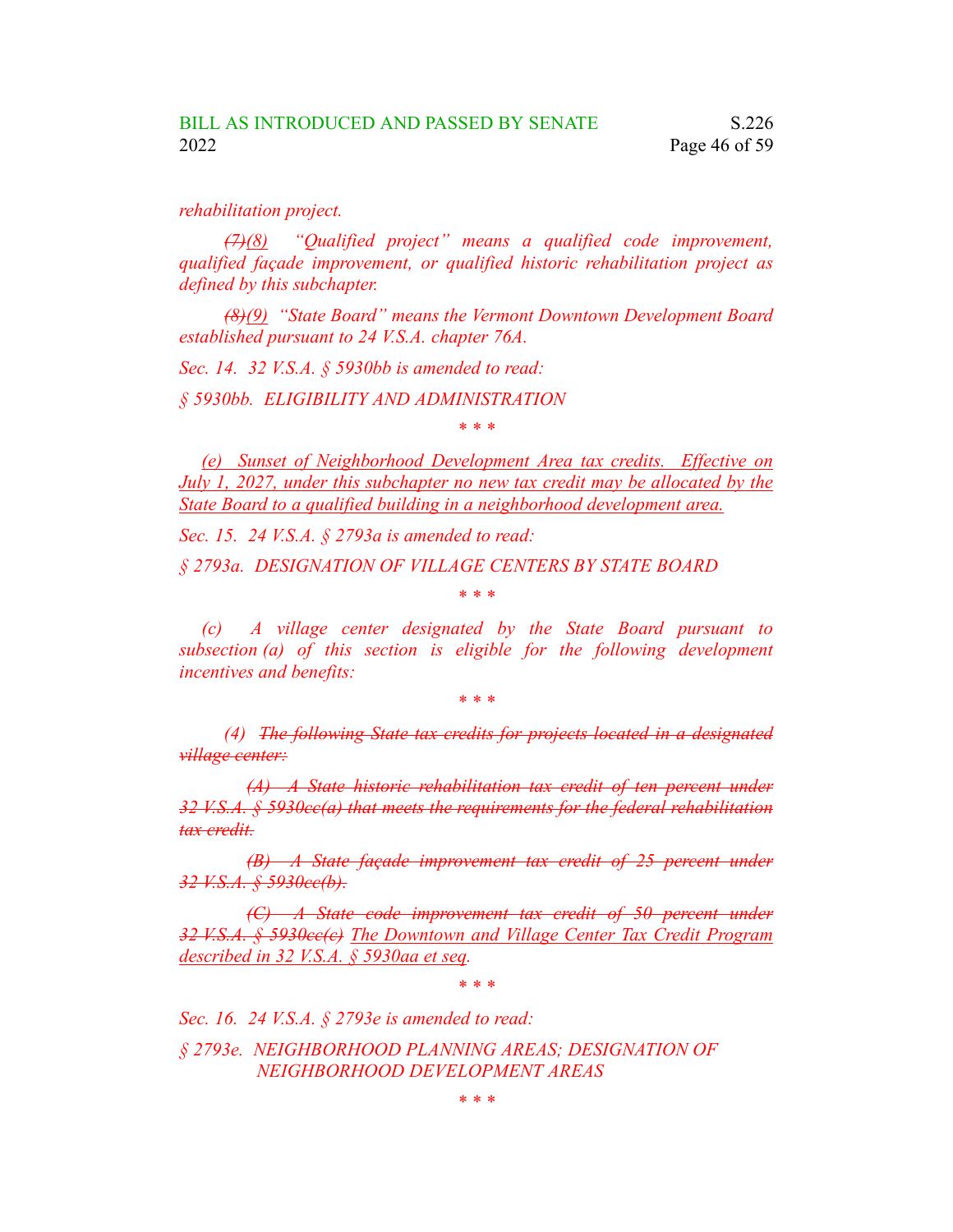*(f) Neighborhood development area incentives for developers. Once a municipality has a designated neighborhood development area or has a Vermont neighborhood designation pursuant to section 2793d of this title, any proposed development within that area shall be eligible for each of the benefits listed in this subsection. These benefits shall accrue upon approval by the district coordinator, who shall review the density requirements set forth in subdivision (c)(7) of this section to determine benefit eligibility and issue a jurisdictional opinion under 10 V.S.A. chapter 151 on whether the density requirements are met. These benefits are:*

*(1) The the application fee limit for wastewater applications stated in 3 V.S.A. § 2822(j)(4)(D).;*

*(2) The the application fee reduction for residential development stated in 10 V.S.A. § 6083a(d).;*

*(3) The the exclusion from the land gains tax provided by 32 V.S.A. § 10002(p); and*

*(4) eligibility for the Downtown and Village Center Tax Credit Program described in 32 V.S.A. § 5930aa et seq.*

*\* \* \**

*Sec. 17. 24 V.S.A. § 2794 is amended to read:*

*§ 2794. INCENTIVES FOR PROGRAM DESIGNEES*

*(a) Upon designation by the Vermont Downtown Development Board under section 2793 of this title, a downtown development district and projects in a downtown development district shall be eligible for the following:*

*(1) Priority consideration by any agency of the State administering any State or federal assistance program providing funding or other aid to a municipal downtown area with consideration given to such factors as the costs and benefits provided and the immediacy of those benefits, provided the project is eligible for the assistance program.*

*(2) The following State tax credits:*

*(A) A State historic rehabilitation tax credit of 10 percent under 32 V.S.A. § 5930cc(a) that meets the requirements for the federal rehabilitation tax credit.*

*(B) A State façade improvement tax credit of 25 percent under 32 V.S.A. § 5930cc(b).*

*(C) A State code improvement tax credit of 50 percent under 32 V.S.A. § 5930cc(c) The Downtown and Village Center Tax Credit Program*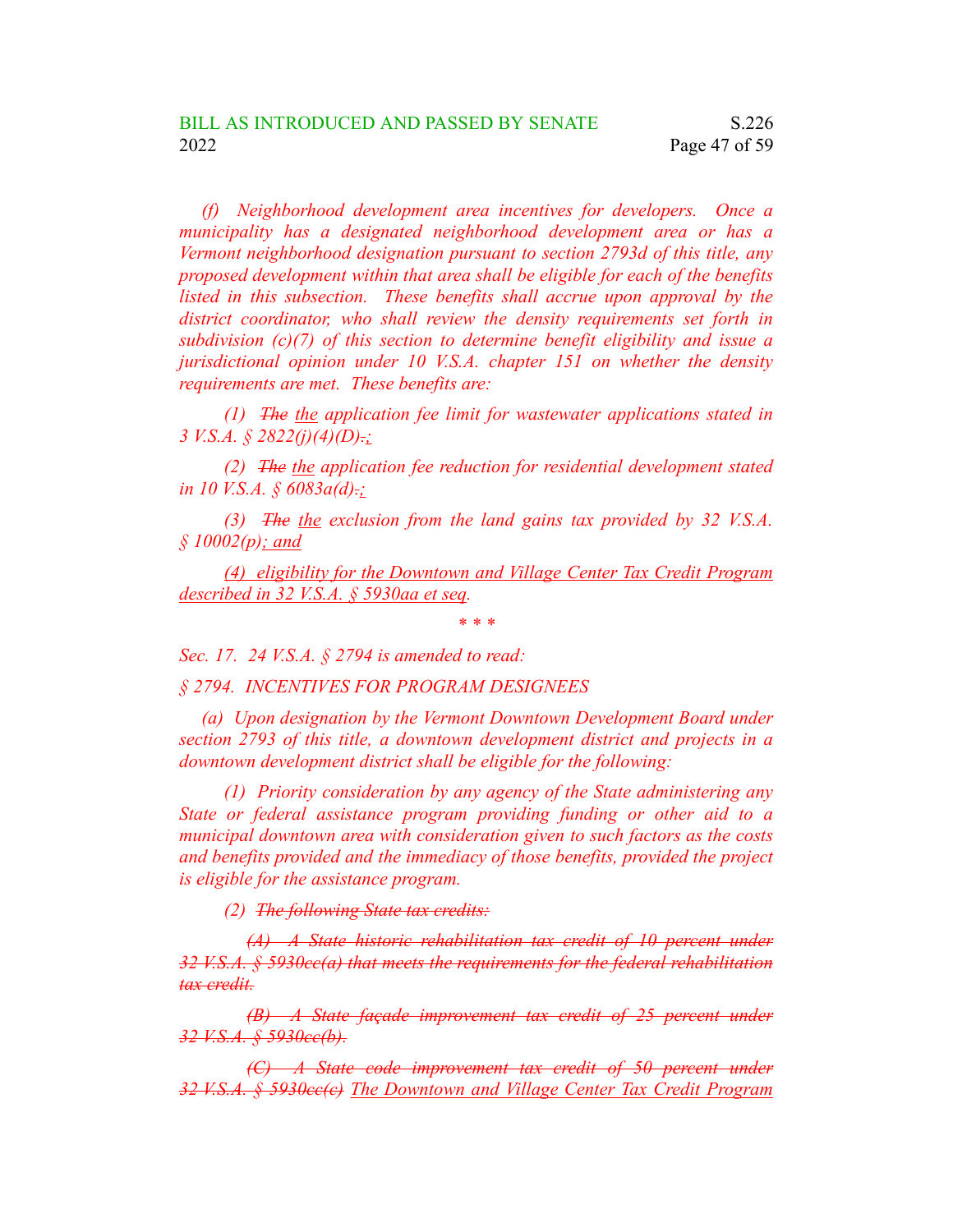*described in 32 V.S.A. § 5930aa et seq.*

*\* \* \**

*Sec. 18. 32 V.S.A. § 5930cc is amended to read:*

*§ 5930cc. DOWNTOWN AND VILLAGE CENTER PROGRAM TAX CREDITS*

*\* \* \**

*(d) Flood Mitigation Tax Credit. The qualified applicant of a qualified flood mitigation project shall be entitled, upon the approval of the State Board, to claim against the taxpayer's State individual income tax, State corporate income tax, or bank franchise or insurance premiums tax liability a credit of 50 percent of qualified expenditures up to a maximum tax credit of \$75,000.00.*

*\* \* \* Wastewater Connection Permits \* \* \**

*Sec. 19. 10 V.S.A. § 1974 is amended to read:*

*§ 1974. EXEMPTIONS*

*Notwithstanding any other requirements of this chapter, the following projects and actions are exempt:*

*\* \* \**

*(9) A project completed by a person who receives an authorization from a municipality that administers a program registered with the Secretary pursuant to section 1983 of this title.*

*Sec. 20. 10 V.S.A. § 1983 is added to read:*

*§ 1983. REGISTRATION FOR MUNICIPAL WASTEWATER SYSTEM AND POTABLE WATER SUPPLY CONNECTIONS*

*(a) A municipality may issue an authorization for a connection or an existing connection with a change in use to the municipal sanitary sewer collection line via a sanitary sewer service line or a connection to a water main via a new water service line in lieu of permits issued under this chapter, provided that the municipality documents the following in a form prescribed by the Secretary:*

*(1) The municipality owns or has legal control over connections to a public community water system permitted pursuant to chapter 56 of this title and over connections to a wastewater treatment facility permitted pursuant to chapter 47 of this title.*

*(2) The municipality shall only issue authorizations for:*

*(A) a sanitary sewer service line that connects to the sanitary sewer*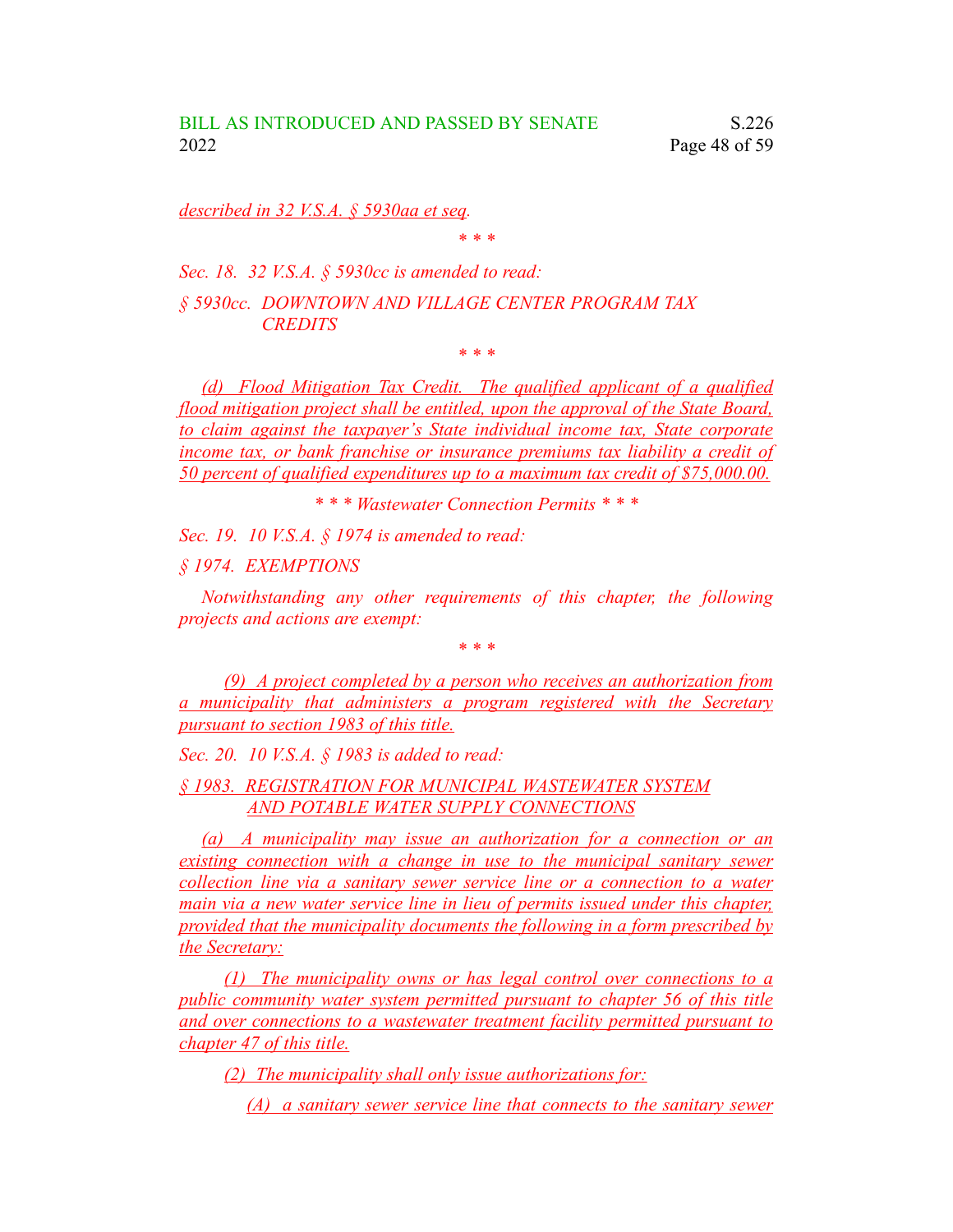### *collection line; and*

*(B) a water service line that connects to the water main.*

*(3) The building or structure authorized under this section connects to both the sanitary sewer collection line and public community water system.*

*(4) The authorizations from the municipality comply with the technical standards for sanitary sewer service lines and water service lines in the Wastewater System and Potable Water Supply Rules.*

*(5) The municipality requires documentation issued by a professional engineer or licensed designer that is filed in the land records that the connection authorized by the municipality was installed in accordance with the technical standards.*

*(6) The municipality requires the retention of plans that show the location and design of authorized connections.*

*(b) The municipality shall notify the Secretary 30 days in advance of terminating any authorization. The municipality shall provide all authorizations and plans to the Secretary as a part of this termination notice.*

*(c) A municipality issuing an authorization under this section shall require the person to whom the authorization is issued to post notice of the authorization as part of the notice required for a permit issued under 24 V.S.A. § 4449 or other bylaw authorized under this chapter.*

*\* \* \* Accessory Dwelling Units \* \* \**

*Sec. 21. 24 V.S.A. § 4414 amended to read: § 4414. ZONING; PERMISSIBLE TYPES OF REGULATIONS \* \* \**

*(4) Parking and loading facilities. A municipality may adopt provisions setting forth standards for permitted and required facilities for off-street parking and loading which may vary by district and by uses within each district. These bylaws may also include provisions covering the location, size, design, access, landscaping, and screening of those facilities. In determining the number and size of parking spaces required under these regulations, the appropriate municipal panel may take into account the existence or availability of employer "transit pass" and rideshare programs, public transit routes, and public parking spaces in the vicinity of the development. However, a municipality shall not require an accessory dwelling unit to have more than one parking space per bedroom.*

*\* \* \**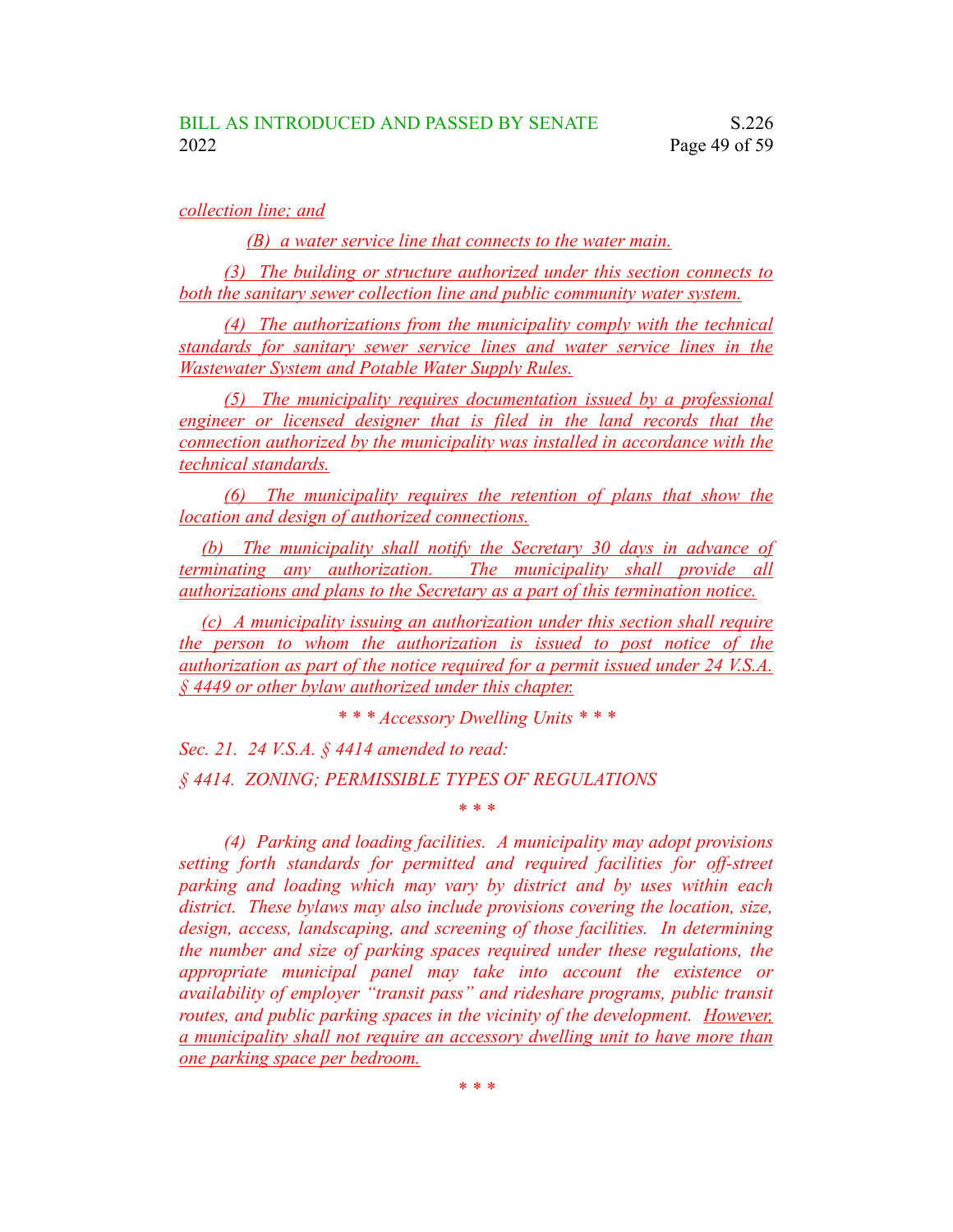# *\* \* \* Missing Middle Housing \* \* \**

# *Sec. 22. MISSING MIDDLE-INCOME HOME OWNERSHIP DEVELOPMENT PROGRAM*

*(a) The following amounts are appropriated from the America Rescue Plan Act (ARPA) – Coronavirus State Fiscal Recovery Funds to the Department of Housing and Community Development to grant to the Vermont Housing Finance Agency to establish the Missing Middle-Income Home Ownership Development Program:*

*(1) \$5,000,000 in fiscal year 2022.*

*(2) \$10,000,000 in fiscal year 2023.*

*(b) As used in this section:*

*(1) "Affordable owner-occupied housing" means owner-occupied housing identified in 26 U.S.C. § 143(c)(1) or that qualifies under Vermont Housing Finance Agency criteria governing owner-occupied housing.*

*(2) "Income-eligible homebuyer" means a Vermont household with annual income that does not exceed 120 percent of area median income.*

*(c) The Agency shall use the funds appropriated in this section to provide subsidies for new construction or acquisition and substantial rehabilitation of affordable owner-occupied housing for purchase by income-eligible homebuyers.*

*(d) The total amount of subsidies for a project shall not exceed 35 percent of eligible development costs, as determined by the Agency, which the Agency may allocate between the developer and the income-eligible homebuyer, consistent with the following:*

*(1) Developer subsidy. The Agency may provide a direct subsidy to the developer, which shall not exceed the difference between the cost of development and the assessed value of the home as completed.*

*(2) Homebuyer subsidy. Of any remaining amounts available for the project after the developer subsidy, the Agency may provide a subsidy to the income-eligible homebuyer to reduce the cost of purchasing the home, provided that:*

*(A) the Agency includes conditions in the subsidy, or uses another legal mechanism, to ensure that the value of the subsidy remains with the home to offset the cost to future income-eligible homebuyers; or*

*(B) the Agency uses a shared equity model that requires the Agency to retain not less than 75 percent of any increased equity in the home.*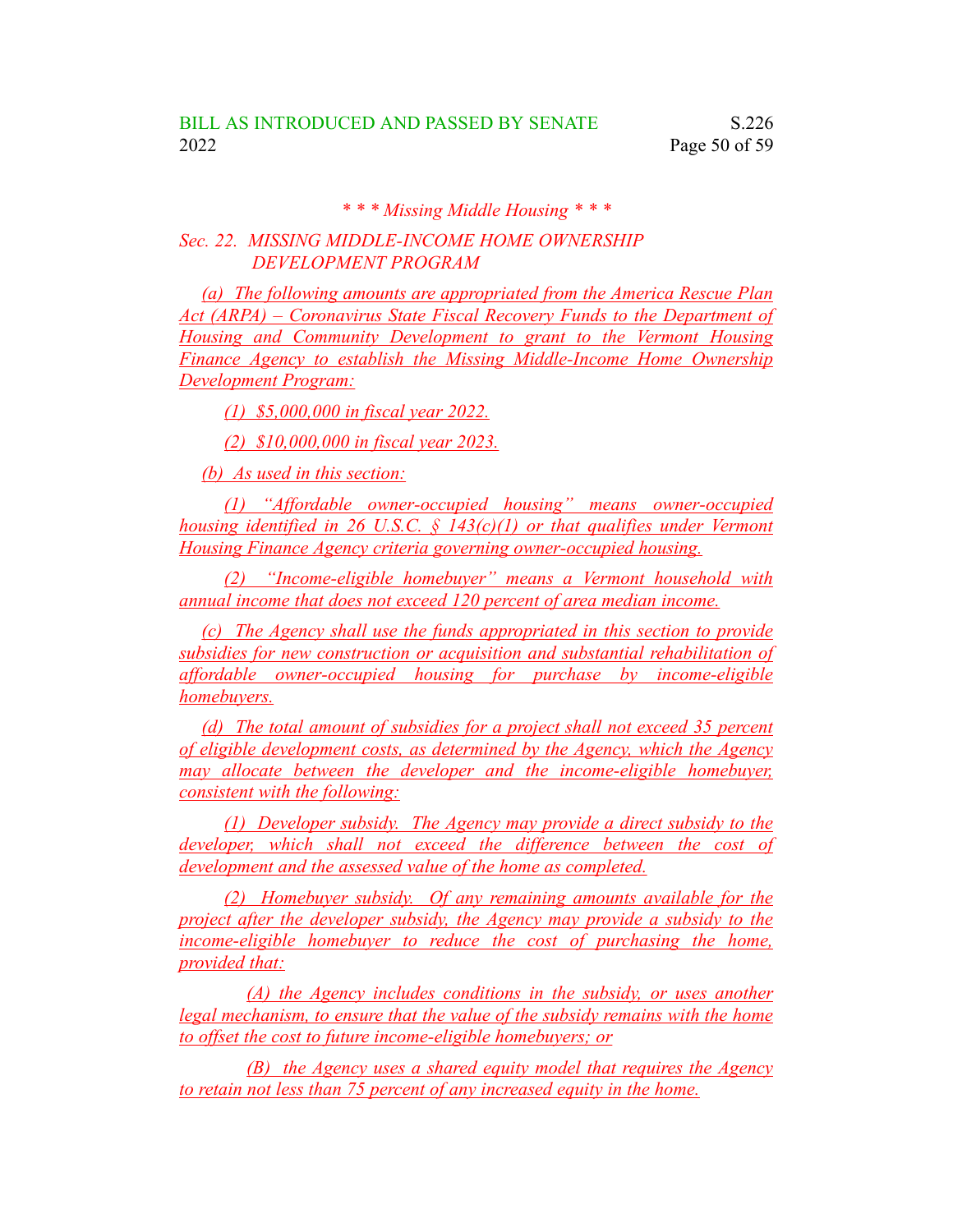*(3) The Agency shall adopt one or more legal mechanisms to ensure that subsequent sales of a home that is subsidized through the Program are limited to income-eligible homebuyers.*

*(e) The Agency shall adopt a Program plan that establishes an application and selection process for developer and income-eligible homebuyer applicants, eligible development costs, and project selection criteria, including:*

*(1) project location;*

*(2) geographic distribution;*

*(3) leveraging of other programs;*

*(4) housing market needs;*

*(5) project characteristics, including whether the project includes the use of existing housing as part of a community revitalization plan;*

*(6) construction standards, including considerations for size;*

*(7) priority for plans with deeper affordability and longer duration of affordability requirements;*

*(8) sponsor characteristics;*

*(9) energy efficiency of the development; and*

*(10) historic nature of the project.*

*(f) The Agency may assign its rights under any investment or grant made under this section to the Vermont Housing and Conservation Board or any State agency or nonprofit organization qualifying under 26 U.S.C. § 501(c)(3), provided such assignee acknowledges and agrees to comply with the provisions of this section.*

*(g) The Agency shall ensure that initial investments made under this program are obligated by December 31, 2024 and expended by December 31, 2026.*

*(h) The Department shall report to the House Committee on Housing, General, and Military Affairs and Senate Committee on Economic Development, Housing and General Affairs on the status of the program annually, on or before January 15, through 2026.*

*\* \* \* Residential Construction Contractors \* \* \**

*Sec. 23. FINDINGS*

*The General Assembly finds that:*

*(1) There is currently no master list of residential construction*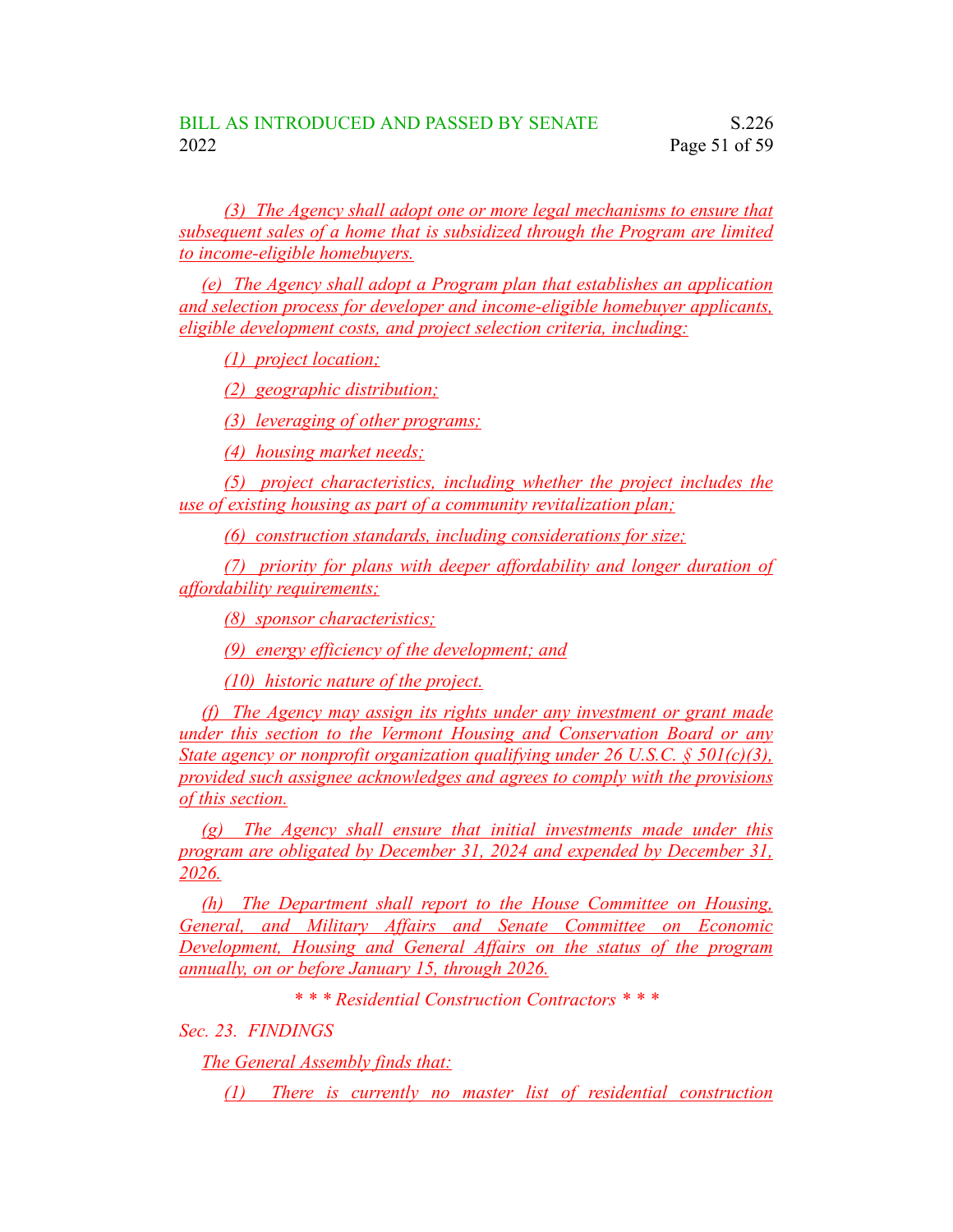### *contractors operating in the State.*

*(2) There is no standard process for determining or adjudicating construction contract fraud complaints either on the part of contractors or consumers.*

*(3) Public authorities have no mechanism to contact all contractors when necessary to provide updates to public health requirements, safe working protocols, codes and standards, available trainings and certifications, or building incentives or construction subsidies.*

*(4) Wide dissemination of information on codes, standards, and trainings is vital to improving construction techniques throughout the State's construction industry. Since building thermal conditioning represents over one-quarter of the State's greenhouse gas emissions, improving energy performance is a key strategy for meeting the requirements of the Global Warming Solutions Act, 2020 Acts and Resolves No. 153.*

*(5) While registration is not licensure and confers no assurance of competence, consumers have no way of knowing whether a contractor is operating legally or has been subject to civil claims or disciplinary actions.*

*(6) A noncommercial, standardized public listing will provide contractors an opportunity to include in their record optional third-party, State-sanctioned certifications.*

*Sec. 24. 3 V.S.A. § 122 is amended to read:*

*§ 122. OFFICE OF PROFESSIONAL REGULATION*

*The Office of Professional Regulation is created within the Office of the Secretary of State. The Office of Professional Regulation shall have a director who shall be is an exempt employee appointed by the Secretary of State and shall be an exempt employee. The following boards or professions are attached to the Office of Professional Regulation:*

*\* \* \**

*(51) Residential Contractors*

*Sec. 25. 26 V.S.A. chapter 106 is added to read:*

*CHAPTER 106. RESIDENTIAL CONTRACTORS*

*Subchapter 1. General Provisions*

*§ 5501. REGISTRATION REQUIRED*

*(a) A person shall register with the Office of Professional Regulation prior to contracting with a homeowner to perform residential construction in exchange for consideration of more than \$10,000.00, including labor and*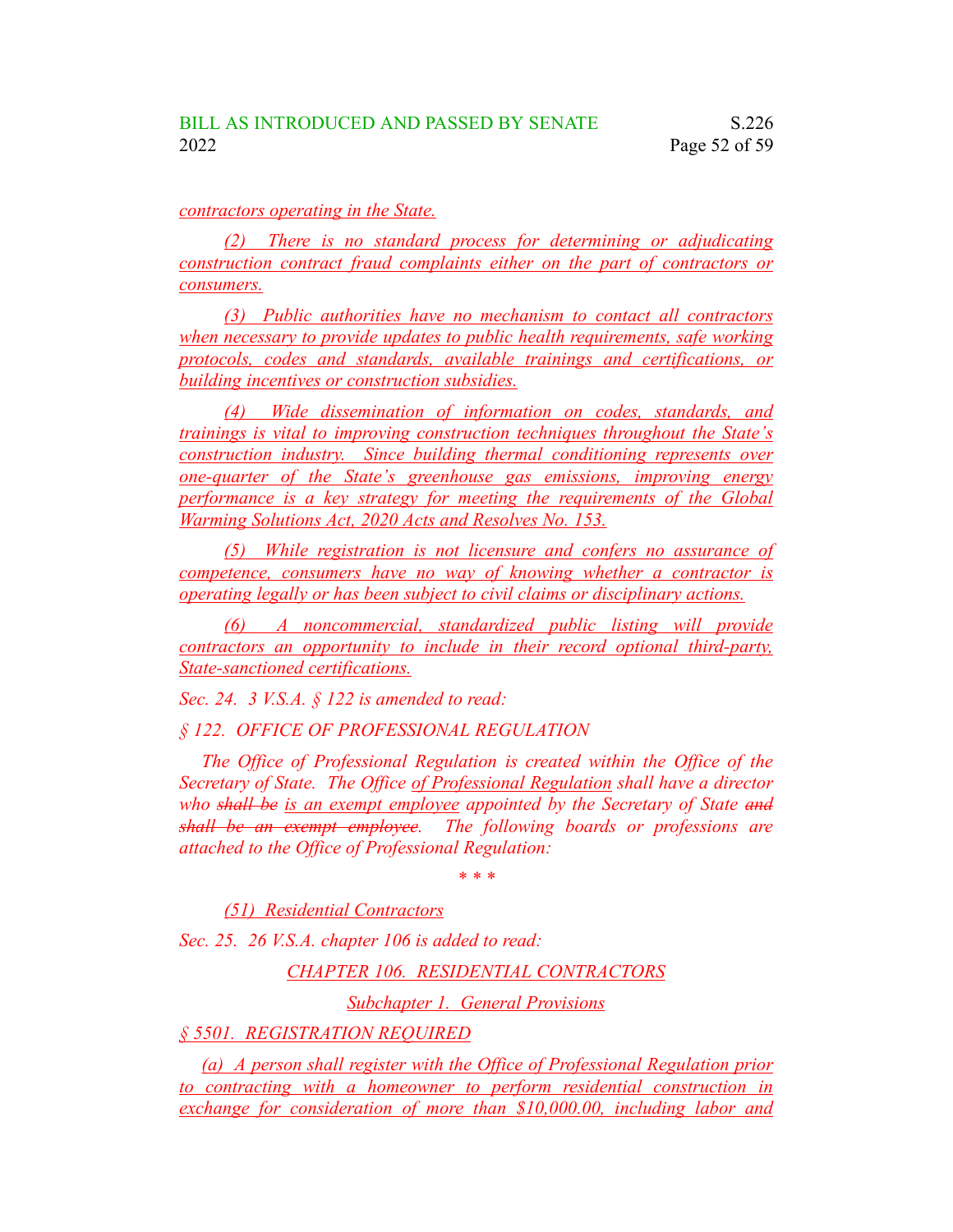### *materials.*

*(b) Unless otherwise exempt under section 5502 of this title, as used in this chapter, "residential construction" means to build, demolish, or alter a residential dwelling unit, or a building or premises with four or fewer residential dwelling units, in this State, and includes interior and exterior construction, renovation, and repair; painting; paving; roofing; weatherization; installation or repair of heating, plumbing, solar, electrical, water, or wastewater systems; and other activities the Office specifies by rule consistent with this chapter.*

## *§ 5502. EXEMPTIONS*

*This chapter does not apply to:*

*(1) an employee acting within the scope of his or her employment for a business organization registered under this chapter;*

*(2)(A) a professional engineer, licensed architect, or a tradesperson licensed, registered, or certified by the Department of Public Safety acting within the scope of his or her license, registration, or certification; or*

*(B) a business that performs residential construction if the work is performed primarily by or under the direct supervision of one or more employees who are individually exempt from registration under subdivision (2)(A) of this section;*

*(3) delivery or installation of consumer appliances, audio-visual equipment, telephone equipment, or computer network equipment;*

*(4) landscaping;*

*(5) work on a structure that is not attached to a residential building; or*

*(6) work that would otherwise require registration that a person performs in response to an emergency, provided the person applies for registration within a reasonable time after performing the work.*

*§ 5503. MANDATORY REGISTRATION AND VOLUNTARY CERTIFICATION DISTINGUISHED*

*(a)(1) The system of mandatory registration established by this chapter is intended to protect against fraud, deception, breach of contract, and violations of law, but is not intended to establish standards for professional qualifications or workmanship that is otherwise lawful.*

*(2) The provisions of 3 V.S.A. § 129a, with respect to a registration, shall be construed in a manner consistent with the limitations of this subsection.*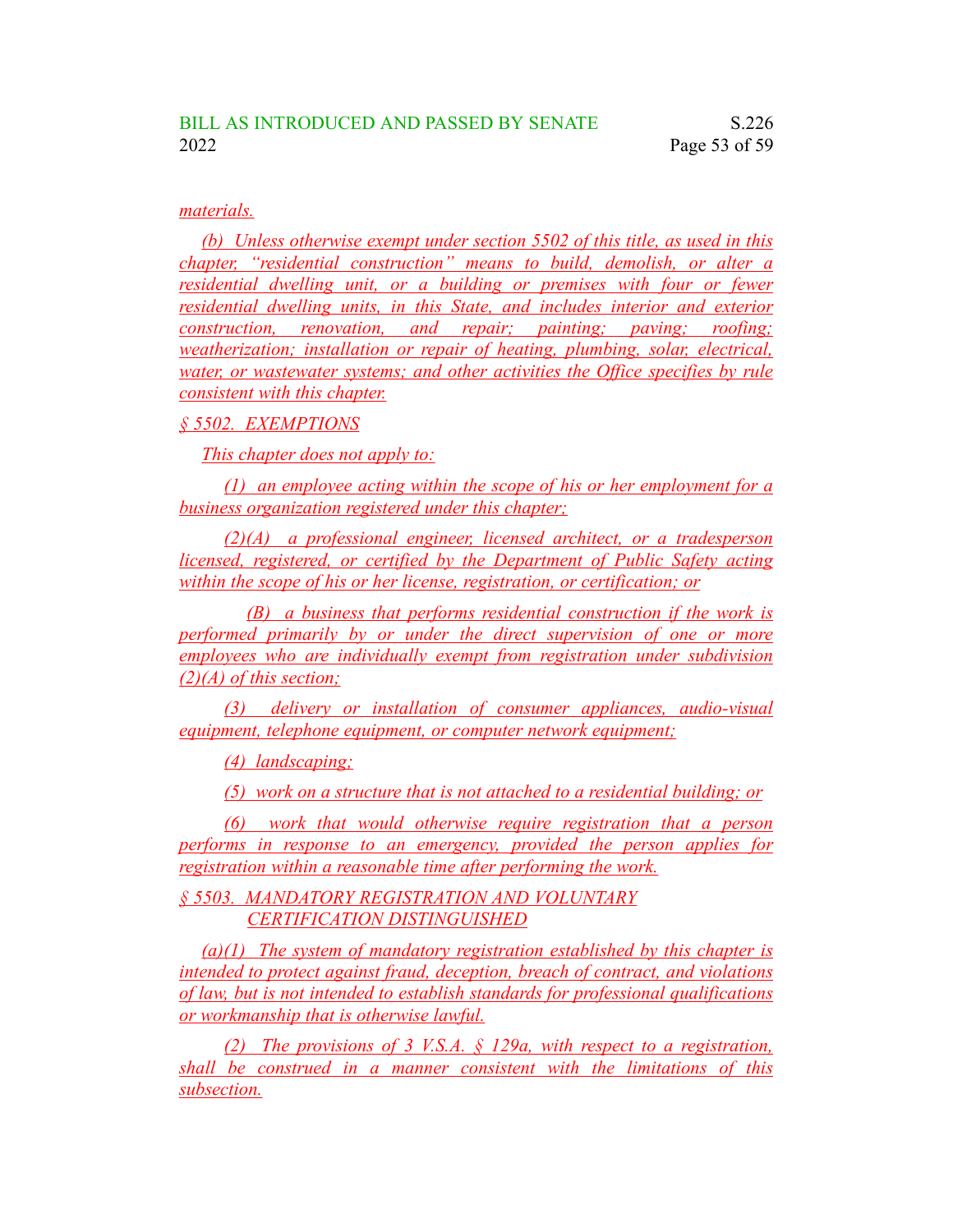*(b) The system of voluntary certification established in this chapter is intended to provide consumers and contractors with a publicly available, noncommercial venue for contractors to list optional approved certifications. The Director of Professional Regulation, in consultation with public safety officials and recognized associations or boards of builders, remodelers, architects, and engineers, may:*

*(1) adopt rules providing for the issuance of voluntary certifications, as defined in subdivision 3101a(1) of this title, that signify demonstrated competence in particular subfields and specialties related to residential construction;*

*(2) establish minimum qualifications, and standards for performance and conduct, necessary for certification; and*

*(3) discipline a certificant for violating adopted standards or other law, with or without affecting the underlying registration.*

*Subchapter 2. Administration*

*§ 5505. DUTIES OF THE DIRECTOR*

*(a) The Director of Professional Regulation shall:*

*(1) provide information to the public concerning registration, certification, appeal procedures, and complaint procedures;*

*(2) administer fees established under this chapter;*

*(3) receive applications for registration or certification, issue registrations and certifications to applicants qualified under this chapter, deny or renew registrations or certifications, and issue, revoke, suspend, condition, and reinstate registrations and certifications as ordered by an administrative law officer;*

*(4) prepare and maintain a registry of registrants and certificants; and*

*(5) use the registry to timely communicate with registrants and certificants concerning issues of health and safety, building codes, environmental and energy issues, and State and federal incentive programs.*

*(b) The Director, after consultation with an advisor appointed pursuant to section 5506 of this title, may adopt rules to implement this chapter.*

*§ 5506. ADVISORS*

*(a) The Secretary of State shall appoint two persons pursuant to 3 V.S.A. § 129b to serve as advisors in matters relating to residential contractors and construction.*

*(b) To be eligible to serve, an advisor shall:*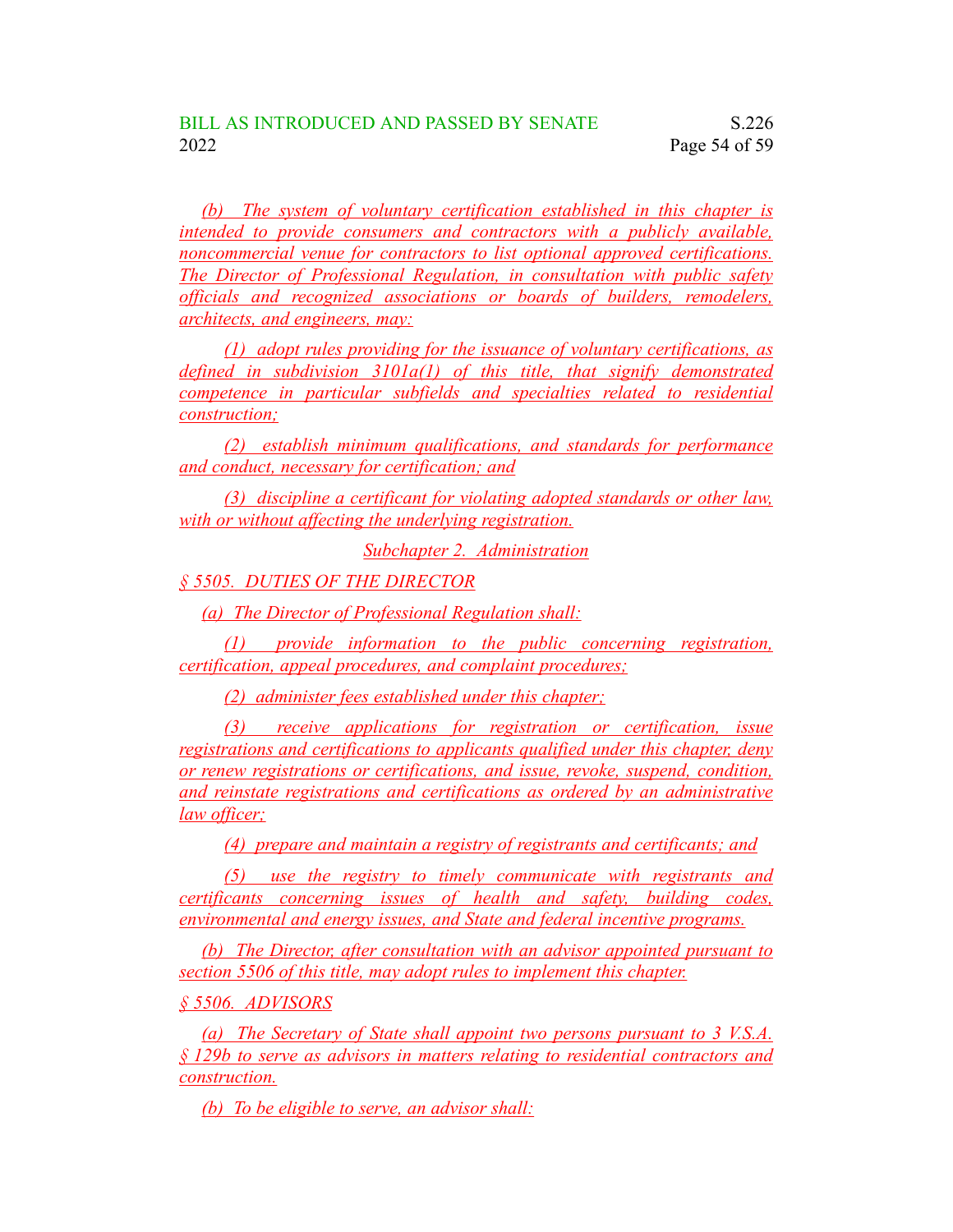*(1) register under this chapter;*

*(2) have at least three years' experience in residential construction immediately preceding appointment; and*

*(3) remain active in the profession during his or her service.*

*(c) The Director of Professional Regulation shall seek the advice of the advisors in implementing this chapter.*

*§ 5507. FEES*

*A person regulated under this chapter shall pay the following fees at initial application and biennial renewal:*

*(1) Registration, individual: \$75.00.*

*(2) Registration, business organization: \$250.00.*

*(3) State certifications: \$75.00 for a first certification and \$25.00 for each additional certification.*

*Subchapter 3. Registrations*

*§ 5508. ELIGIBILITY*

*To be eligible for registration, the Director of Professional Regulation shall find that the applicant is in compliance with the provisions of this chapter and applicable State law and has satisfied any judgment order related to the provision of professional services to a homeowner.*

*§ 5509. REQUIREMENTS OF REGISTRANTS*

*(a) Insurance. A person registered under this chapter shall maintain minimum liability insurance coverage in the amount of \$300,000.00 per claim and \$1,000,000.00 aggregate, evidence of which may be required as a precondition to issuance or renewal of a registration.*

*(b) Writing.*

*(1) A person registered under this chapter shall execute a written contract prior to receiving a deposit or commencing residential construction work if the estimated value of the labor and materials exceeds \$10,000.00.*

*(2) A contract shall specify:*

*(A) Price. One of the following provisions for the price of the contract:*

*(i) a maximum price for all work and materials;*

*(ii) a statement that billing and payment will be made on a time and materials basis, not to exceed a maximum price; or*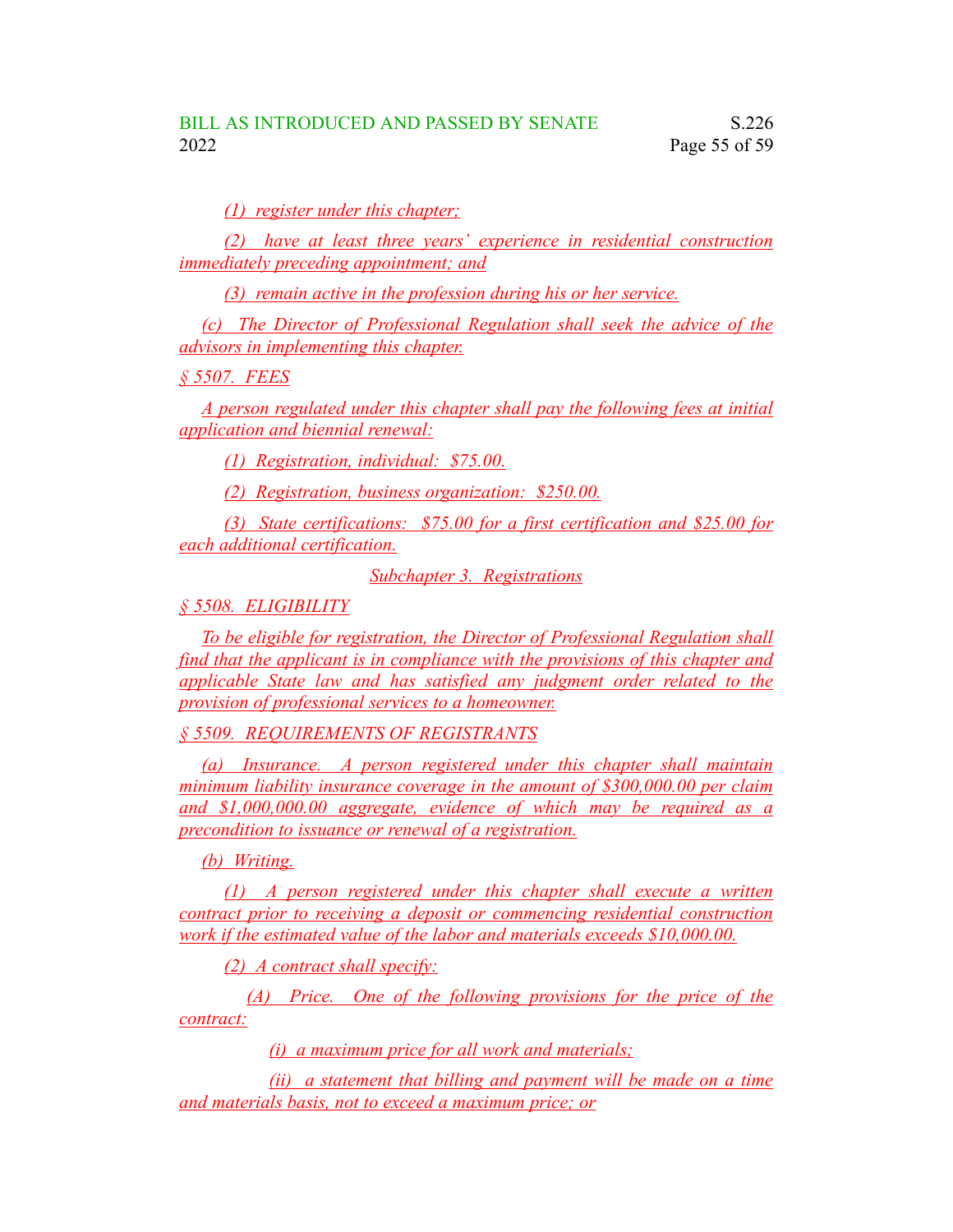*(iii) a statement that billing and payment will be made on a time and materials basis and that there is no maximum price.*

*(B) Work dates. Estimated start and completion dates.*

*(C) Scope of work. A description of the services to be performed and a description of the materials to be used.*

*(D) Change order provision. A description of how and when amendments to the contract may be approved and documented, as agreed by the parties.*

*(3) The parties shall document an amendment to the contract in a signed writing.*

*(c) Down payment.*

*(1) If a contract specifies a maximum price for all work and materials or a statement that billing and payment will be made on a time and materials basis, not to exceed a maximum price, the contract may require a down payment of up to one-half of the cost of labor to the consumer, or one-half of the price of materials, whichever is greater.*

*(2) If a contract specifies that billing and payment will be made on a time and materials basis and that there is no maximum price, the contract may require a down payment as negotiated by the parties.*

*§ 5510. PROHIBITIONS AND REMEDIES*

*(a) A person who does not register as required pursuant to this chapter may be subject to an injunction or a civil penalty, or both, for unauthorized practice as provided in 3 V.S.A. § 127(b).*

*(b) The Office of Professional Regulation may discipline a registrant or certificant for unprofessional conduct as provided in 3 V.S.A. § 129a, except that 3 V.S.A. § 129a(b) does not apply to a registrant.*

*(c) The following conduct by a registrant, certificant, applicant, or person who later becomes an applicant constitutes unprofessional conduct:*

*(1) failure to enter into a written contract when required by this chapter;*

*(2) failure to maintain liability or workers' compensation insurance as required by law;*

*(3) committing a deceptive act in commerce in violation of 9 V.S.A. § 2453;*

*(4) falsely claiming certification under this chapter, provided that this subdivision does not prevent accurate and nonmisleading advertising or statements related to credentials that are not offered by this State; and*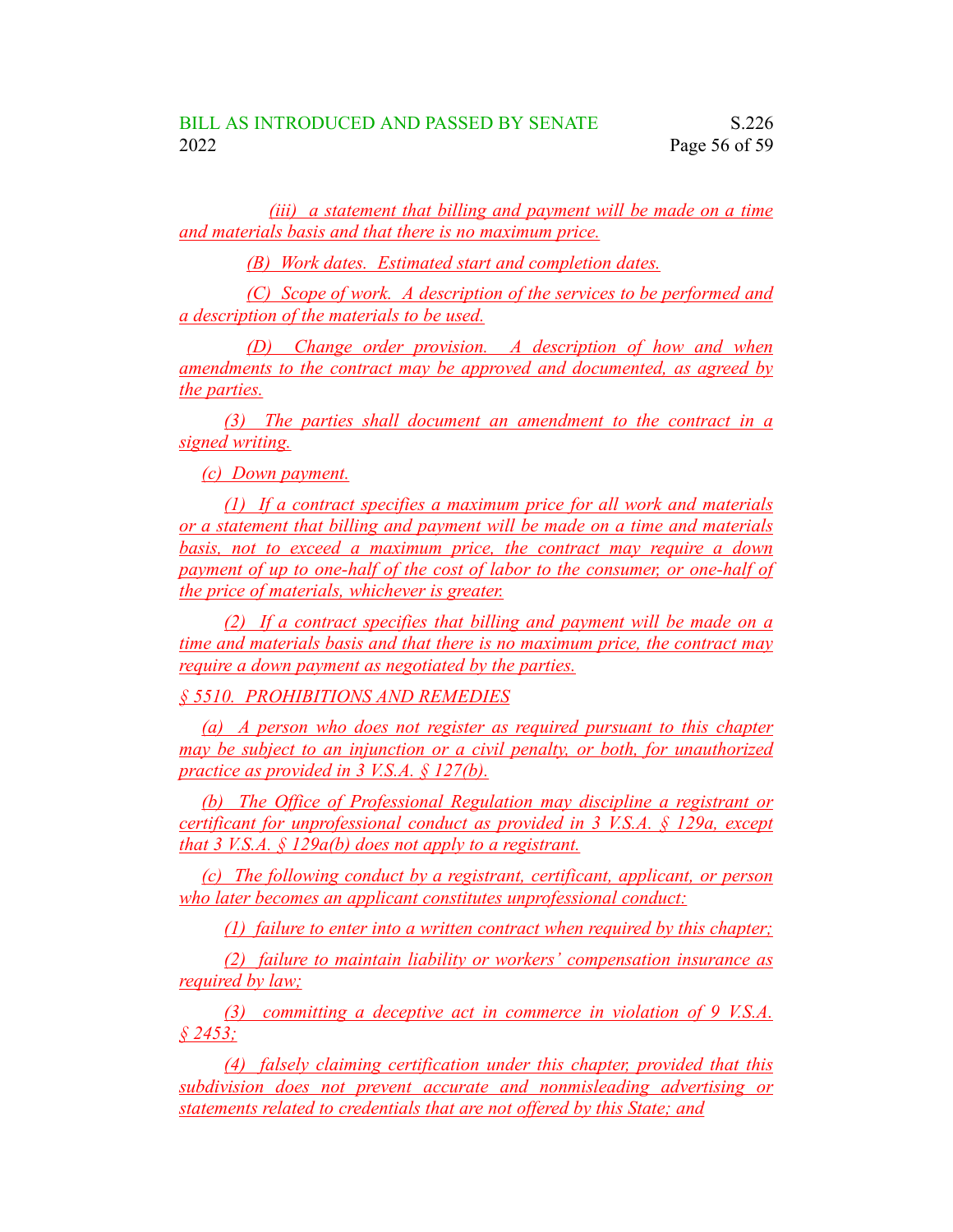*(5) selling or fraudulently obtaining or furnishing a certificate of registration, certification, license, or any other related document or record, or assisting another person in doing so, including by reincorporating or altering a trade name for the purpose or with the effect of evading or masking revocation, suspension, or discipline against a registration issued under this chapter.*

*Sec. 26. IMPLEMENTATION*

*(a) Notwithstanding any contrary provision of 26 V.S.A. chapter 106:*

*(1) The initial biennial registration term for residential contractors pursuant to 26 V.S.A. chapter 106 shall begin on April 1, 2023.*

*(2) The Secretary of State may begin receiving applications for the initial registration term on December 1, 2022.*

*(3)(A) The registration fee for individuals who submit complete registration requests between December 1, 2022 and March 31, 2023 is \$25.00 and between April 1, 2023 and March 31, 2024, the fee is \$50.00.*

*(B) The registration fee for business organizations that submit complete registration requests between December 1, 2022 and March 31, 2023 is \$175.00 and between April 1, 2023 and March 31, 2024, the fee is \$200.00.*

*(4) Prior to April 1, 2024, the Office of Professional Regulation shall not take any enforcement action for unauthorized practice under 26 V.S.A. § 5510(a) against a residential contractor who fails to register as required by this act.*

*(b) On or before July 1, 2023, the Director of Professional Regulation shall establish an initial set of voluntary certifications, to include at minimum OSHA standards on construction projects and components of energy-efficient "green" building for insulators, carpenters, and heating and ventilation installers.*

*Sec. 27. CREATION OF POSITIONS WITHIN THE OFFICE OF PROFESSIONAL REGULATION; LICENSING*

*(a) There are created within the Secretary of State's Office of Professional Regulation one new position in licensing and one new position in enforcement.*

*(b) In fiscal year 2023, the amount of \$200,000.00 in Office of Professional Regulation special funds is appropriated to the Secretary of State to fund the positions created in subsection (a) of this section.*

*Sec. 27a. ATTORNEY GENERAL; CONSUMER ASSISTANCE; POSITION; APPROPRIATION*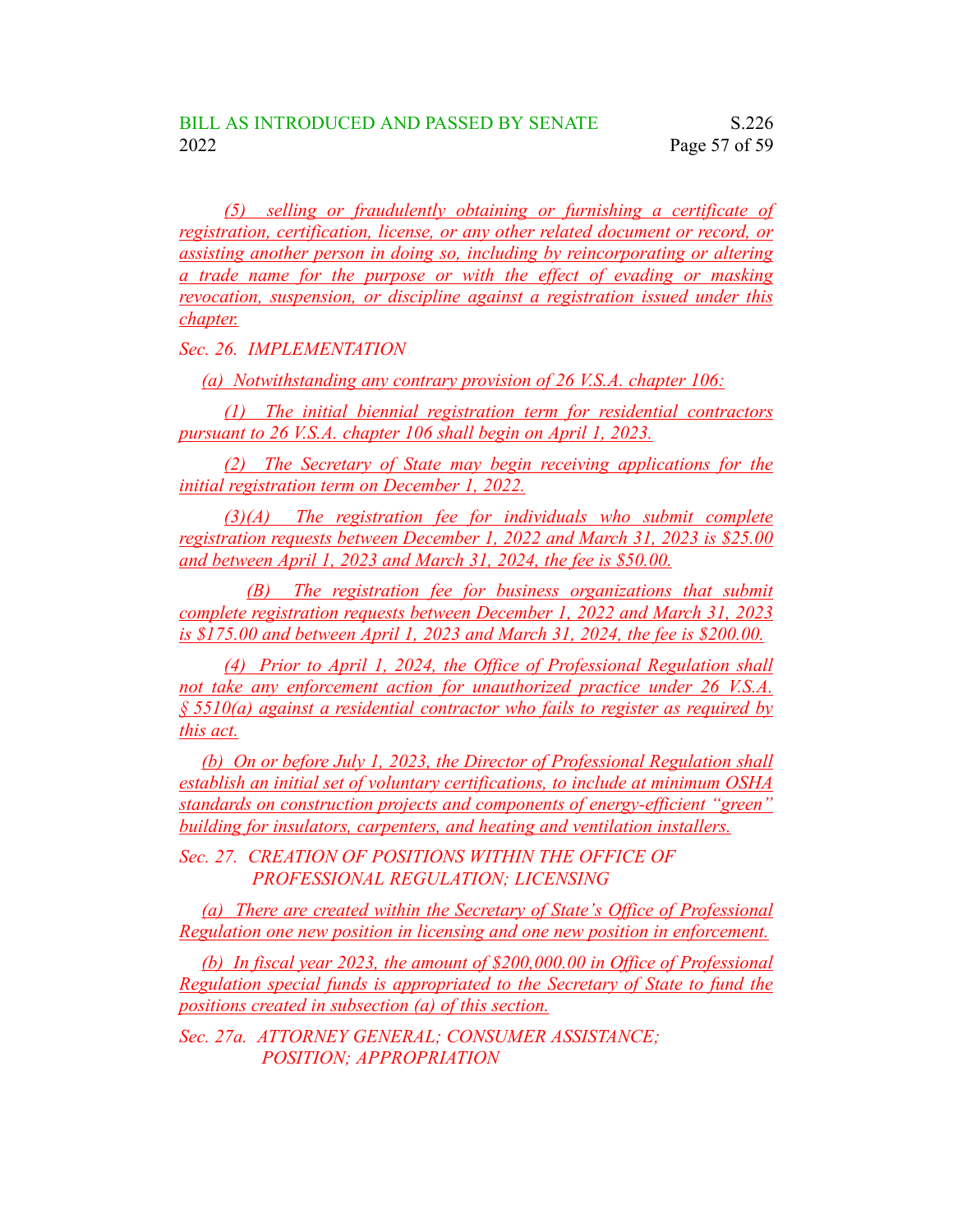*(a) The Office of the Attorney General is authorized to create one classified, two-year full-time limited-service position within the Consumer Assistance Program, whose duties shall include:*

*(1) reducing, resolving, and assisting with consumer complaints concerning residential construction projects with a value of less than \$10,000.00; and*

*(2) coordinating and facilitating information sharing concerning complaints with the Office of Professional Regulation.*

*(b) In fiscal year 2023, the amount of \$200,000.00 is appropriated from the General Fund to the Office of the Attorney General to create the position and perform the duties provided in this section.*

*Sec. 28. SECRETARY OF STATE; STATUS REPORT*

*On or before January 15, 2024, the Office of Professional Regulation shall report to the House Committees on General, Housing, and Military Affairs and on Government Operations and to the Senate Committees on Economic Development, Housing and General Affairs and on Government Operations concerning the implementation of 26 V.S.A. chapter 106, including:*

*(1) the number of registrations and certifications;*

*(2) the resources necessary to implement the chapter;*

*(3) the number and nature of any complaints or enforcement actions;*

*(4) the potential design and implementation of a one-stop portal for contractors and consumers; and*

*(5) any other issues the Office deems appropriate.*

*\* \* \* Vermont Rental Housing Investment Program;*

*Accessory Dwelling Units \* \* \**

*Sec. 29. Sec. 9 of S.210 (2022), as enacted, is amended to read:*

*Subchapter 3. Housing; Investments*

*§ 699. VERMONT RENTAL HOUSING INVESTMENT PROGRAM*

*\* \* \**

*(b) Eligible rental housing units. The following units are eligible for a grant or forgivable loan through the Program:*

*(1) Non-code compliant. The unit does not comply with the requirements of applicable building, housing, or health laws.*

*(2) New accessory dwelling. The unit will be a newly created accessory*